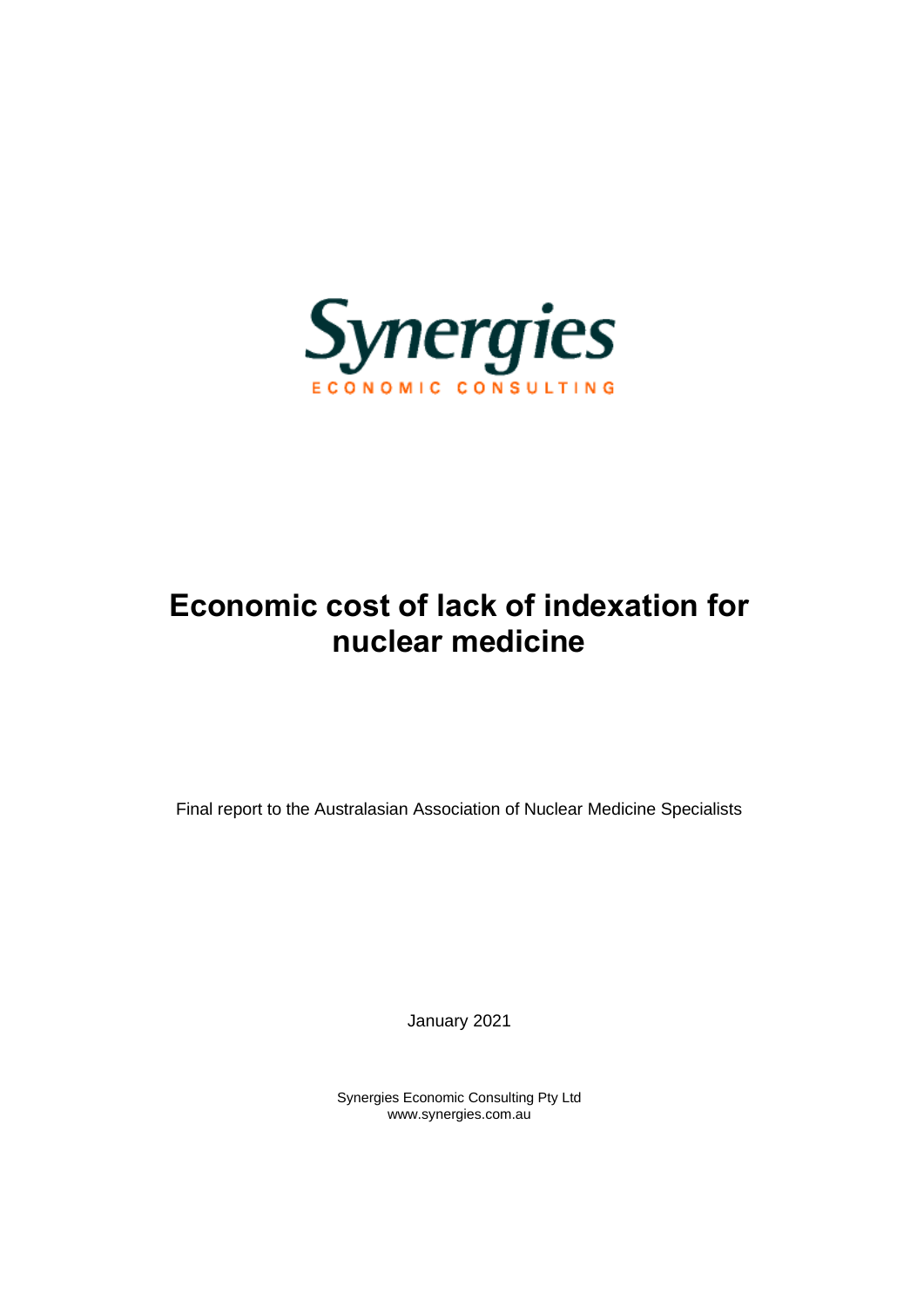

#### **Disclaimer**

Synergies Economic Consulting (Synergies) has prepared this report exclusively for the use of the party or parties specified in the report (the client) for the purposes specified in the report (Purpose). The report must not be used by any person other than the client or a person authorised by the client or for any purpose other than the Purpose for which it was prepared.

The report is supplied in good faith and reflects the knowledge, expertise and experience of the consultants involved at the time of providing the report.

The matters dealt with in this report are limited to those requested by the client and those matters considered by Synergies to be relevant for the Purpose.

The information, data, opinions, evaluations, assessments and analysis referred to in, or relied upon in the preparation of, this report have been obtained from and are based on sources believed by us to be reliable and up to date, but no responsibility will be accepted for any error of fact or opinion.

To the extent permitted by law, the opinions, recommendations, assessments and conclusions contained in this report are expressed without any warranties of any kind, express or implied.

Synergies does not accept liability for any loss or damage including without limitation, compensatory, direct, indirect or consequential damages and claims of third parties, that may be caused directly or indirectly through the use of, reliance upon or interpretation of, the contents of the report.



**Brisbane Level 8, 10 Felix Street Brisbane QLD 4000 P 61 7 3227 9500 F 61 7 3221 0404**

**Sydney Suite 518, 377 Kent Street Sydney NSW 2000 P 61 2 8915 6235 F 61 7 3221 0404**

**Melbourne Level 9, 440 Collins Street Melbourne VIC 3000 P 61 3 8692 7272 F 61 7 3221 0404**

**Darwin Level 1, 48-50 Smith St Mall Darwin NT 0800 P 61 419 412 369 F 61 7 3221 0404**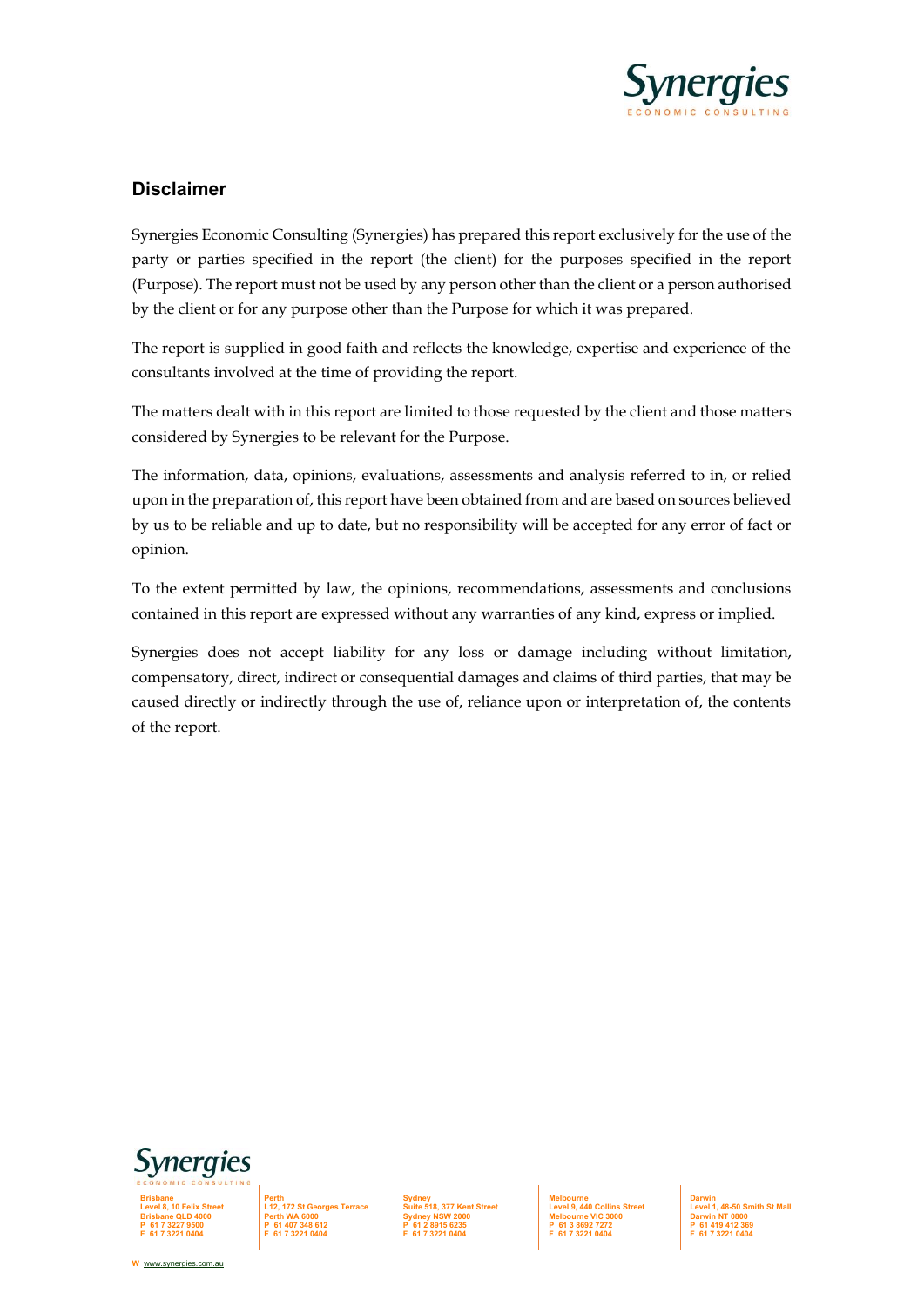

## **Executive Summary**

#### **Nuclear medicine is a specialist diagnostic and treatment modality**

Nuclear medicine is a highly specialised field and is essential to precisely identify, characterise and treat a range of diseases and medical conditions allowing patients to be managed swiftly and efficiently. Early and precise diagnosis leads to improved patient health outcomes for a range of conditions, including cancer, heart conditions and neurological conditions such as epilepsy and neurodegenerative disorders (e.g. dementia). Nuclear medicine also plays a key role in the treatment of a range of cancers and other chronic health conditions. While the cost of these services can be significant, promoting efficient and unfettered access to early diagnosis and treatment pathways ultimately reduces healthcare costs, particularly where it enables treatment prior to diseases progressing or prevents futile therapies being employed. Savings to the universal healthcare system are expected to materialise in three ways:

- access to appropriate diagnostic testing will avoid the risk of multiple (in some cases duplicative or closely substitutable) tests and/or treatments being performed;
- using the right diagnostic testing will avoid a patient being subject to unnecessary treatments; and
- more effective treatment early in the disease course will prevent later costs from recurrent or more severe disease, and may also keep the patient in the workforce and out of care longer.

Nuclear medicine is the least commonly utilised imaging modality with a total of 746,800 nuclear medicine imaging procedures being undertaken in Australia in 2019-20. Numbers of most procedures have plateaued over this period, with the exception of positron emission tomography (PET) related services, which have seen strong growth. Yet, having regard to the growth in the key cost components for nuclear medicine services over the past 22 years and absence of indexation of the relevant MBS items, nuclear medicine is one of the most under-funded diagnostic imaging modalities on the Medicare Benefits Schedule (MBS), exacerbated by the ongoing and indefinite indexation freeze on inflation adjustments to the MBS schedule of fees – a policy stance that has been in place now for over twenty years despite the Government re-instating indexation arrangements for most of the other imaging modalities.

While the Government clearly operates under significant fiscal constraints in the current economic environment, the lack of adequate support for nuclear medicine has already produced a range of negative consequences for patients in terms of access to optimal healthcare and management and to the health industry. For example, funding vagaries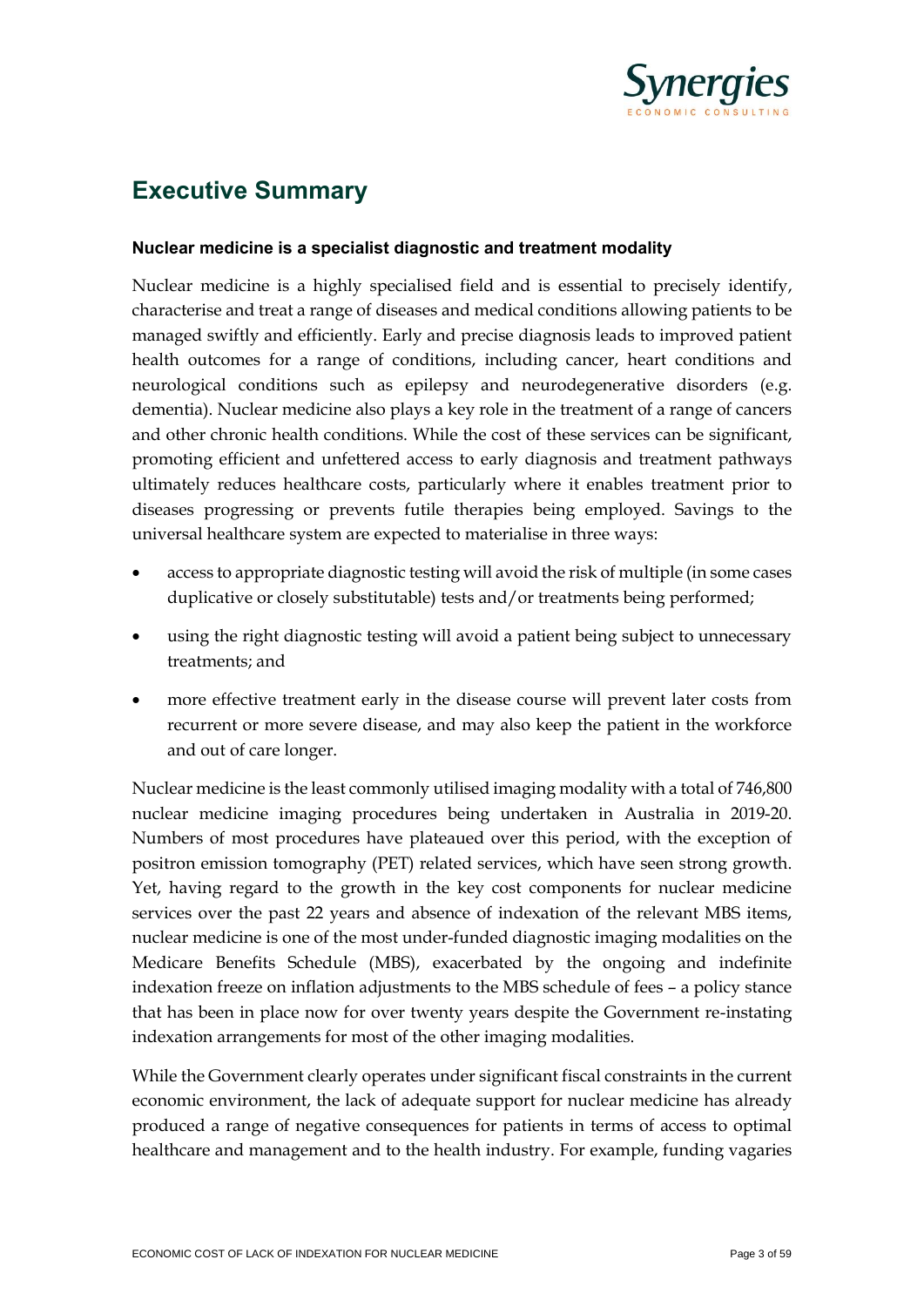

can lead to other better remunerated tests being preferred over the more clinically relevant but poorly reimbursed studies.

An analysis of the key cost drivers of providing nuclear medicine services indicates that the cost of service provision has increased significantly over the past 22 years. The cost of radiopharmaceuticals and labour in particular have exhibited strong growth.

A survey of AANMS members conducted by Synergies (64 respondents) for the purpose of preparing this report provides evidence that, in response to escalating costs of nuclear medicine imaging services, service providers have responded by passing some of those costs onto patients, and to the extent that this does not occur, simply absorbed the growing difference between the cost of the service and the Medicare benefit. While cost absorption may seem palatable to funders, it can lead to negative outcomes – whereby if nuclear medicine becomes a non-financially viable modality, its availability will become restricted and investment in upgraded equipment delayed, thus denying patients the benefit of best diagnostic imaging/therapeutic practice and technological improvement.

In some cases, the range of services has been narrowed and some procedures are no longer offered, with survey evidence also indicating that some imaging sites have been closed altogether. Escalating costs have also been cited by AANMS members as a cause of reduced uptake of and investment in new technologies and professional development, which is critical for optimising the capacity for nuclear medicine practitioners to deliver to patients best practice diagnostic and treatment procedures with the lowest radiation burden.

Without any abatement of rising costs, such trends are likely to continue and ultimately lead to suboptimal patient management (i.e. inferior diagnostic tests and/or inferior treatment) and poor patient health outcomes. This, in turn, not only 'kicks the can down the road' but ultimately causes an even greater erosion of the funding base with a much larger drain on public health resources for treatment of more advanced, chronic illnesses, with less efficient options.

The scope of our investigation has been limited to the indexation arrangements of those diagnostic tests that are currently on the MBS. It is beyond the scope of our remit to assess whether or not additional tests should be included on the MBS.

#### **The policy problem is a lack of indexation of MBS fees**

Medicare is designed to provide affordable and universal access to primary healthcare services for all Australians. It is also designed to provide best practice health services and value for the individual patient as well as for the health system.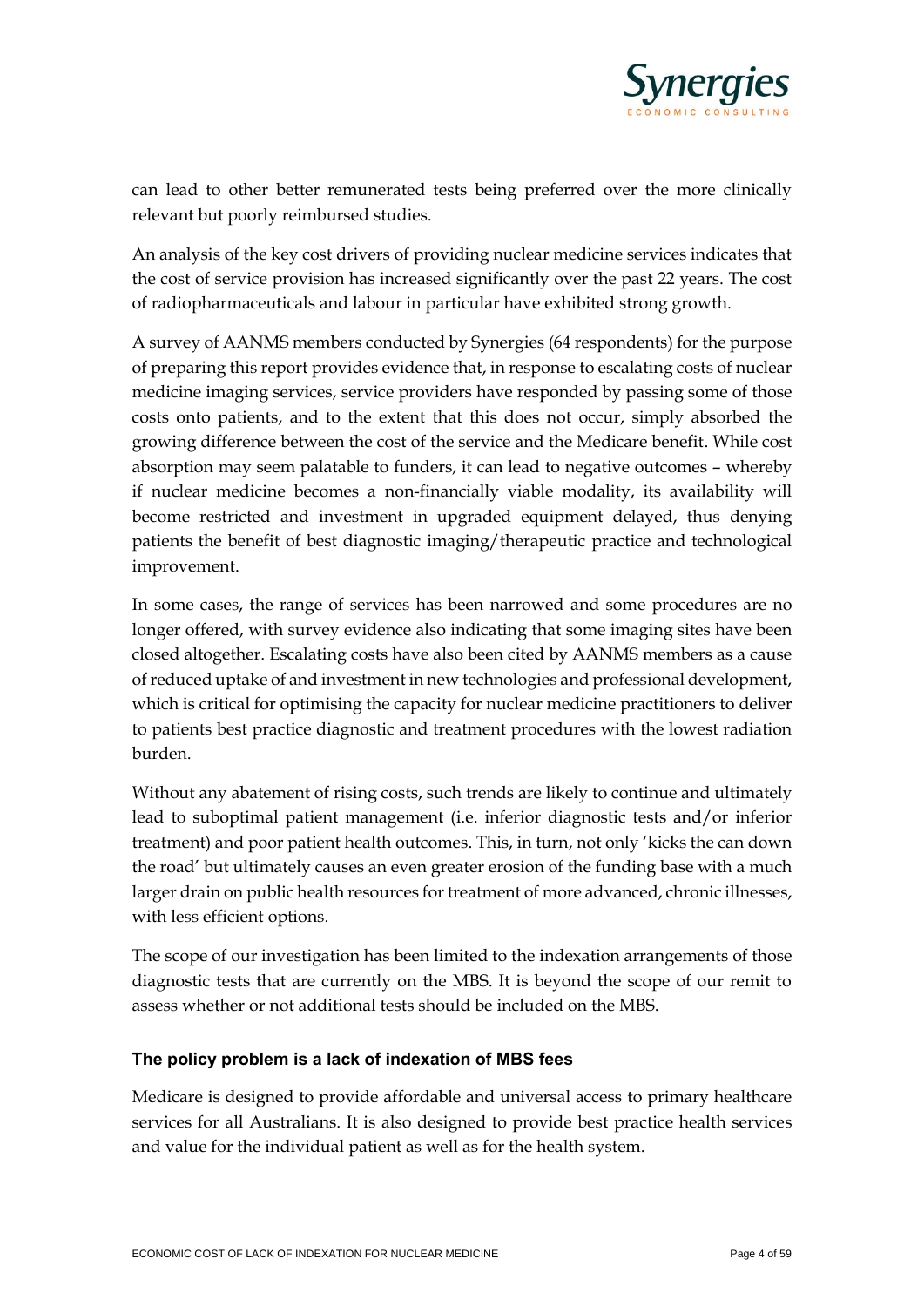

The concept of subsidised health professional services listed on the MBS recognises the role that Government plays in doing much of the 'heavy lifting' in the funding of critical care services. It is also designed to recognise the role that the industry and patients must also play in supporting a long term, sustainable healthcare system.

The lack of indexation of MBS fees for nuclear medicine services since 1998 means that the MBS is no longer fulfilling one of its core objectives of helping to meet part of the increased costs associated with the supply of nuclear medicine imaging services. After more than 20 years, indexation to cover the inflationary component of increased healthcare costs associated with salaries and wages, practice, and procedural costs is necessary to achieve the objectives of the MBS.

The current policy freeze on indexation for nuclear medicine services means the burden of cost inflation for these set of services has been shifted onto patients and providers, a situation that continues to worsen with time, with would ultimately lead cessation of this necessary component of medical care for the Australians.

The Federal Government has moved to restore indexation for MBS fees for most other diagnostic imaging modalities. In restoring indexation to other modalities, the Government has acknowledged that patients will benefit through reduced out-of-pocket costs.<sup>1</sup> There is no compelling reason for such benefits to not be extended to patients accessing nuclear medicine imaging services and the current status is detrimental to best practice standards in nuclear medicine.

#### **Policy consequences of insufficient remuneration in nuclear medicine services**

To date, most nuclear medicine practitioners have been able to maintain commercial viability in the face of continued cost pressures by either absorbing cost increases or passing them onto patients as raised out-of-pocket (OOP) expenses. However, this has become increasingly difficult as the gap between the MBS items and the full cost of service provision continues to widen. In the absence of indexation being applied to the relevant MBS items, practitioners will cease to provide nuclear medicine services or at least reduce the scope of their service offering, limiting the availability to patients who require access to these services. As evidenced in the responses to the survey of AANMS members administered by Synergies, this winding back of services has already begun.

<sup>1</sup> See Australian Government (2019), Medicare indexation of diagnostic imaging services factsheet, 27 March 2019. A copy is available at [http://www.mbsonline.gov.au/internet/mbsonline/publishing.nsf/Content/Factsheet-](about:blank)[Indexation%20DI](about:blank)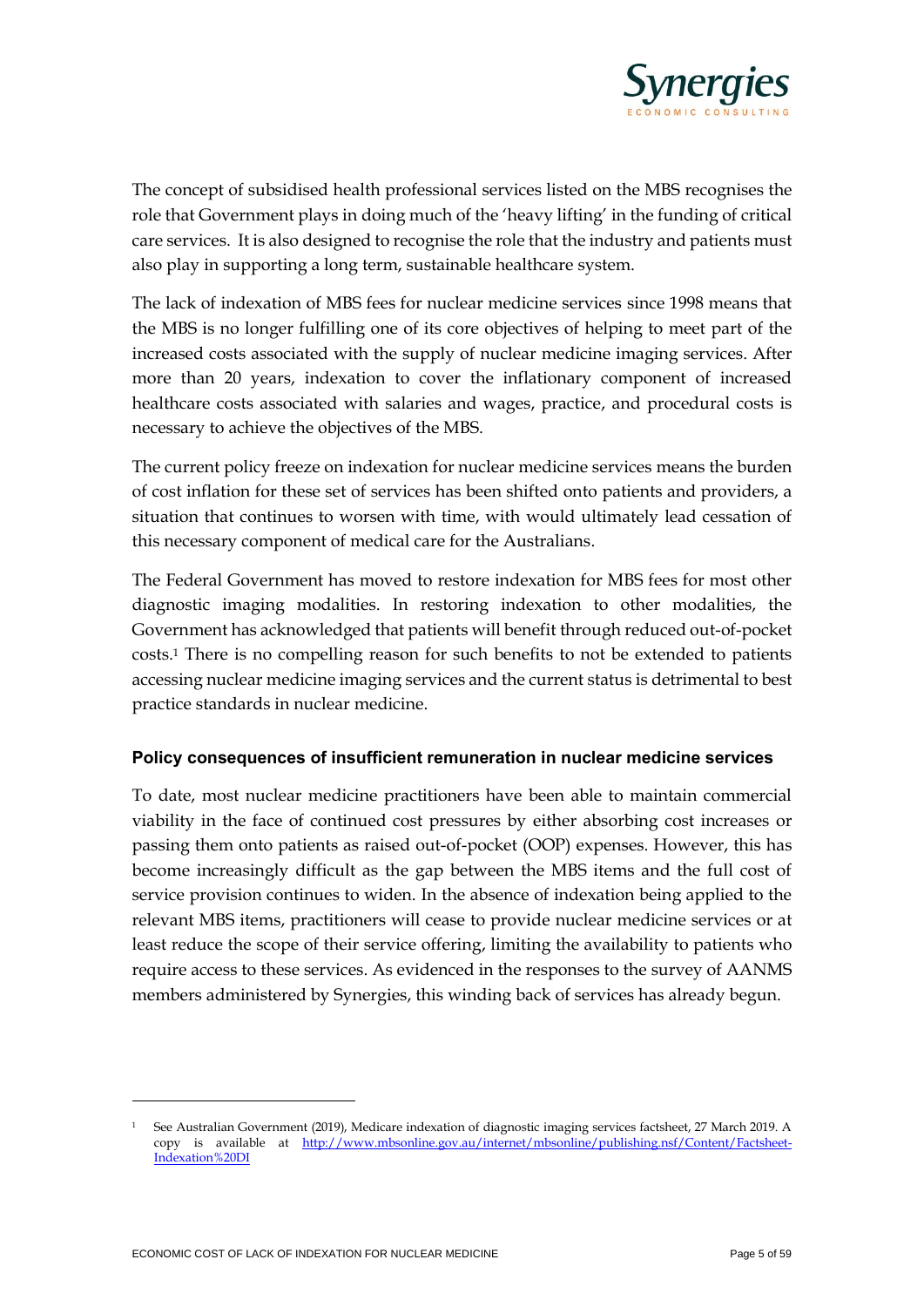

We present two 'real-world' case study examples where the reduced availability and provision of nuclear medicine procedures results in adverse consequences for patients and for the larger healthcare system.

#### *Case study 1: Iodine therapy for thyroid cancer*

Thyroid cancer was the ninth most diagnosed cancer in Australia in 2016. It is estimated that 3,785 new cases of thyroid cancer were diagnosed in Australia in 2020, which is a 27% increase on the 2,973 new cases diagnosed in 2016.<sup>2</sup>

Typical treatment begins with surgical resection when the patient presents with presumed localised disease in the thyroid. Depending on the pathology, most will progress to adjuvant radioiodine therapy. Radioactive iodine (RAI) treatment is an important treatment modality for most thyroid cancers as iodine is taken up through iodine receptors on the thyroid cells. RAI treatment typically involves administration of RAI in combination with a diagnostic RAI scan to demonstrate iodine uptake in the tumour and the presence of any cancer spread, which would dictate the dosage for the RAI treatment. If the tumour demonstrates no iodine avidity, then chemotherapy or external beam radiotherapy may be appropriate as an alternate therapy, which has much greater side effects.

RAI treatment following the surgical removal of thyroid cancer enables the eradication of any residual normal thyroid tissue (also known as remnant ablation) thus allowing a thyroid produced protein, thyroglobulin, to be used as a tumour marker as there should be very low or absent thyroglobulin once all thyroid tissue has been resected/ablated. In higher risk patients, microscopic thyroid cancer cells may be present following surgical removal of the thyroid gland and these cells can be destroyed by the RAI treatment, reducing the incidence of cancer recurrence.

If RAI treatment is not available to be used post-surgery in higher risk patients, there will be a greater risk of recurrence in some patients. In addition, thyroglobulin use as a tumour marker will become less reliable, as residual thyroid tissue will continue to produce thyroglobulin. If subsequent RAI scanning is not available, patients will require sequential thyroglobulin assessment, leading to further imaging tests such as a CT, PET, MRI or bone scans if thyroglobulin levels are rising, or if there are other reasons to suspect metastatic disease, such as pain. These tests are far inferior to RAI scans in terms of sensitivity and specificity. Due to the lower sensitivity of other tests for recurrence, treatment may be delayed significantly. Due to lower test specificity, there can be further delays before treatment can be initiated while recurrence is confirmed by pathology or treatments may be used inappropriately.

The fundamental benefit of RAI treatment is its effectiveness and efficiency. Compared to alternative treatment pathways for thyroid cancer, RAI treatment is superior both in terms of delivering timely and effective treatment targeted to thyroid cells only, which optimises patient health outcomes, as well as the overall efficiency in treating thyroid cancer patients with relatively short and simple therapy with minimal side effects. RAI treatment has a very low side effect profile without loss of hair, skin changes or potentially significant complications such as infections and other life-threatening conditions resulting from chemotherapy or external beam radiotherapy.

However, despite the significant benefits of RAI therapy to patient health outcomes and the efficacy of the current healthcare system, the MBS items related to the provision of RAI imaging and therapy to treat thyroid cancer are not indexed.

<sup>2</sup> Australian Institute of Health and Welfare (2020). Cancer data in Australia. Web Report, 13 November 2020. See: https://www.aihw.gov.au/reports/cancer/cancer-data-in-australia/contents/cancer-summary-data-visualisation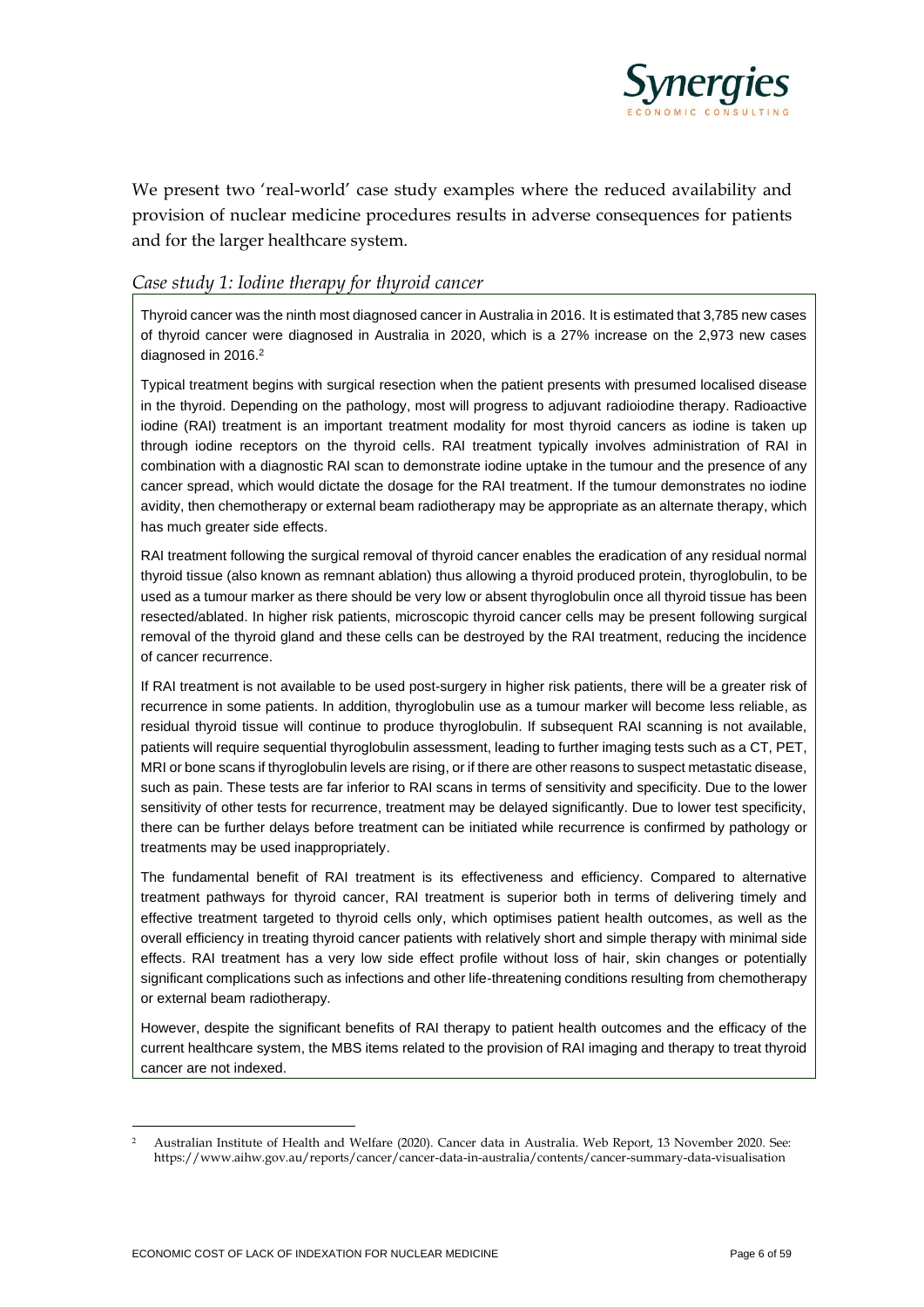

The continued lack of indexation of these MBS items will result in further increases in out-of-pocket expenses and an increasing number of practitioners limiting patient numbers or no longer being able to viably provide this treatment. This will in turn result in either delays to treatment or thyroid cancer patients being diverted to alternative diagnostic and treatment pathways, leading to prolonged therapy periods with suboptimal therapeutic protocols associated with worse side effect profiles and additional costs to the healthcare system.

### *Case study 2: Ventilation perfusion (V/Q) lung scans for diagnosing pulmonary embolism (PE)*

Pulmonary embolism (PE) is a blockage in the pulmonary arteries which supply blood to the lungs, caused by one or more blood clots. Australia experiences approximately 17,000 new cases of venous thromboembolism annually, with PE accounting for 40% of cases (6,800 cases).<sup>3</sup> Untreated PE have a mortality rate of as high as 30%. When diagnosed appropriately, this can be reduced substantially (to about 8% or less). Hence appropriate diagnosis and treatment can reduce mortality by 73%.

Typically, to determine if a patient has PE, they will first undergo a clinical risk assessment to determine low, intermediate, or high pre-test probability (PTP). If high PTP, the patient will receive an immediate referral for treatment or imaging. If low or intermediate PTP, the patient will have a blood test (D-dimer test), which will guide if imaging is required, i.e. if the D-dimer is elevated.

As treatment of PE can be associated with potentially significant side effects, a definitive diagnosis is required using diagnostic imaging prior to starting therapy. The most common imaging modalities are computed tomography pulmonary angiography (CTPA), which uses intravenous iodinated contrast, and ventilationperfusion scan (V/Q scan), which is a nuclear medicine scan. Other imaging modalities include ultrasound of the legs for detection of distant venous blood clots, MRI, or pulmonary angiogram.

CTPA is preferred in patients with underlying lung disease. V/Q scanning is preferred in younger patients, pregnant patients, those with kidney diseases or iodine contrast allergies, and in a small number of more specific conditions. In patients with suspected PE who are either pregnant or young, V/Q scan is preferred as it gives much lower radiation exposure than CTPA - in particular to radiosensitive breast tissue. Furthermore, V/Q scanning is a more reliable test in pregnancy than CTPA due to changes in blood flow associated with pregnancy. A V/Q study does not require contrast and can be performed in patients with contrast allergies or impaired renal function who cannot undergo a CTPA scan.

V/Q scans may be the preferred follow up test due to the lower radiation burden and quantification.

Overall V/Q has several advantages over CTPA, however it is not as readily available as CTPA. CTPA is usually available on a 24-hour basis. At many centres, whilst V/Q scans are available in routine working hours, availability after hours is on an 'on call' basis, and therefore less timely. In addition, the availability of V/Q scans is also contingent on the radiotracer (using <sup>99m</sup>Tc- MAA) being available. Hence, ease of access will often dictate the choice of modality.

These case studies demonstrate the important role that nuclear medicine plays as an early diagnostic and treatment tool. However, without a more sustainable remuneration model, the benefits to patients from these procedures and improved health outcomes are at risk of being lost and the long-term costs borne by the healthcare system will continue to grow.

<sup>3</sup> Doherty, S. (2017). Pulmonary embolism: An update. *Australian Family Physician*, 46 (11), p 816-820.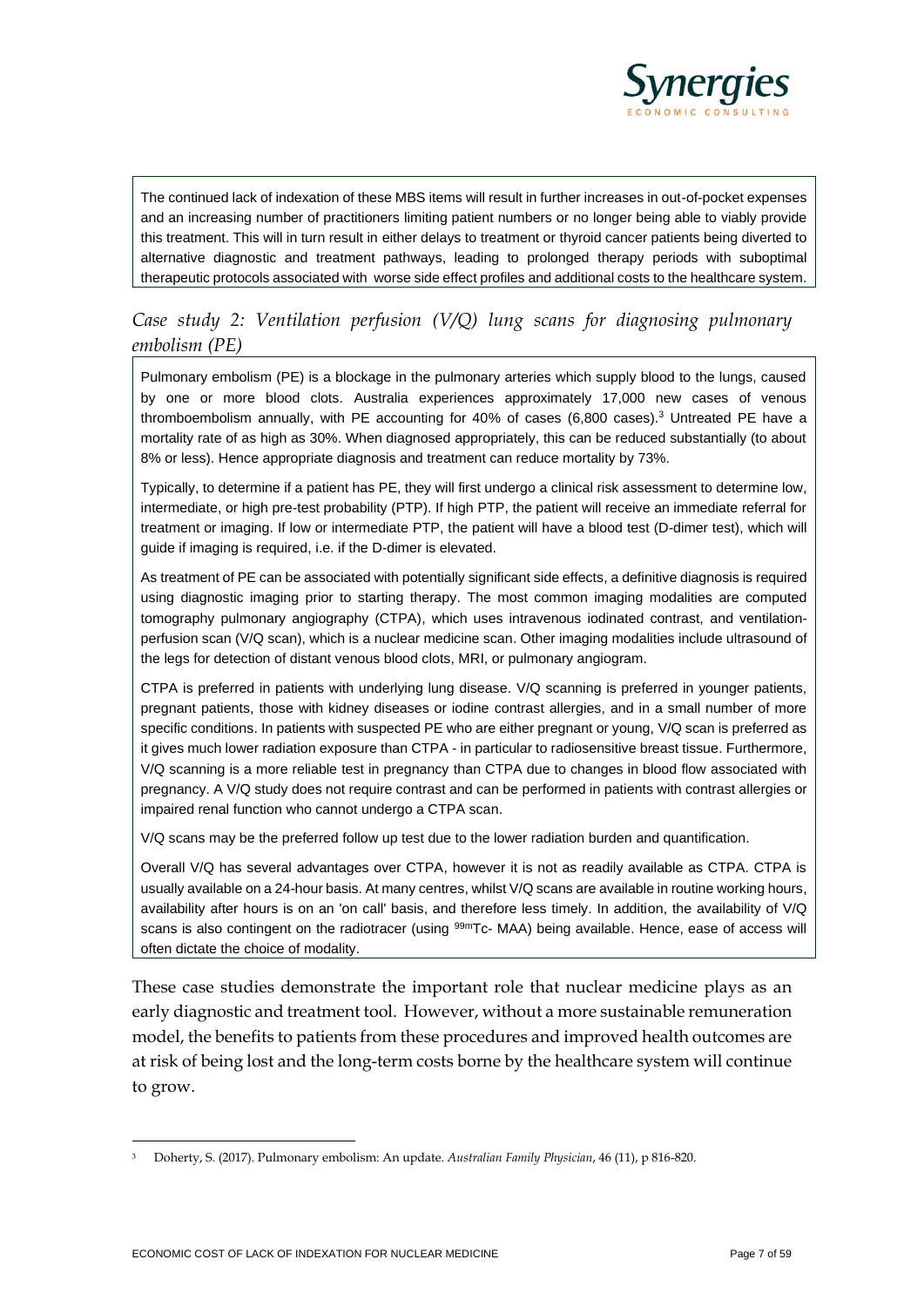

#### **The Federal Government should restore indexation of nuclear medical services**

In order to ensuring that the underlying cost structure of providing nuclear medicine imaging services is not further eroded, indexation of MBS fees for nuclear medicine services should be restored as part of the 2021-22 Budget, to bring it in line with other imaging modalities which have been indexed on prior budget cycles.

If the current freeze on the indexation of MBS items for nuclear medicine services continues, the capacity for practitioners to absorb future cost increases will continue to decline, leading to further reductions in the availability of nuclear medicine services or increased costs to patients. The adverse consequences of this are:

- adverse impacts from reduced accuracy of diagnostic tests and treatments (e.g. incorrect or delayed diagnosis) for a range of cancers and other chronic diseases due to the use of suboptimal alternative diagnostic tests;
- increased stress on the public health system as a result of the reduced availability of nuclear medicine services throughout the healthcare sector;
- increased costs due to the inefficient duplication of diagnostic tests;
- adverse patient consequences due to the provision of unnecessary or sub-optimal treatment as a result of less precise diagnoses;
- loss of treatment options for patients with specific requirements;
- increased costs or loss of access to the most appropriate imaging modalities for patient in remote and rural areas; and
- longer term impacts in relation to a shortage of nuclear medicine skills and capabilities, further constraining the availability of critical tests and treatments.

There is scope for additional analysis to be conducted to quantify the magnitude of the above impacts, both in terms of the adverse consequences for patient health and the healthcare system as a whole. This could be investigated as part of the future process of implementing indexation for MBS items applicable to nuclear medicine services.

The indexation of MBS items relating to nuclear medicine services would lead to mitigation of these adverse consequences, protecting the economic benefits derived from the provision of nuclear medicine services to patients and the healthcare system.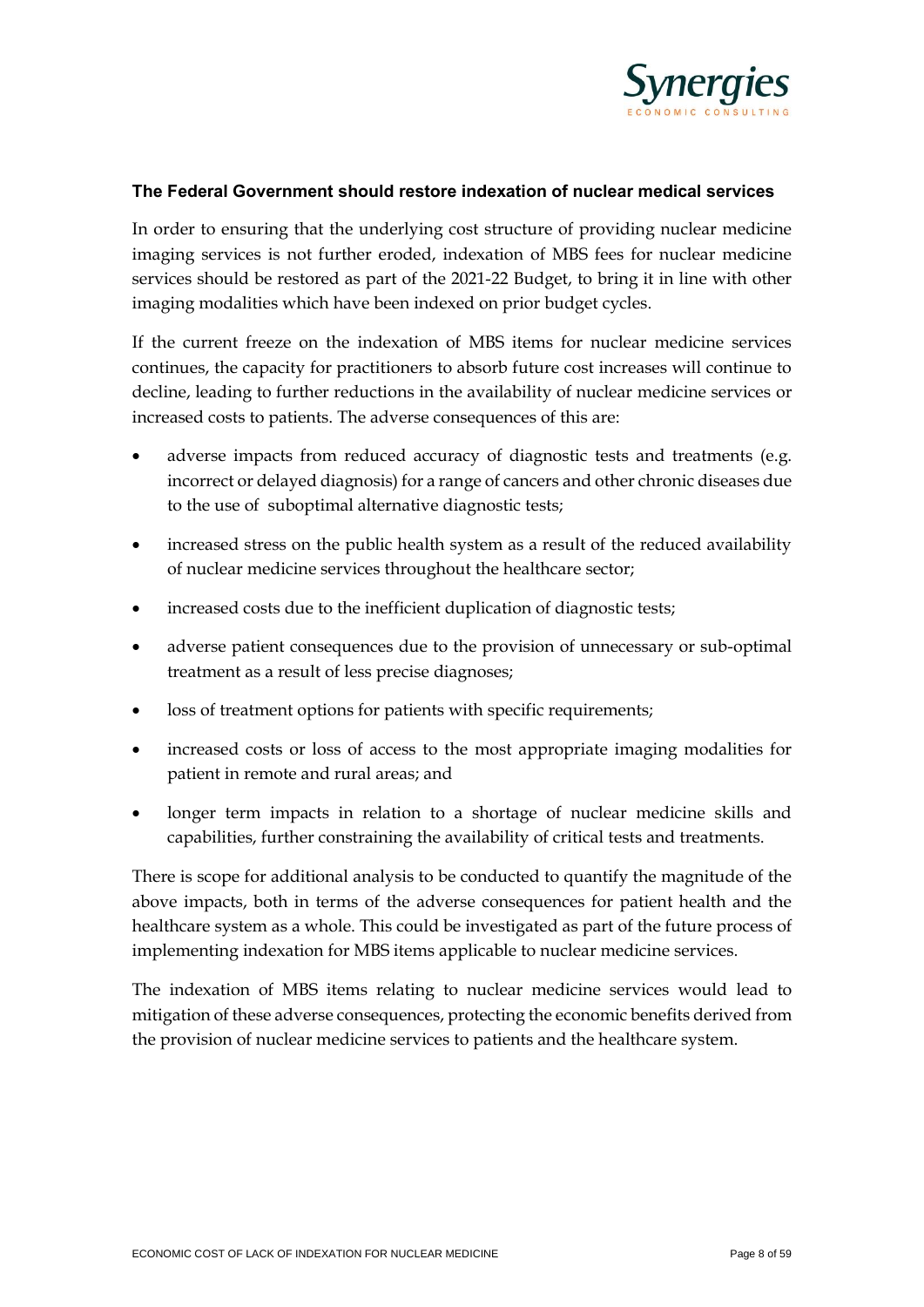

# **Contents**

|                |     | <b>Executive Summary</b>                                                  | 3  |  |  |
|----------------|-----|---------------------------------------------------------------------------|----|--|--|
| 1              |     | Introduction                                                              | 12 |  |  |
| $\overline{2}$ |     | <b>Background and context</b>                                             |    |  |  |
|                | 2.1 | Nuclear medicine as a diagnostic imaging tool                             | 13 |  |  |
|                | 2.2 | Utilisation rates in nuclear medicine imaging services                    | 17 |  |  |
|                | 2.3 | Remuneration of nuclear medicine costs                                    | 20 |  |  |
| 3              |     | Increasing costs of nuclear medicine                                      | 24 |  |  |
|                | 3.1 | Cost increases across nuclear medicine procedures                         | 24 |  |  |
|                | 3.2 | Cost drivers                                                              | 26 |  |  |
|                | 3.3 | Trends in key cost components                                             | 29 |  |  |
|                | 3.4 | Summary and implications                                                  | 35 |  |  |
| 4              |     | Impact of insufficient remuneration                                       | 36 |  |  |
|                | 4.1 | Key benefits of nuclear medicine services                                 | 36 |  |  |
|                | 4.2 | Case studies                                                              | 40 |  |  |
|                | 4.3 | Implications of insufficient remuneration of nuclear medicine services 52 |    |  |  |
|                | 4.4 | Longer term consequences                                                  | 57 |  |  |
| 5              |     | Conclusion                                                                | 59 |  |  |

# **Figures and Tables**

| Figure 1 | Proportion of diagnostic imaging services (2019-20)                                                | 14 |
|----------|----------------------------------------------------------------------------------------------------|----|
| Figure 2 | Increase in nuclear medicine imaging services from 2009-10 to 2019-2017                            |    |
| Figure 3 | Increase in nuclear medicine imaging services (PET vs non-PET services)<br>from 2009-10 to 2019-20 | 18 |
| Figure 4 | Increase in nuclear medicine imaging services by state (2009-10 and<br>$2019-20$                   | 18 |
| Figure 5 | Annual increase in the number of people by age group                                               | 20 |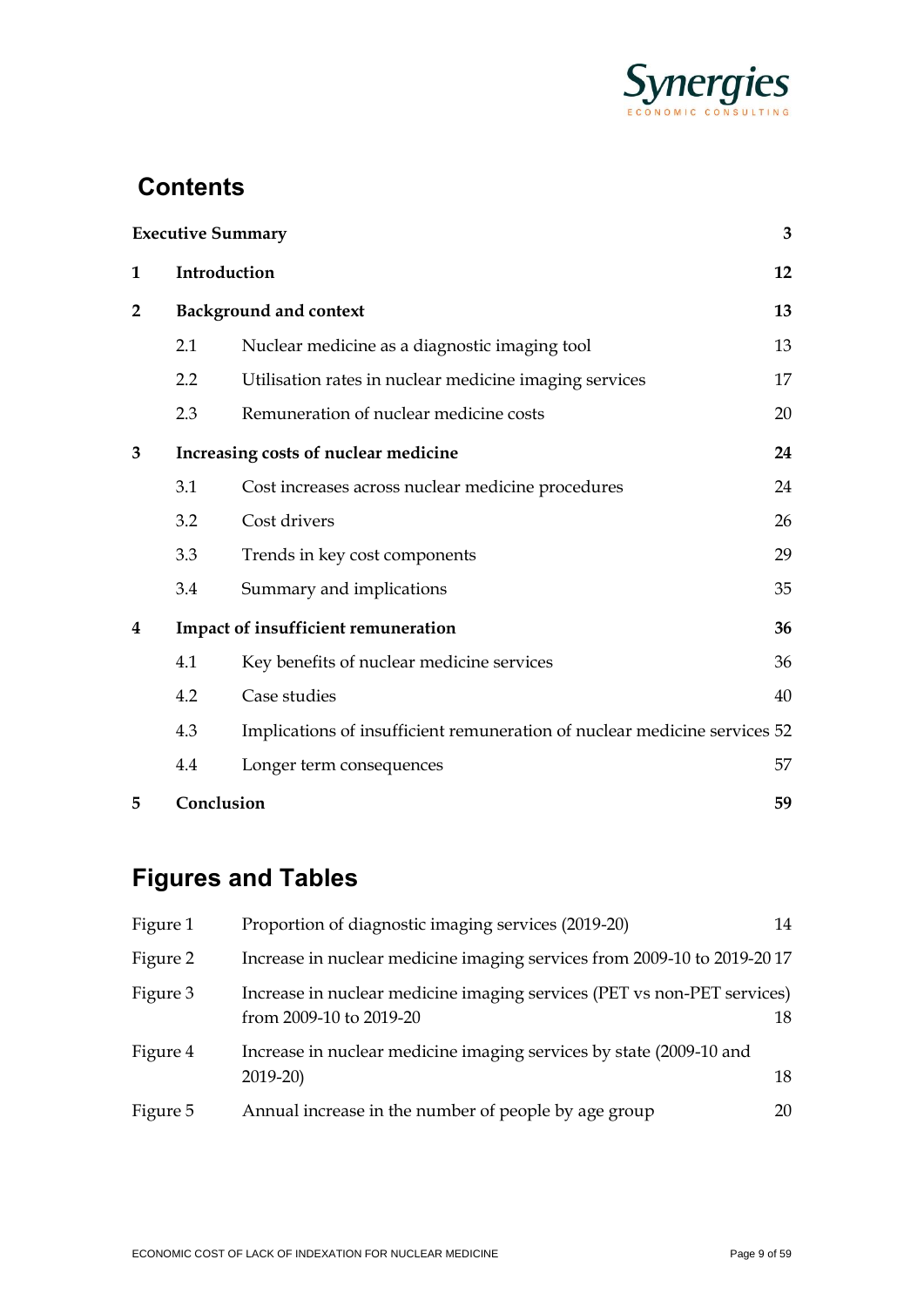

| Figure 6  | Increase in costs of providing nuclear medicine procedures - survey<br>responses $(\%)$ | 26 |
|-----------|-----------------------------------------------------------------------------------------|----|
| Figure 7  | Breakdown of diagnostic imaging costs for 2020 (% of industry<br>revenues)              | 30 |
| Figure 8  | Changes in labour cost component - survey responses (%)                                 | 31 |
| Figure 9  | Increased costs in capital/technologies - survey responses (%)                          | 32 |
| Figure 10 | Increased costs in chemical/pharmaceutical products - survey<br>responses $(\%)$        | 34 |
| Figure 11 | Nuclear medicine scan vs CT scan                                                        | 37 |
| Figure 12 | Diagnostic and treatment pathways for papillary and follicular thyroid<br>cancer        | 42 |
| Figure 13 | Diagnostic and treatment pathways for treatment of PE                                   | 47 |
| Figure 14 | Responses to cost increases by nuclear medicine practitioners                           | 56 |
| Table 1   | Diagnostic imaging services - Volumes and MBS revenues 2019-20                          | 21 |
| Table 2   | Re-indexation of MBS schedule fees for diagnostic imaging services                      | 22 |
| Table 3   | Molecular imaging equipment used to deliver nuclear imaging services                    | 27 |
| Table 4   | Radiopharmaceutical prices (illustrative example) and MBS fees                          | 33 |
| Table 5   | Early detection and survival rates by cancer type                                       | 38 |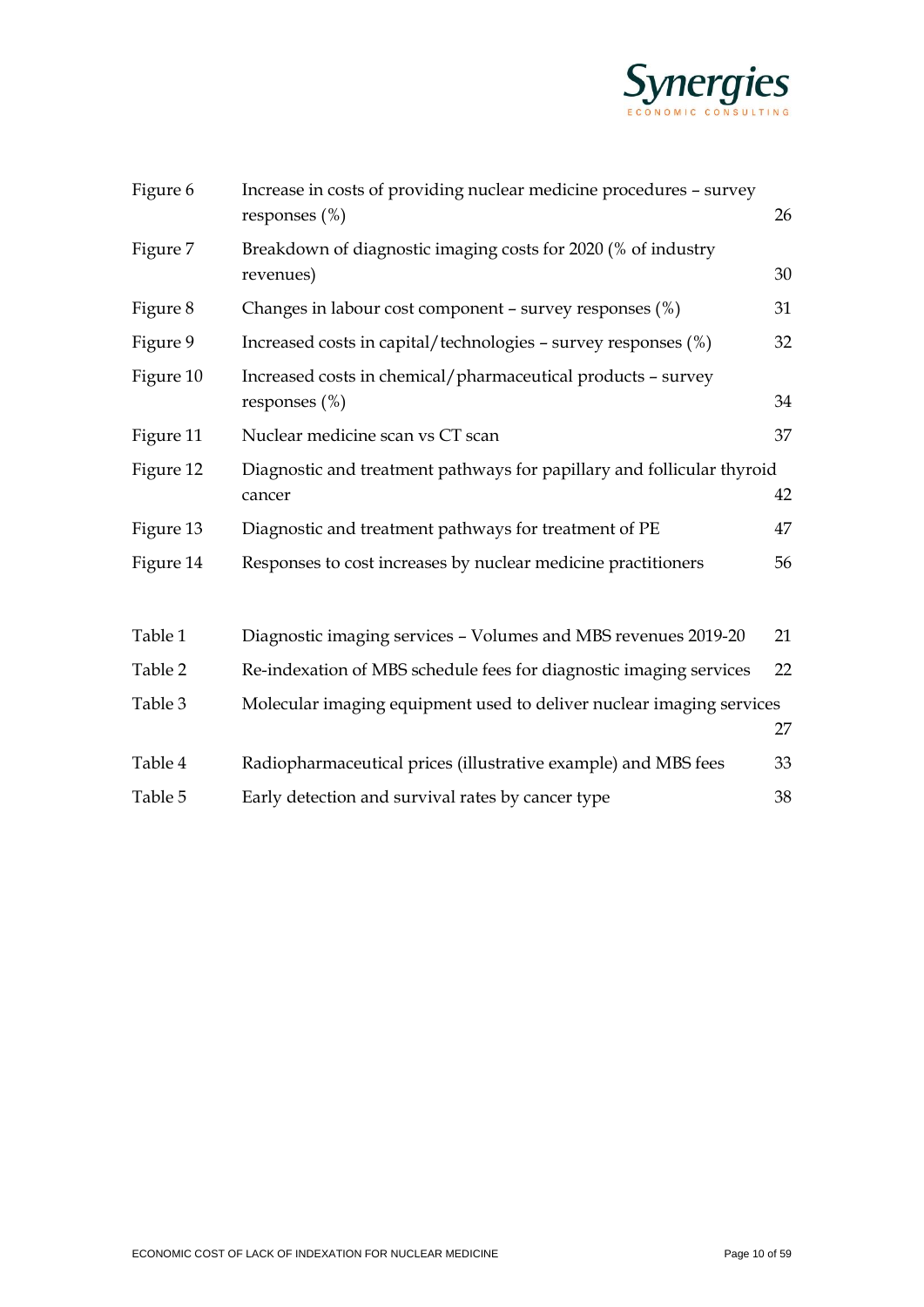

# **List of Acronyms**

| Acronym      | <b>Definition</b>                                        |
|--------------|----------------------------------------------------------|
| <b>AANMS</b> | Australasian Association of Nuclear Medicine Specialists |
| СT           | Computed tomography                                      |
| <b>CTPA</b>  | Computed tomography pulmonary angiography                |
| <b>DTC</b>   | Differentiated thyroid cancer                            |
| MBS          | Medical Benefits Schedule                                |
| MRI          | Magnetic resonance imaging                               |
| <b>OOP</b>   | Out-of-pocket                                            |
| PET          | Positron emission tomography                             |
| <b>PTP</b>   | Pre-test probability                                     |
| RAI          | Radioactive iodine                                       |
| <b>SPECT</b> | Single photon emission computed tomography               |
| V/Q          | Ventilation Perfusion (scan)                             |
|              |                                                          |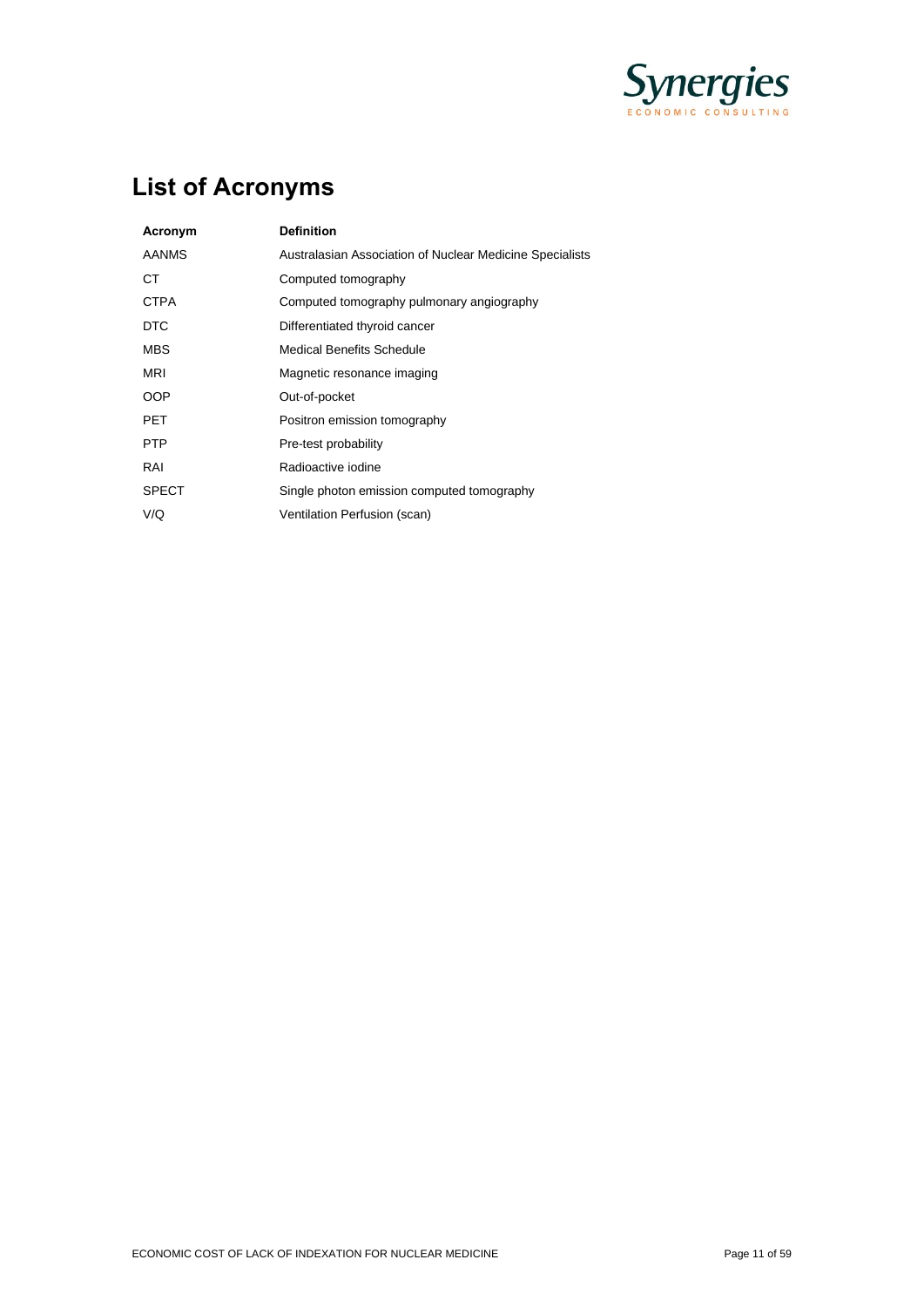

## **1 Introduction**

Nuclear medicine is a specialist field of diagnostic imaging and therapy that provides unique pathways for diagnosis and treatment. It allows for accurate diagnosis, treatment and assessment of many acute and chronic health conditions. While the Australian Government provides patient rebates for a range of diagnostic imaging services through the Medicare Benefits Schedule (MBS), in the case of nuclear medicine, routine annual indexation of imaging schedule fees has not been applied since 1998. As such, rebates for these specialist services have remained frozen for the last 22 years, despite the costs of providing these services increasing.

Synergies Economic Consulting (Synergies) has been engaged by the Australasian Association of Nuclear Medicine Specialists (AANMS) to prepare a report that assesses:

- the extent to which the costs of providing nuclear medicine has increased since 1998, based on an analysis of key cost drivers; and
- the adverse economic consequences of the failure to apply annual indexation for nuclear medicine procedures.

This report is based on an extensive desktop review of existing literature, studies and government reports on the supply and cost of nuclear medicine imaging services in Australia. An online survey has also been administered to AANMS members to seek practitioners' views on the magnitude of, and underlying causes of, cost increases in the supply of nuclear medicine services across Australia over the past decade and the impact on industry and patient outcomes. A total of 64 survey responses were received.

The rest of this report is structured as follows:

- section 2 provides relevant background information on the use of nuclear medicine as a diagnostic imaging tool;
- section 3 assesses the scope and drivers of increased costs in nuclear medicine procedures since 1998;
- section 4 examines the consequences of the lack of indexation of MBS items for nuclear medicine imaging services, including two case studies; and
- section 5 concludes the report.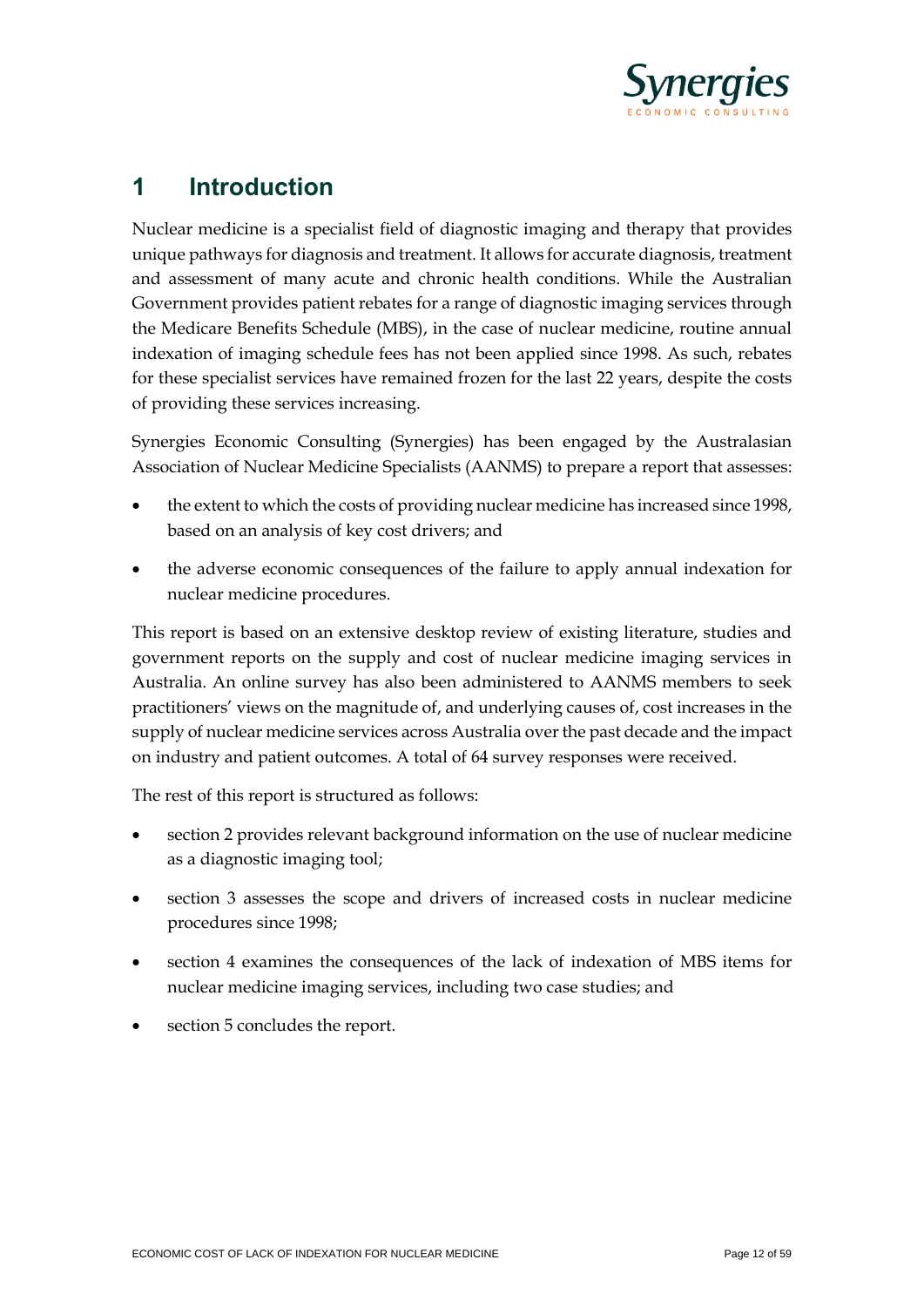

## **2 Background and context**

This section provides an overview of nuclear medicine tests and procedures used in the diagnosis and treatment of acute and chronic diseases and of the current remuneration arrangements for nuclear medicine.

## **2.1 Nuclear medicine as a diagnostic imaging tool**

#### **2.1.1 Diagnostic imaging**

Diagnostic imaging is a vital service in Australia's health system. It is a key clinical tool in assessing, diagnosing, and treating chronic disease early and effectively.<sup>4</sup> The Australian Government has previously acknowledged the important role that diagnostic imaging plays in the health of Australian patients. The Commonwealth's Department of Health website indicates that the Government is taking action via Medicare to 'help reduce the cost of diagnostic imaging services so more people can afford them'.<sup>5</sup>

There are various diagnostic imaging modalities and techniques used by clinical professionals, including:

- ultrasound
- computed tomography (CT)
- diagnostic radiology (such as x-ray and mammography)
- magnetic resonance imaging (MRI)
- nuclear medicine imaging, including positron emission tomography (PET).

Figure 1 shows the relative proportion of each diagnostic imaging modality.

<sup>4</sup> Australian Medical Association (2017), Submission to the Community Affairs Reference Committee Inquiry into the availability and accessibility of diagnostic imaging equipment around Australia, October 2017, p.1

<sup>5</sup> See the Australian Government's Department of Health website at https://www.health.gov.au/healthtopics/diagnostic-imaging-scans-and-x-rays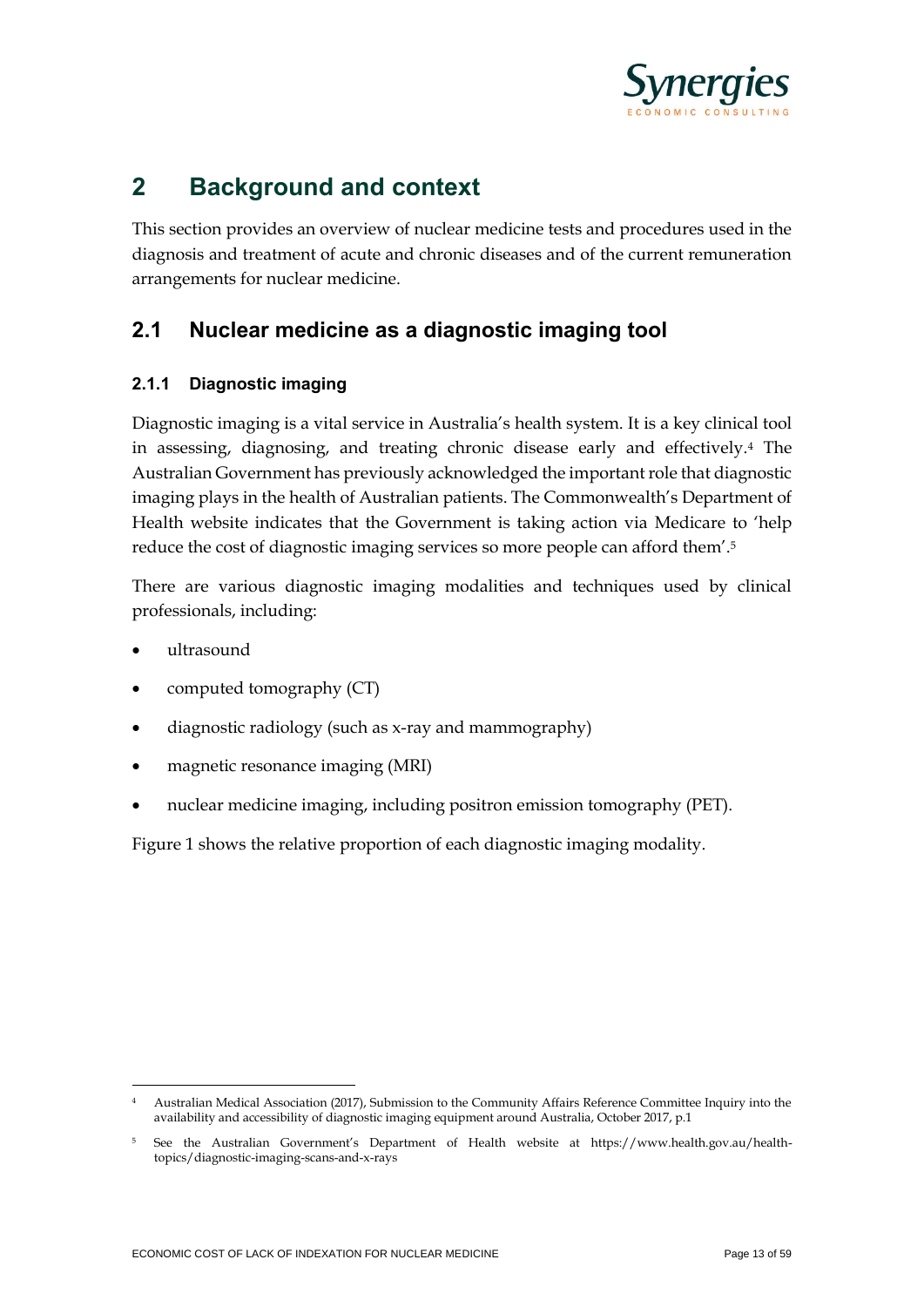



<span id="page-13-0"></span>**Figure 1 Proportion of diagnostic imaging services (2019-20)**

#### **2.1.2 Nuclear medicine imaging**

Nuclear medicine is a specialist field of diagnostic imaging. As shown in Figure 1, nuclear medicine imaging is the least common modality of the diagnostic imaging services in Australia. Nuclear medicine imaging involves the administration of a small amount of a radioactive substance (radiopharmaceutical) into the patient. The injection of a radioactive material enables functional information about the body to be captured (i.e. cells are doing something in one place that is not happening elsewhere) in contrast to other diagnostic imaging modalities (such as x-rays). There is also the ability to fuse images relating to organ/tumour function with other tests (typically CT or MRI) that demonstrate anatomy allowing for merged images demonstrating both what is happening and exactly where it is happening.

The use of nuclear medicine imaging is a critical tool within the diagnostic field for optimising patient treatment and health outcomes. Medical research indicates that nuclear imaging enables a more accurate, targeted initial diagnosis and thus a more effective assessment of many medical conditions.<sup>6</sup> This, in turn, informs treatment pathways that optimise patient health outcomes and minimise the costs incurred by the healthcare system. It is a small but vital component of the imaging armamentarium.

**Data source:** Medicare Statistics.

<sup>6</sup> The Senate (2018), Community Affairs Reference Committee – Availability and accessibility of diagnostic imaging equipment around Australia, March 2018, p.1.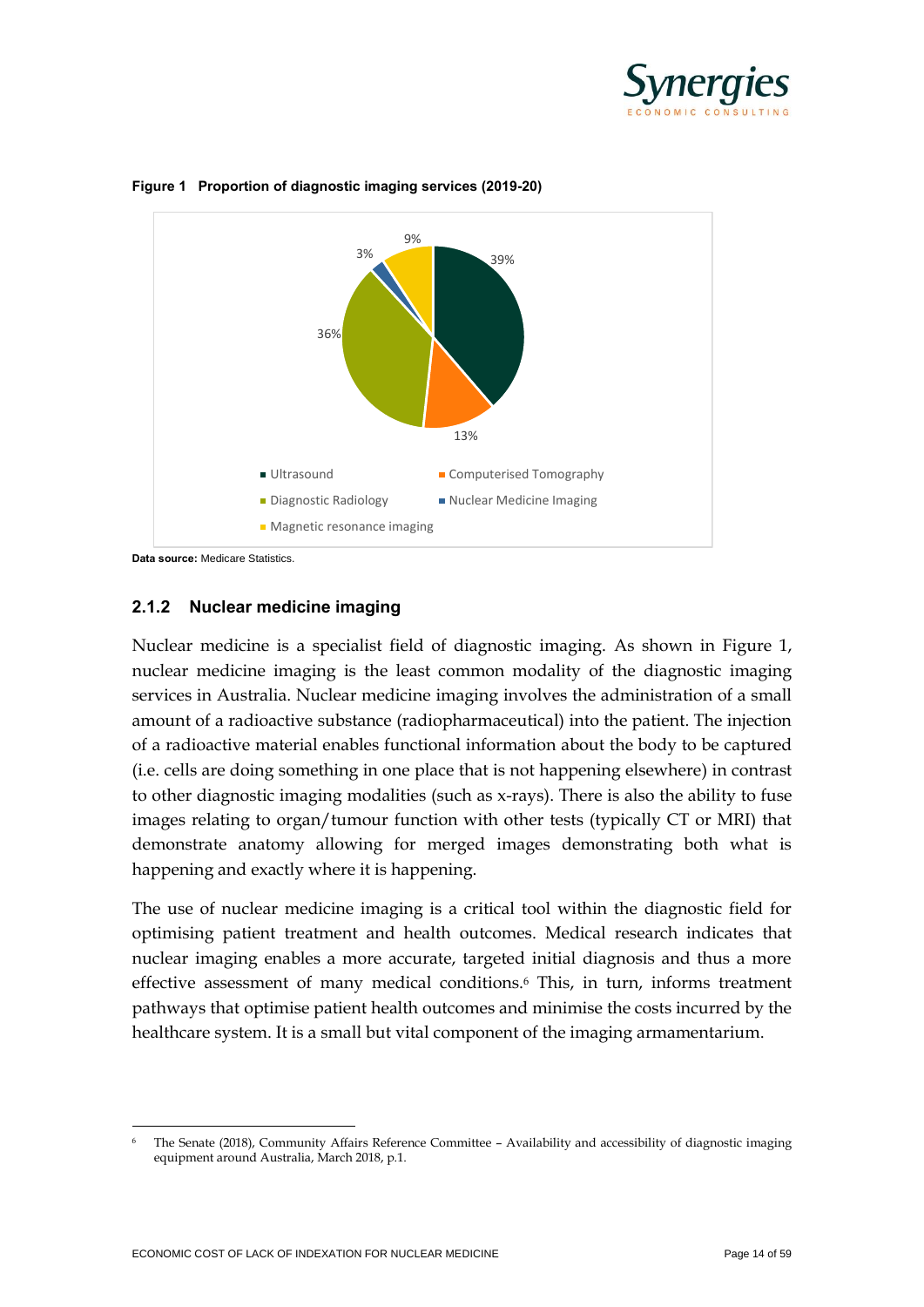

While nuclear medicine is primarily used for imaging purposes, it can also be used to treat some diseases and conditions. When nuclear medicine is used for treatment purposes, the dose of the radiopharmaceuticals is higher and is targeted directly to the disease being treated.<sup>7</sup> Common nuclear medicine diagnostic and therapeutic applications are shown in the box below.

| Box 1 |  | Common uses of nuclear medicine |
|-------|--|---------------------------------|
|       |  |                                 |

|           | Heart                                                                                                                                                            |
|-----------|------------------------------------------------------------------------------------------------------------------------------------------------------------------|
| $\bullet$ | Detect coronary artery disease and the extent of coronary stenosis                                                                                               |
|           | Assess damage to the heart following a heart attack (viability)                                                                                                  |
| $\bullet$ | Evaluate treatment options such as bypass heart surgery and angioplasty                                                                                          |
|           | Evaluate the results of revascularization (blood flow restoration) procedures                                                                                    |
| $\bullet$ | Detect heart transplant rejection                                                                                                                                |
|           | Evaluate heart function before and after chemotherapy (MUGA)                                                                                                     |
| $\bullet$ | Evaluate heart for infiltrative diseases such as sarcoidosis or amyloidosis                                                                                      |
|           |                                                                                                                                                                  |
| $\bullet$ | Lungs                                                                                                                                                            |
|           | Scan lungs for respiratory and blood flow problems (V/Q scans)                                                                                                   |
|           | Assess differential lung function for lung reduction or transplant surgery                                                                                       |
|           | Detect lung transplant rejection                                                                                                                                 |
|           | <b>Bones</b>                                                                                                                                                     |
|           | Evaluate bones for fractures, infection, and active arthritis                                                                                                    |
|           | Evaluate for metastatic bone disease                                                                                                                             |
| $\bullet$ | Evaluate painful prosthetic joints                                                                                                                               |
| $\bullet$ | Evaluate primary bone tumours                                                                                                                                    |
|           | Identify sites for biopsy                                                                                                                                        |
|           | <b>Brain</b>                                                                                                                                                     |
|           | Investigate abnormalities in the brain in patients with certain symptoms or disorders, such as strokes, memory loss and<br>suspected abnormalities in blood flow |
|           | Detect the early onset of neurodegenerative disorders such as Alzheimer's disease                                                                                |
|           | Assist in surgical planning and identify the areas of the brain that may be causing seizures                                                                     |
|           | Evaluate for abnormalities in brain chemicals involved in controlling movement in patients with suspected Parkinson's<br>disease or related movement disorders   |
| $\bullet$ | Evaluation for suspected brain tumour recurrence, surgical or radiation planning or localization for biopsy                                                      |
|           | Other Systems (Some examples)                                                                                                                                    |
|           | Identify inflammation or abnormal function of the gallbladder                                                                                                    |
| $\bullet$ | Identify bleeding into the bowel                                                                                                                                 |
| $\bullet$ | Identify transit times in the stomach, small and large intestines                                                                                                |
| $\bullet$ | Assess post-operative complications of gallbladder surgery                                                                                                       |
| $\bullet$ | Evaluate lymphedema                                                                                                                                              |
| $\bullet$ | Evaluate fever of unknown origin                                                                                                                                 |
| $\bullet$ | Locate the presence of infection                                                                                                                                 |
| $\bullet$ | Measure thyroid function to detect an overactive or underactive thyroid                                                                                          |
| $\bullet$ | Diagnosis of blood cell disorders                                                                                                                                |
|           | Evaluate for hyperparathyroidism (overactive parathyroid gland)                                                                                                  |
| $\bullet$ | Evaluate spinal fluid flow and potential spinal fluid leaks                                                                                                      |

<sup>7</sup> Diagnostic Imaging Clinical Committee (2018), Report – Nuclear Medicine, p.33.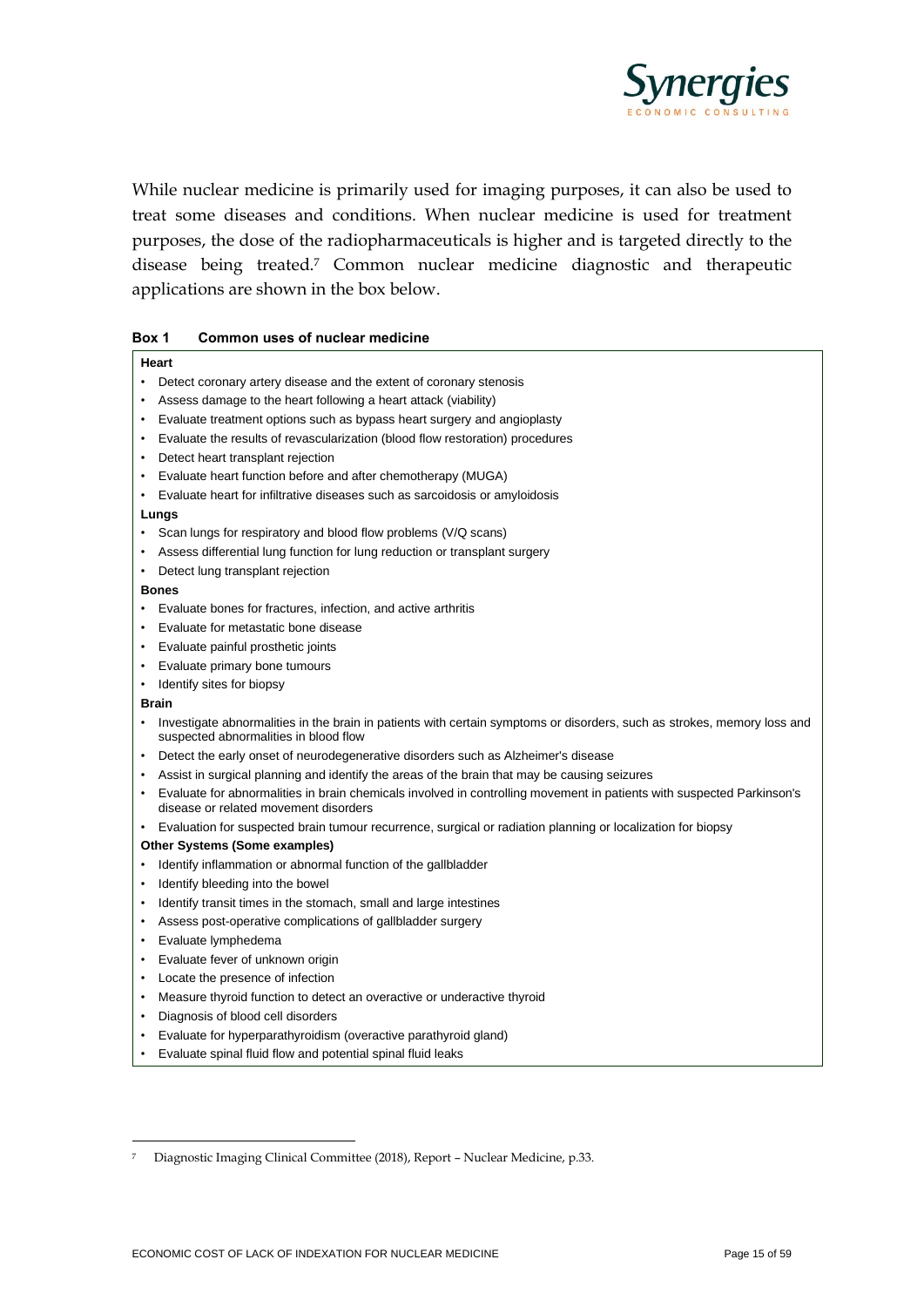

#### **Cancer**

- Stage cancer by determining the presence or spread of cancer in various parts of the body
- Localise sentinel lymph nodes before surgery in patients with breast cancer or skin and soft tissue tumours
- Plan modality type and duration of treatment
- Evaluate response to therapy
- Detect the recurrence of cancer
- Detect functioning rare tumours (e.g., neuroendocrine tumours)

#### **Paediatrics**

- Assess for congenital liver and bile duct abnormalities
- Assess for causes of congenital hypothyroidism in neonates
- Assess for congenital or post-infective kidney abnormalities
- Assess and localise bone infection, trauma or other cause of sudden difficulties in walking
- Assess for non-accidental injuries
- Assess for intractable epilepsy and congenital cerebral blood vessel abnormalities
- Diagnose, monitor and treat a range of childhood tumours eg neuroblastoma. lymphoma and sarcoma

#### **Nuclear Medicine Therapies**

- Radioactive iodine (I-131) therapy used to treat hyperthyroidism (overactive thyroid gland, for example, Graves' disease) and thyroid cancer
- Radioactive antibodies used to treat certain forms of lymphoma (cancer of the lymphatic system)
- Radioactive phosphorus (P-32) used to treat certain blood disorders
- Radioactive materials used to treat painful tumour metastases to the bones
- I-131 MIBG (radioactive iodine labelled with metaiodobenzylguanidine) used to treat adrenal gland tumours in adults and adrenal gland/nerve tissue tumours in children.
- Lu-177 DOTATATE to treat functioning neuroendocrine tumours
- Lu-177 PSMA to treat metastatic prostate cancer
- Yttrium-90 based therapies for liver cancers and several chronic arthritic conditions

**Source:** RadiologyInfo.org.

A 2019 OECD report<sup>8</sup> examined the proportion of nuclear medicine scans by organ system for Australia as well as other OECD countries. Bone and cardiac/heart scans are the most common types of scans in Australia and across most OECD countries (see the figure below).

<sup>8</sup> OECD (2019), The supply of Medical Isotopes: An Economic Diagnosis and Possible Solutions, p. 46 A copy is available at https://read.oecd-ilibrary.org/social-issues-migration-health/the-supply-of-medicalisotopes\_9b326195-en#page4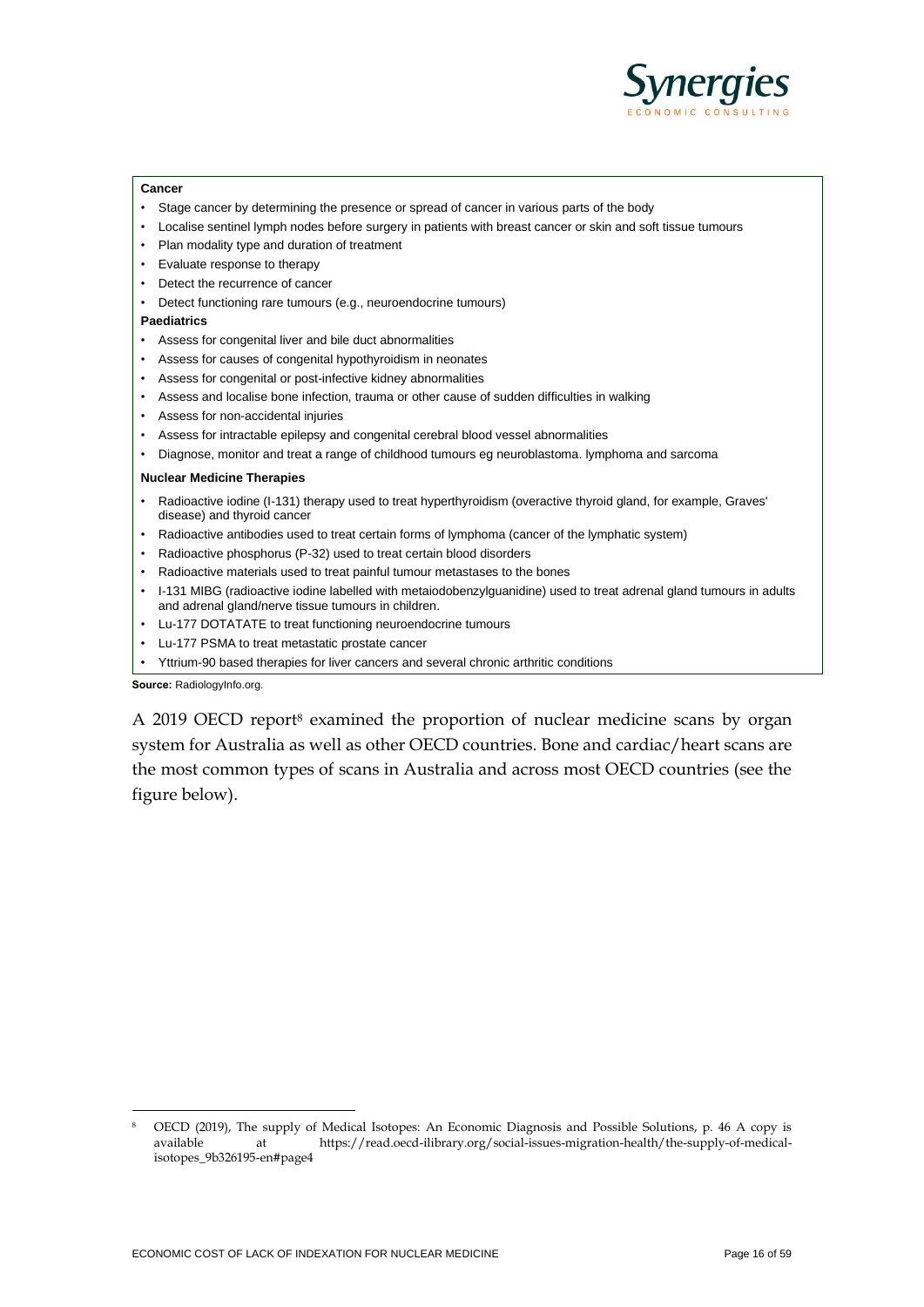



<span id="page-16-0"></span>

**Data source:** OECD.

## **2.2 Utilisation rates in nuclear medicine imaging services**

Although nuclear medicine is the least commonly utilised imaging modality (as shown in Figure 1), Figure 3 shows the growth that has occurred over the past decade, with a total of 746,800 nuclear medicine imaging procedures being undertaken in Australia in 2019-20.<sup>9</sup> While growth has occurred in both non-PET and PET related services over the past decade, particularly rapid growth in PET services has been observed in recent years, with the number of non-PET services remaining relatively stable since 2013-14. In 2009- 10, there were 25,500 PET related services performed; this has risen to 118,900 PET services in 2019-20 (an increase of 366 per cent).

<sup>9</sup> Medicare Statistics - Medicare Group Reports. Available at: http://medicarestatistics.humanservices.gov.au/statistics/mbs\_group.jsp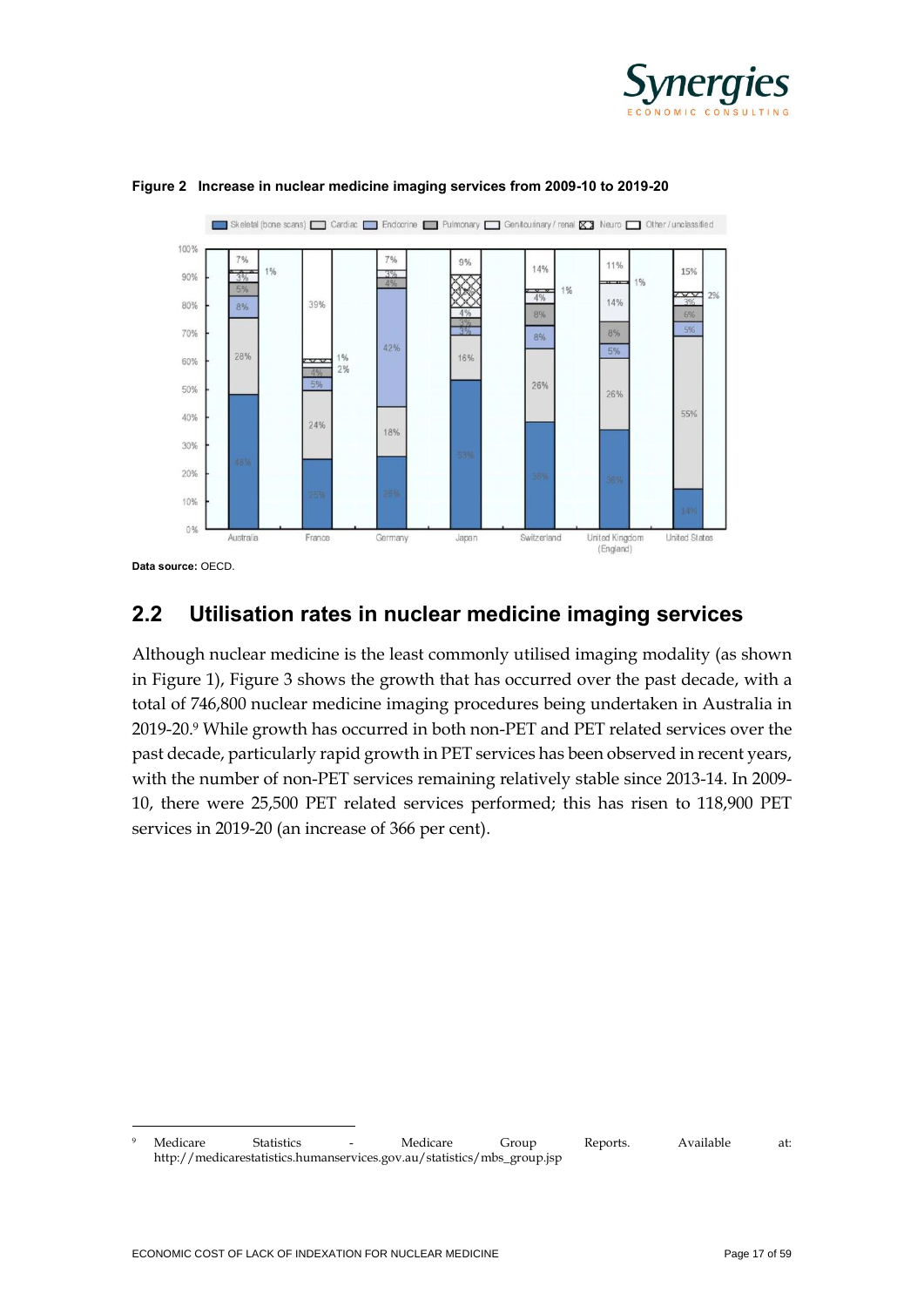



<span id="page-17-0"></span>

The next figure shows the breakdown of nuclear medicine imaging services by state and territory for 2009-10 and 2019-20.



<span id="page-17-1"></span>**Figure 4 Increase in nuclear medicine imaging services by state (2009-10 and 2019-20)**

**Data source:** Medicare Statistics.

**Data source:** Medicare Statistics.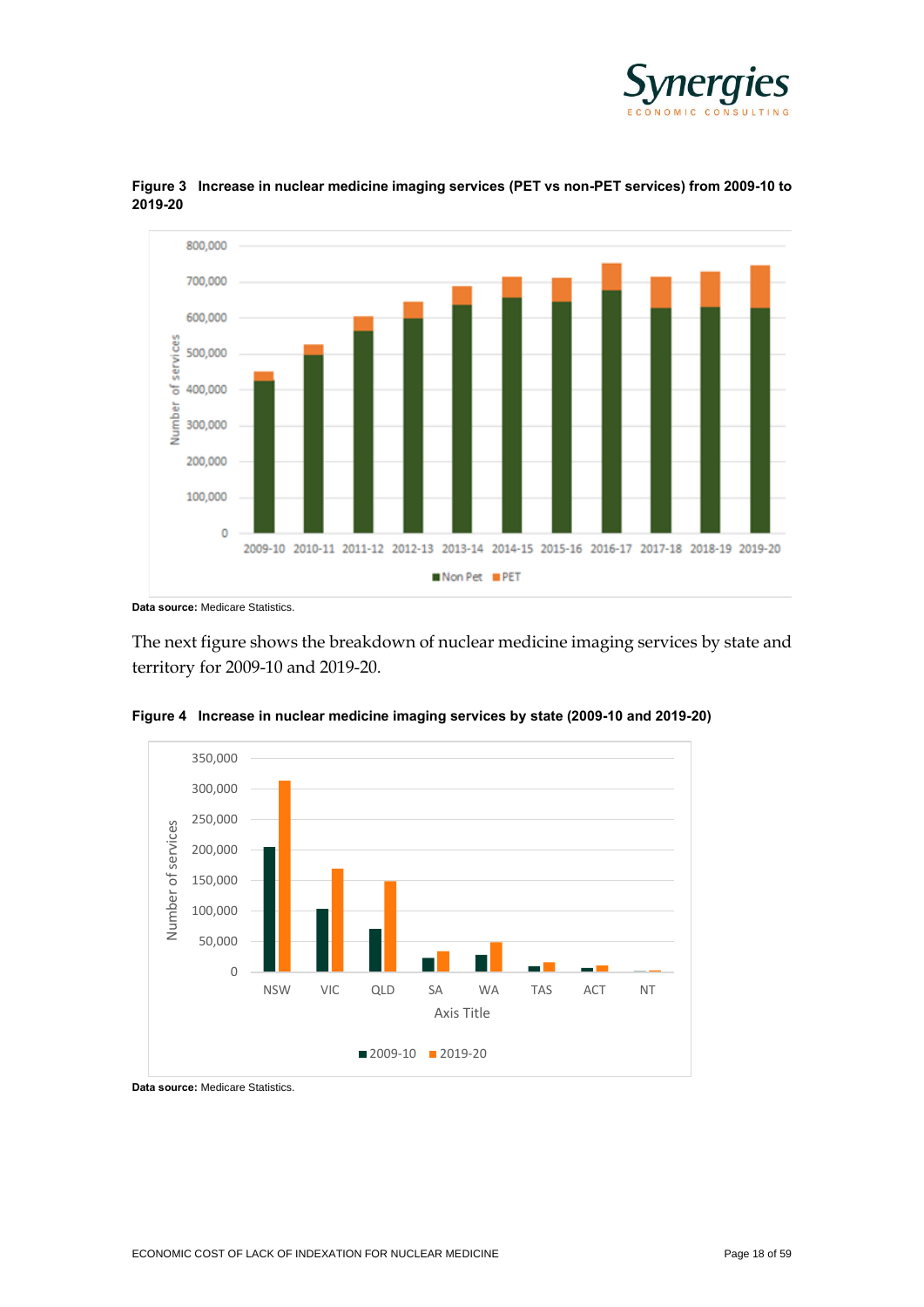

The chart shows that most of the services are undertaken in NSW, Victoria and Queensland, which broadly aligns with the relative population sizes for each state. All states have experienced an increase in the number of services since 2009-10.

The results of Synergies' stakeholder survey of 64 AANMS members indicate that significant growth (in the order of 40 per cent or more) over the past 10 years has occurred in the number of Positron Emission Tomography (PET) scans carried out as well as the number of nuclear medicine therapies.<sup>10</sup>

The key driver of this growth is the increase in PET services being provided (see Figure 3). Other factors contributing to this growth are population growth, with Australia's population increasing by around 19 per cent over the past decade, and increased medical requirements associated with Australia's ageing population. <sup>11</sup> Figure 5 shows the significant increase in the population aged 75 to 84 years from 2010 to 2020. Over the past two decades, the number of people aged 85 years and over has more the doubled (with a 117.1 per cent increase). <sup>12</sup> As noted above, the number of other nuclear imaging services has remained relatively stable since 2013/14, indicating a slight reduction in the number of services being provided per capita (despite the ageing population trend).

<sup>10</sup> See Synergies' survey response to Q8. A summary of results and background to Synergies' stakeholder survey is presented at Appendix A.

<sup>11</sup> ABS (2020) 3101.0 National, state and territory population - Table 4. Estimated Resident Population, States and Territories (Number).

<sup>12</sup> ABS (2019) 3101.0 - Australian Demographic Statistics, Jun 2019. Available at: https://www.abs.gov.au/ausstats/abs@.nsf/0/1CD2B1952AFC5E7ACA257298000F2E76?OpenDocument#:~:text= Over%20the%20past%20two%20decades,2.5%25)%20to%20reach%20515%2C700.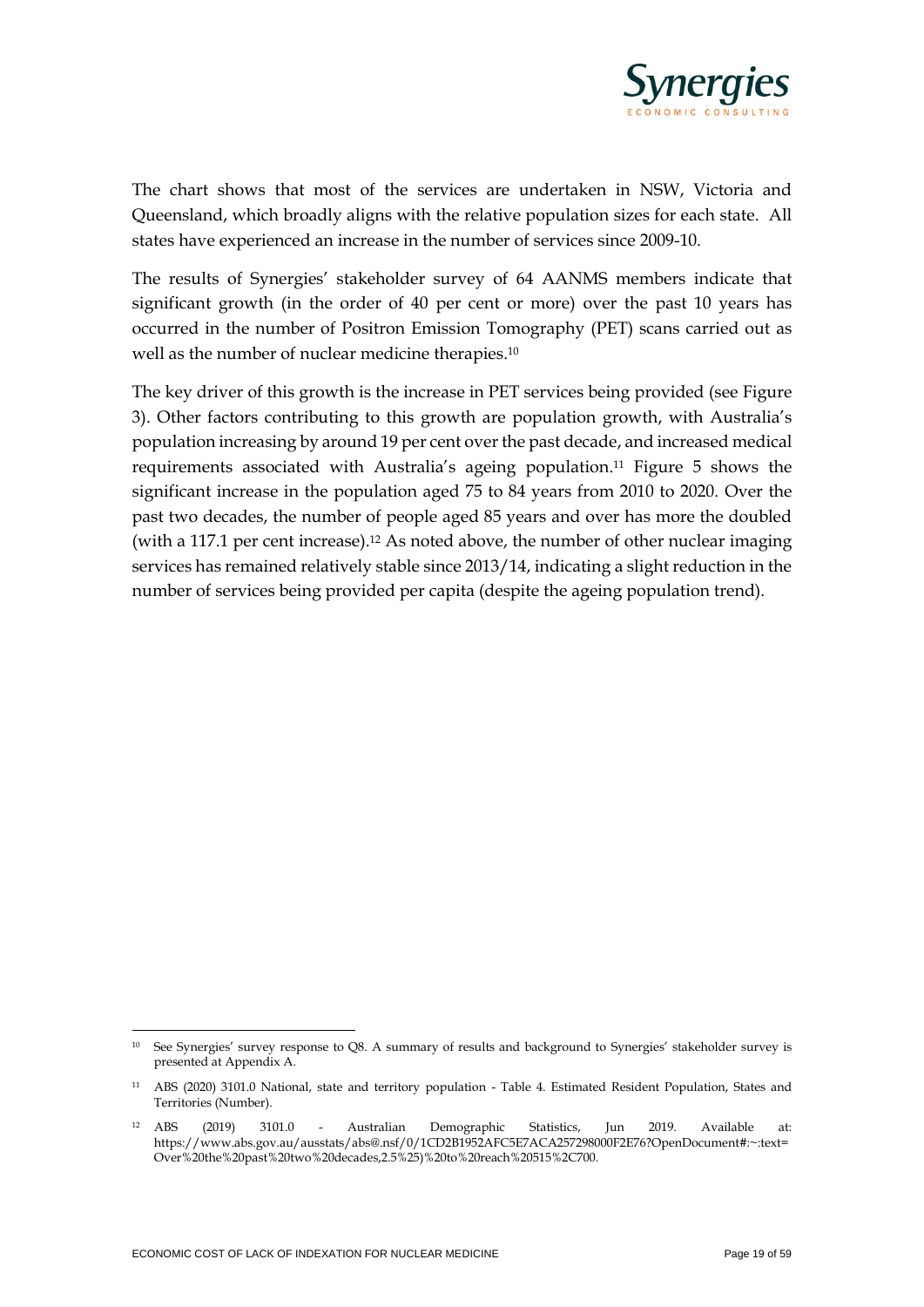



<span id="page-19-0"></span>**Figure 5 Annual increase in the number of people by age group**

**Data source:** Parliamentary Budget Office (2019) Australia's Ageing Population: Understanding the fiscal impacts over the next decade.

### **2.3 Remuneration of nuclear medicine costs**

Medical healthcare costs in Australia are generally shared between governments, third party insurers, and patients.

The Commonwealth has no role in the direct delivery of diagnostic imaging services but provides funding for the delivery of these services through the MBS, which provides patients with financial assistance towards the costs of their medical services. The MBS rebates do not cover the full cost of service and are typically paid as a percentage of the schedule fee, with patients also required to make a contribution to the cost of the service.

The Medicare Schedule Fee does not reflect the value of a medical service or an amount that medical practitioners should or must charge. Medical practitioners are able to set their own fees for their services. In an efficient market, prices should reflect the reasonable cost of providing a service. The fee charged by a medical practitioner covers not only their own personal income, but also his or her practice costs – the wages for practice staff (technicians, nurses, receptionists, administrators), radiopharmaceuticals and other costs for running a medical practice, such as equipment, medical supplies, etc.<sup>13</sup> Further discussion on the costs associated with nuclear medicine diagnostic imaging is set out in section 3.

<sup>13</sup> Cleaning, rent, electricity, computers, continuing professional development, accreditation and insurance.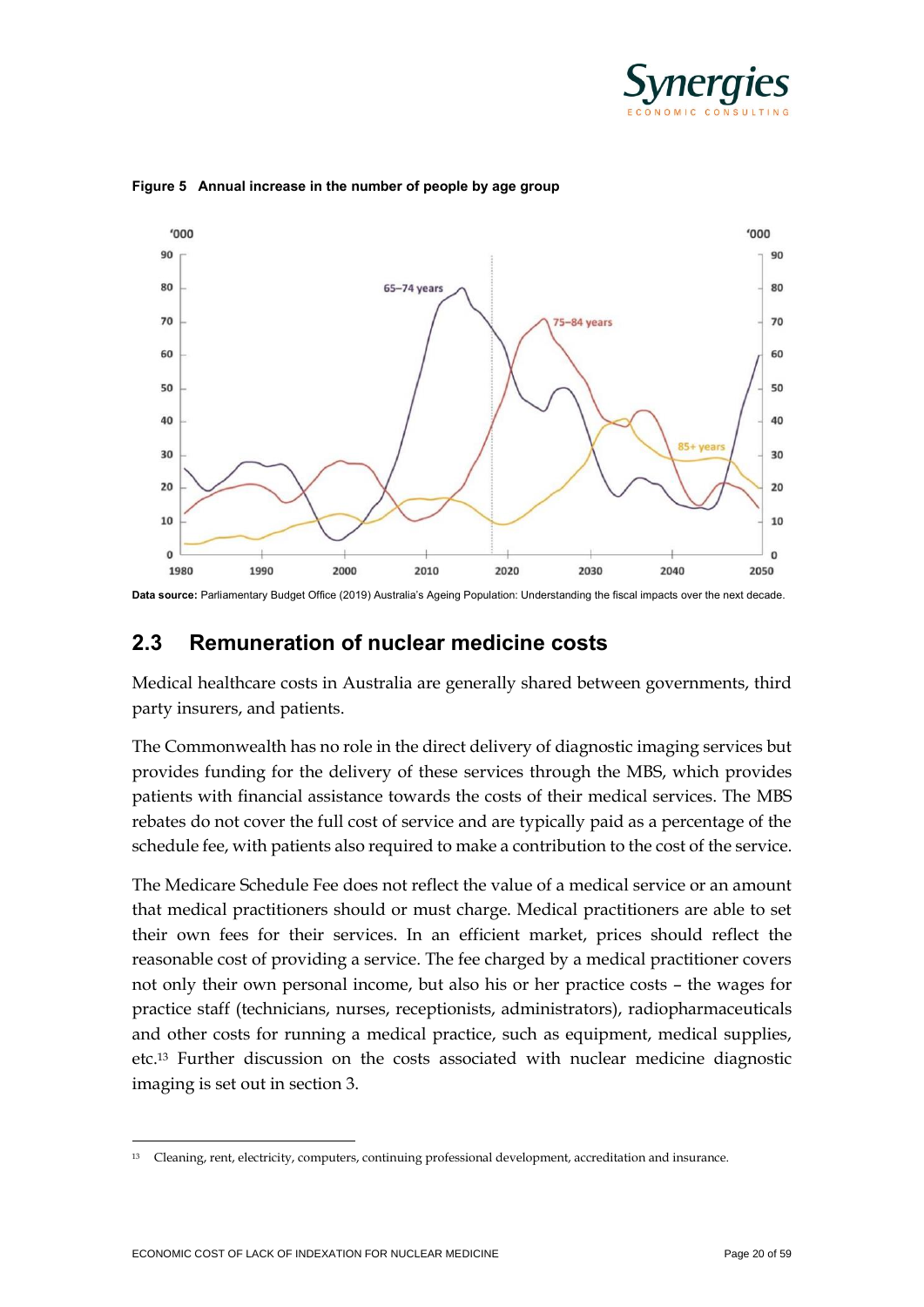

The Commonwealth's estimated spending on medical benefits totalled \$24.9 billion in 2019-2014, with diagnostic imaging attracting a total MBS benefit of \$3.9 billion (see Table 1).

| <b>Service</b>                  | <b>Volumes</b> | Medicare benefit (\$) |
|---------------------------------|----------------|-----------------------|
| Ultrasound (11)                 | 11,028,023     | \$1,260,110,861       |
| Computerised Tomography (I2)    | 3,714,716      | \$1,221,709,607       |
| Diagnostic Radiology (13)       | 10,377,151     | \$586,828,458         |
| Nuclear Medicine Imaging (14)   | 746.832        | \$310,313,340         |
| Magnetic Resonance Imaging (15) | 1,314,824      | \$521,440,094         |
| Miscellaneous Services (I6)     | 0              | \$116,653             |
| <b>Total Diagnostic Imaging</b> | 27,181,546     | \$3,900,519,013       |

<span id="page-20-0"></span>**Table 1 Diagnostic imaging services – Volumes and MBS revenues 2019-20**

Source: Services Australia Medicare Statistics.

This data shows that while the number of nuclear medicine imaging services has increased over the years, it is low as a proportion of total diagnostic imaging tests. In 2019-20, the number of nuclear medicine imaging services represented approximately 3 per cent of the total number of diagnostic imaging services undertaken and around 8 per cent of total MBS benefit for diagnostic imaging services.

#### **2.3.1 Indexation of diagnostic imaging services**

Prior to 1998, decisions about MBS fee increases were made annually. Between 1 July 1998 and 30 June 2008, diagnostic imaging expenditure was managed under a Memoranda of Understanding (MoU) between the Commonwealth Government and the diagnostic imaging sector.

In April 2008, the Australian Government announced that the MoU would be discontinued and 'MBS fees applicable at that time would apply'. The MBS schedule fees for diagnostic imaging services remained the same for several years until the government re-introduced indexation, but only for selected modalities. In the 2019-20 Budget, the Australian Government announced it would index MBS rebates for ultrasound and diagnostic radiology (x-ray) services from 1 July 2020.<sup>15</sup> This announcement followed targeted responses for diagnostic imaging services including

<sup>14</sup> Commonwealth of Australia, Budget 2020-21, Budget Paper No.1 Statement 6, Table 8.1, p.6-19, available at [https://budget.gov.au/2020-21/content/bp1/index.htm.](about:blank) Statement 6 also indicates that the medical benefits budget for 2020-21 is projected to be \$28.2m.

<sup>15</sup> Australian Government, Budget Paper No. 2 – Budget measures 2019-20, p86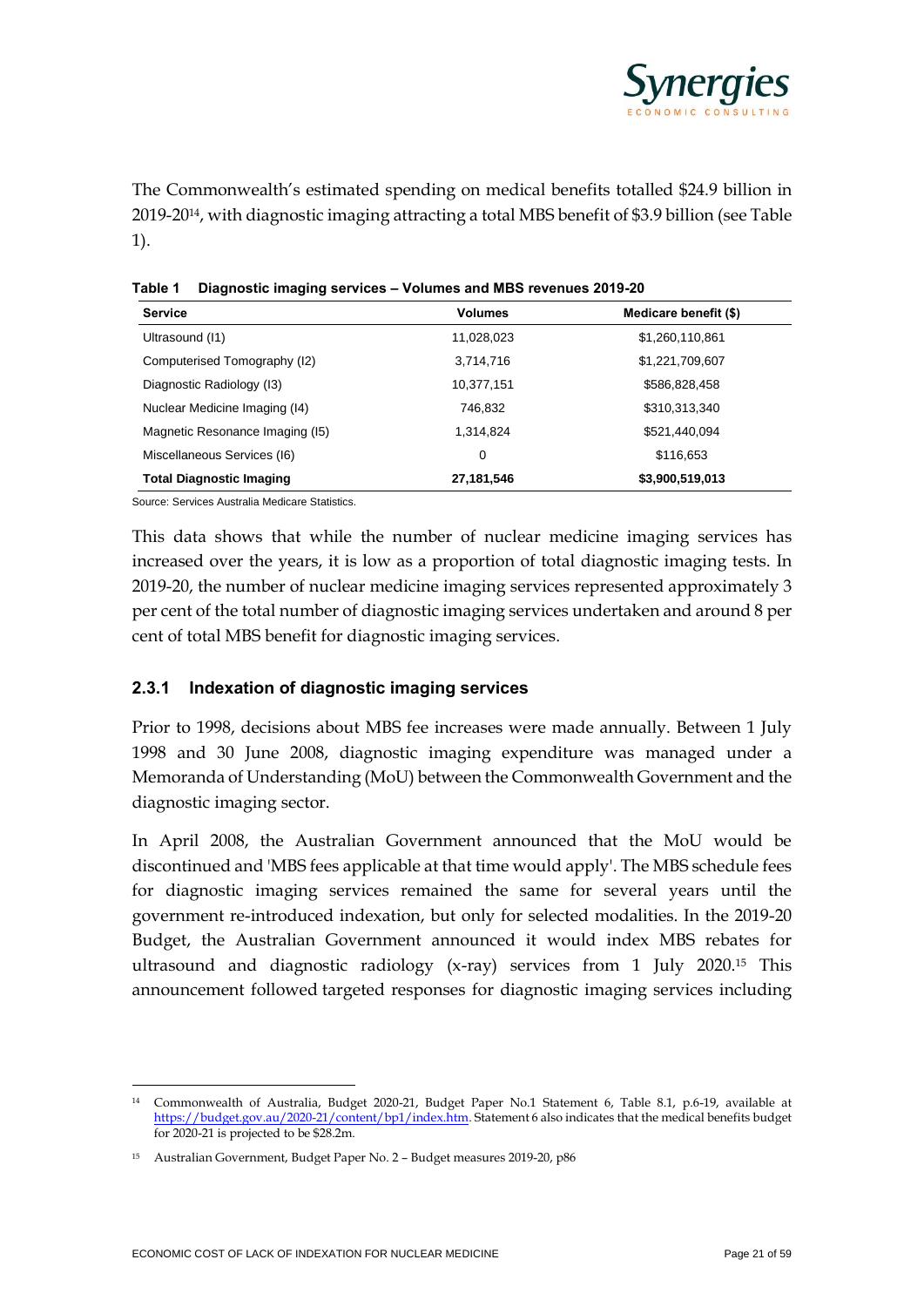

mammography, fluoroscopy, CT scans and interventional procedures, that was previously scheduled for indexation from 1 July 2020.<sup>16</sup>

| <b>Service</b>                        | <b>Budget treatment</b>                        | Commencement                                      |
|---------------------------------------|------------------------------------------------|---------------------------------------------------|
| Diagnostic Imaging Service - modality |                                                |                                                   |
| Ultrasound                            | Indexation re-introduced                       | <b>July 2020</b>                                  |
| CТ                                    | Indexation re-introduced                       | <b>July 2020</b>                                  |
| Diagnostic radiology                  | Indexation re-introduced                       | <b>July 2020</b>                                  |
| <b>MRI</b>                            | No indexation - Schedule fee<br>remains frozen | No planned date for commencement<br>of indexation |
| Nuclear imaging                       | No indexation - Schedule fee<br>remains frozen | No planned date for commencement<br>of indexation |

<span id="page-21-0"></span>**Table 2 Re-indexation of MBS schedule fees for diagnostic imaging services** 

**Source:** Synergies. Based on information published on the Australian Government's Department of Health's website at [http://www.mbsonline.gov.au/internet/mbsonline/publishing.nsf/Content/Factsheet-Indexation%20DI](about:blank)

The targeted re-introduction of some diagnostic imaging services appears to have been part of a broader policy approach to 'phase in' indexation arrangements for Medicare funding. Since 2017, there has been a phased lifting of the freeze for GP bulk-billing incentive payments (July 2017), standard GP consultations and other specialist consultations (July 2018), medical procedures (due July 2019) and, most recently, targeted diagnostic imaging services (due from July 2020).

Noting this broader phased lifting, we are not aware of any plans to apply indexation for nuclear medicine, despite the MBS items for these treatments not having been subject to any indexation, despite ongoing demand for these services, since 1998.

#### *MBS treatment of nuclear medicine*

Routine annual indexation of imaging schedule fees for nuclear medicine has not been applied since 1998, meaning that rebates for these specialist services have remained frozen since that time.

The lack of indexation of MBS fees since 1998 has further widened the gap between MBS revenues and the efficient cost of service delivery.

In any market, where prices do not reflect the underlying cost of providing a service (whether due to equipment, labour, or radiopharmaceuticals) for a prolonged period, that service tends to no longer be offered in an optimal way, resulting in inefficient outcomes viewed from the perspective of the health care system as a whole. In the case

<sup>16</sup> Australian Government, Department of Health (2019), Medicare Indexation of Diagnostic Imaging Services Factsheet, March 2019. See [http://www.mbsonline.gov.au/internet/mbsonline/publishing.nsf/Content/Factsheet-](about:blank)[Indexation%20DI](about:blank)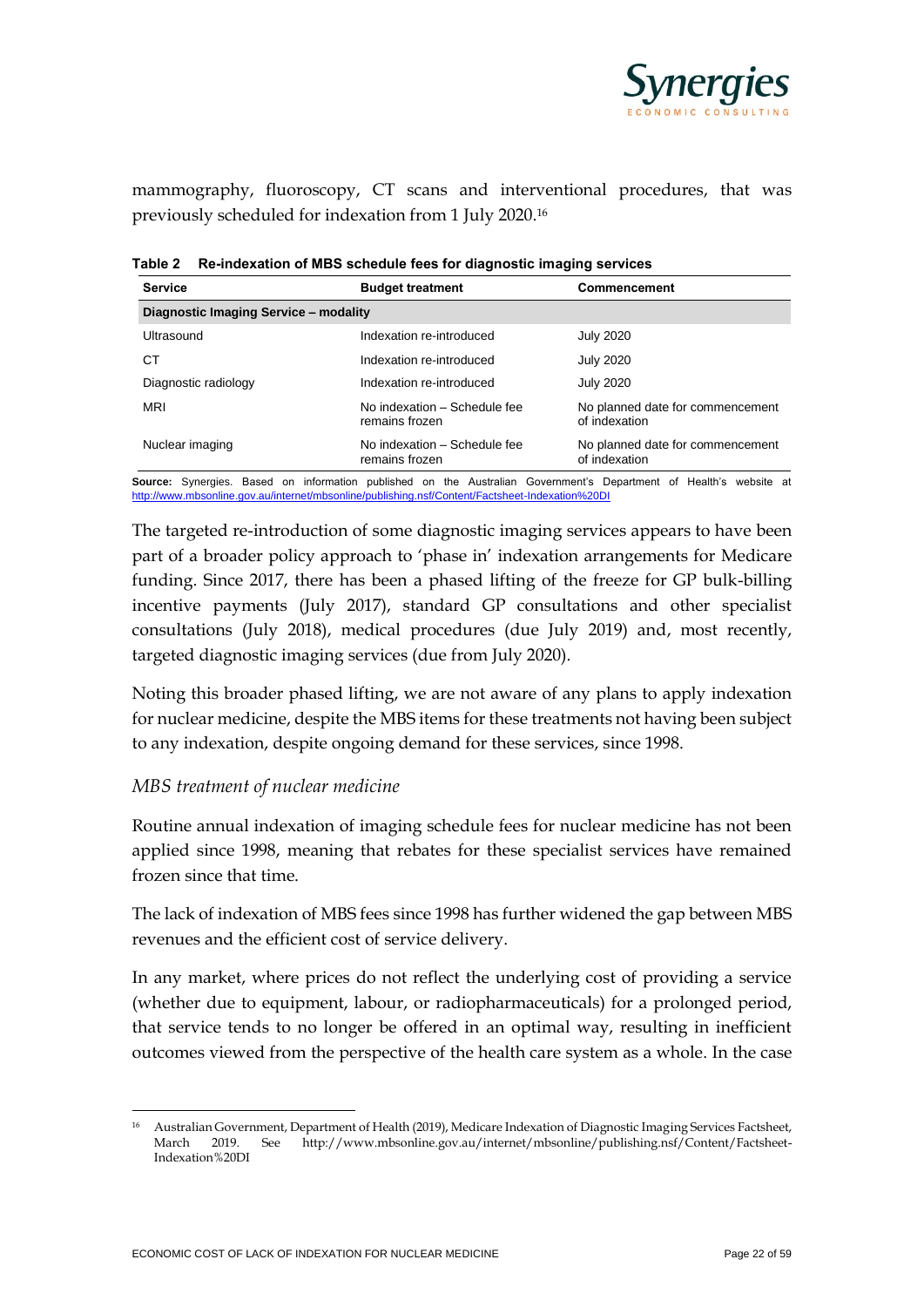

of nuclear medicine services, this means rising out of pocket (OOP) payments and the substitution of inferior diagnostic tests and treatments such as plain film and CT to replace bone scans or CTPA in pregnant patients. It also means that providers will not invest in the latest equipment, denying patients access to the latest technology such as innovations in image enhancement that provide a small quality benefit but no cost benefit. The Australian Diagnostic Imaging Association (ADIA) has previously estimated the average upfront cost of a nuclear medicine service to be around \$217 in 2018-19, and the patient gap to be around \$104. <sup>17</sup> This gap will inevitably grow if indexation is not applied to the MBS items for nuclear medicine services. Further discussion about the consequences of the current indexation freeze of escalating costs is discussed in section 4 of this report.

<sup>17</sup> ADIA (2020), Budget Submission 2020-21: Structural Reforms to Support Access to X-Rays and Scans in Australia, January 2020, p.10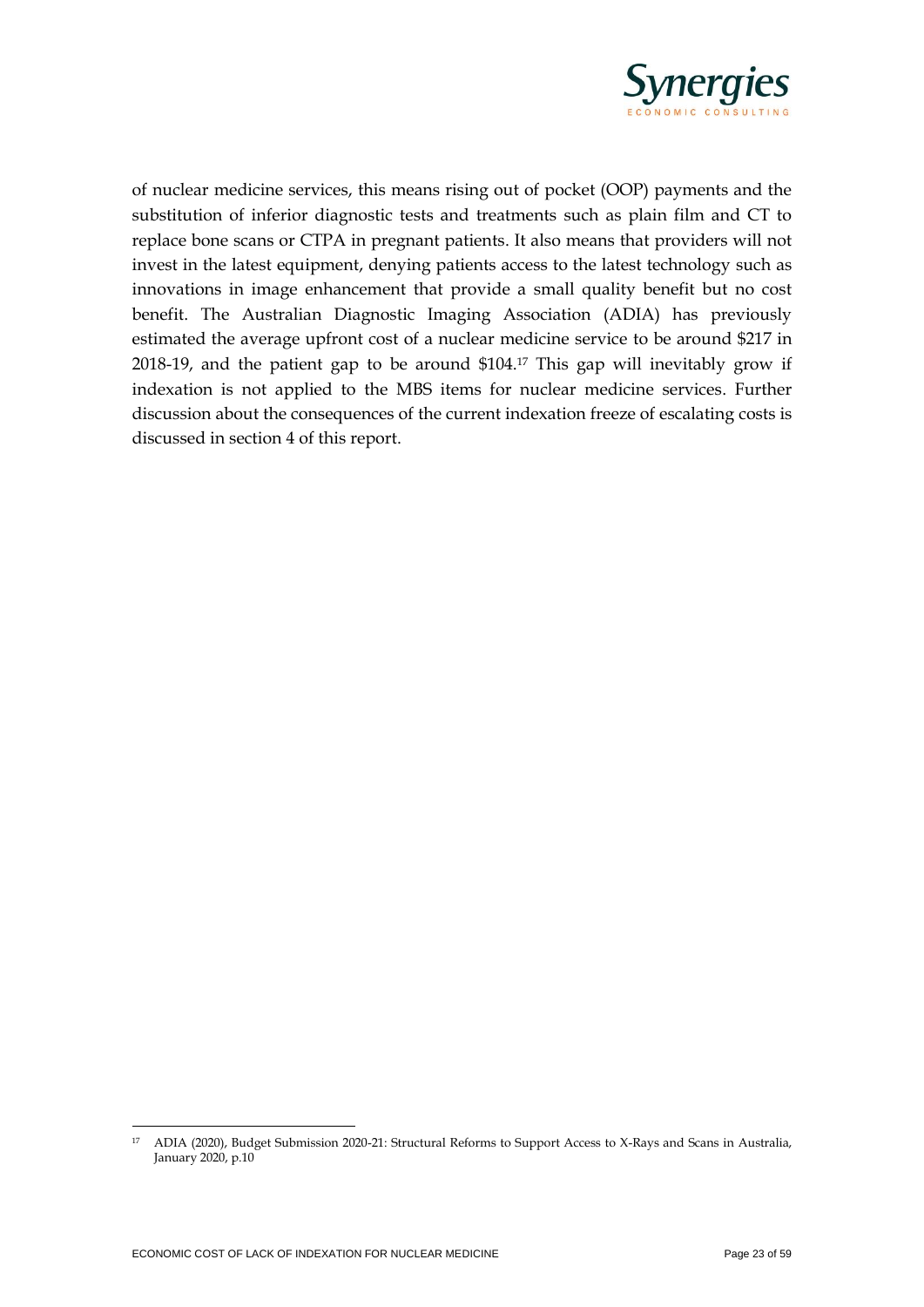

## **3 Increasing costs of nuclear medicine**

This section identifies the key trends and drivers in the rising costs of nuclear medicine services over the past 10 years.

### **3.1 Cost increases across nuclear medicine procedures**

#### **3.1.1 2010 review of the cost of diagnostic imaging services**

Problems in the funding arrangements and the rising costs associated with diagnostic imaging services are long-standing. In 2010, Applied Economics prepared a report for the Australian Government which identified the following issues:<sup>18</sup>

- high-tech diagnostic imaging is part of a high technology, knowledge-intensive industry where demand is funded almost entirely from third party payments, mostly from Medicare;
- the funding model was problematic where, in many cases, average annual increases in Medicare benefit costs of diagnostic imaging services were well below price increases occurring in the health sector and the broader economy;
	- the increase in the average benefit cost for all categories of diagnostic imaging (3.6 per cent) was considerably below price increases that were occurring elsewhere in the health sector and was also less than the rise in the broader CPI (7.3 per cent);
	- the health component of the CPI had increased by 10 per cent during the study period (2006-07 and 2008-09) which was above the general rise in prices;
- nuclear medicine was the fastest growing modality (due to the introduction of a new modality in PET) and costs for diagnostic imaging services generally were considerable:
	- the industry relies on a specialist imaging workforce of nuclear medicine practitioners, which consists of nuclear medicine physicians and dual trained radiologists;
	- − delivery and organisation of diagnostic imaging services is associated with costly equipment and plant involving considerable capital investment;
	- complexities exist in the supply of pharmaceuticals/radioisotopes used by nuclear imaging modalities whereby their short half-life reduces the exposure

<sup>18</sup> Applied Economics (2010), Costs for diagnostic imaging capital expenditure – final report, July 2010.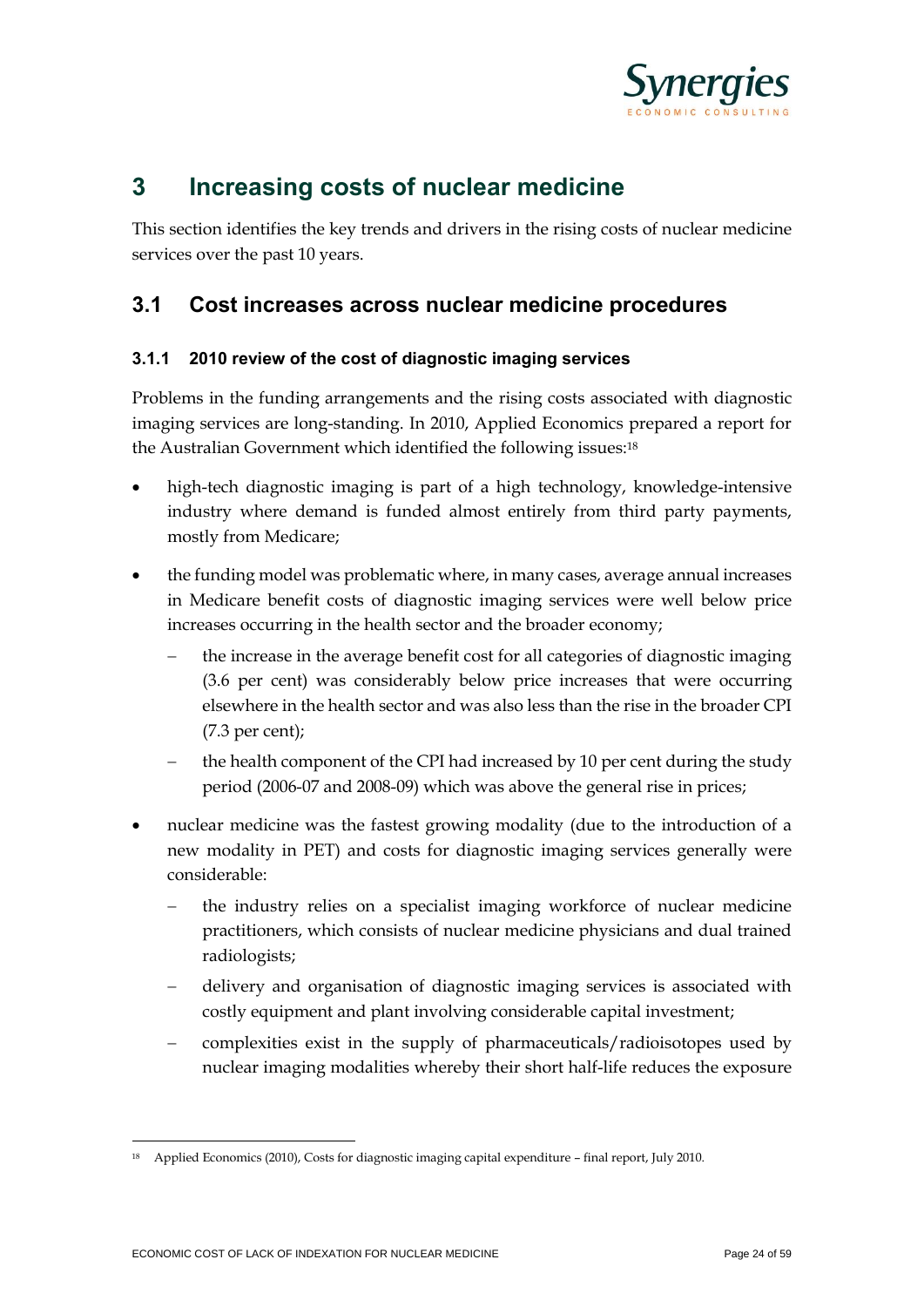

of human organs to radiation but adds considerably to the cost of their dispensing and timely delivery.

The 2010 report further noted that in a publicly funded environment, the structure of remuneration needed to recognise incentives for imaging service to acquire and upgrade equipment which was consistent with service priorities. <sup>19</sup>

While the Government has taken some action since 2010 (as discussed in section 2.3.1) to improve remuneration arrangements in some diagnostic modality services, problems persist in nuclear medicine whereby the ongoing indexation freeze continues to widen the gap between the MBS items and the cost of providing the services.

The responses to the survey administered to nuclear medicine practitioners provide relevant insights as to the cost increases which have largely been unabated for over 20 years.

#### **3.1.2 Trends in costs between 2010 and 2020**

Figure 6 shows the magnitude of the cost increase in providing nuclear medicine procedures based on the survey results (with 64 respondents). It shows that across all common procedures' costs, a significant majority of respondents considered costs have increased to some extent, with a significant proportion (up to 50 per cent) of practitioners reporting increases of greater than 20 per cent.

<sup>19</sup> Applied Economics (2010), Costs for diagnostic imaging capital expenditure – final report, July 2010, p.46.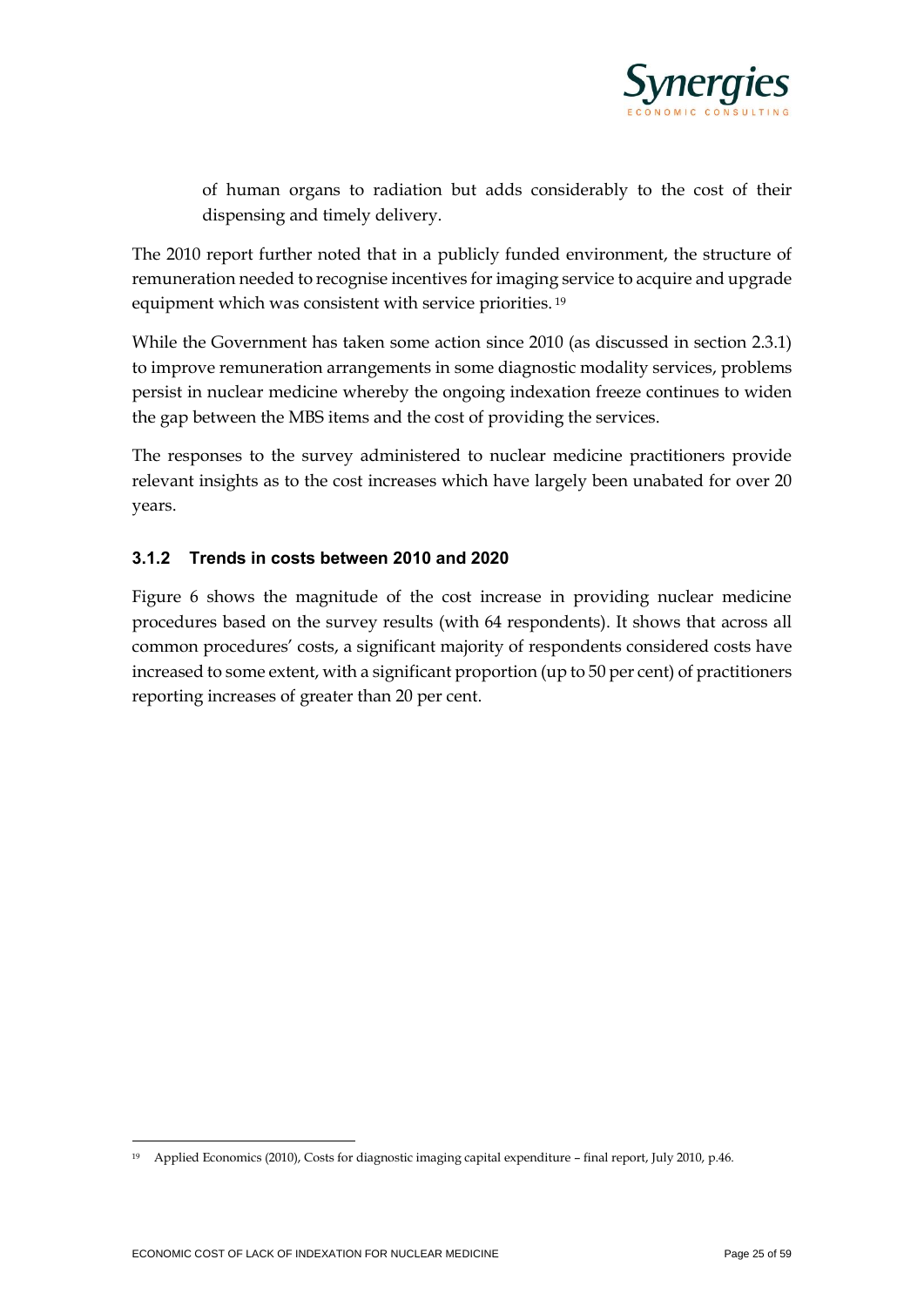



#### <span id="page-25-0"></span>**Figure 6 Increase in costs of providing nuclear medicine procedures – survey responses (%)**

**Note:** No respondents indicated the costs of particular procedures had largely decreased (20-40%), or significantly decreased (>40%), so those categories are excluded from the chart. Survey results showed that 1 per cent of respondents reported costs of PET procedures had materially decreased (10-20%), and 2 per cent of respondents reported costs of administering myocardial perfusion scans had marginally decreased (<10%). A small number of respondents reported no change in the cost of administering some procedures. In the case of nuclear medicine therapies, only 4% of respondents reported no change.

**Data source:** Synergies' survey of nuclear medicine practitioners.

### **3.2 Cost drivers**

The major cost components of providing nuclear medicine procedures and treatments are as follows:

- labour
- equipment
- materials (including radiopharmaceuticals)
- premises.

A brief discussion of each cost component is presented below.

#### **3.2.1 Labour (wages)**

Nuclear medicine specialists are generally physicians with sub-speciality training in nuclear medicine. <sup>20</sup> The specialist imaging workforce consists of radiologists and nuclear medicine physicians. In the private sector, this includes nuclear medicine specialists,

<sup>20</sup> ANAO (2014), Performance Audit Report No. 12 2014-15 – Diagnostic Imaging Reforms Department of Health, p 55.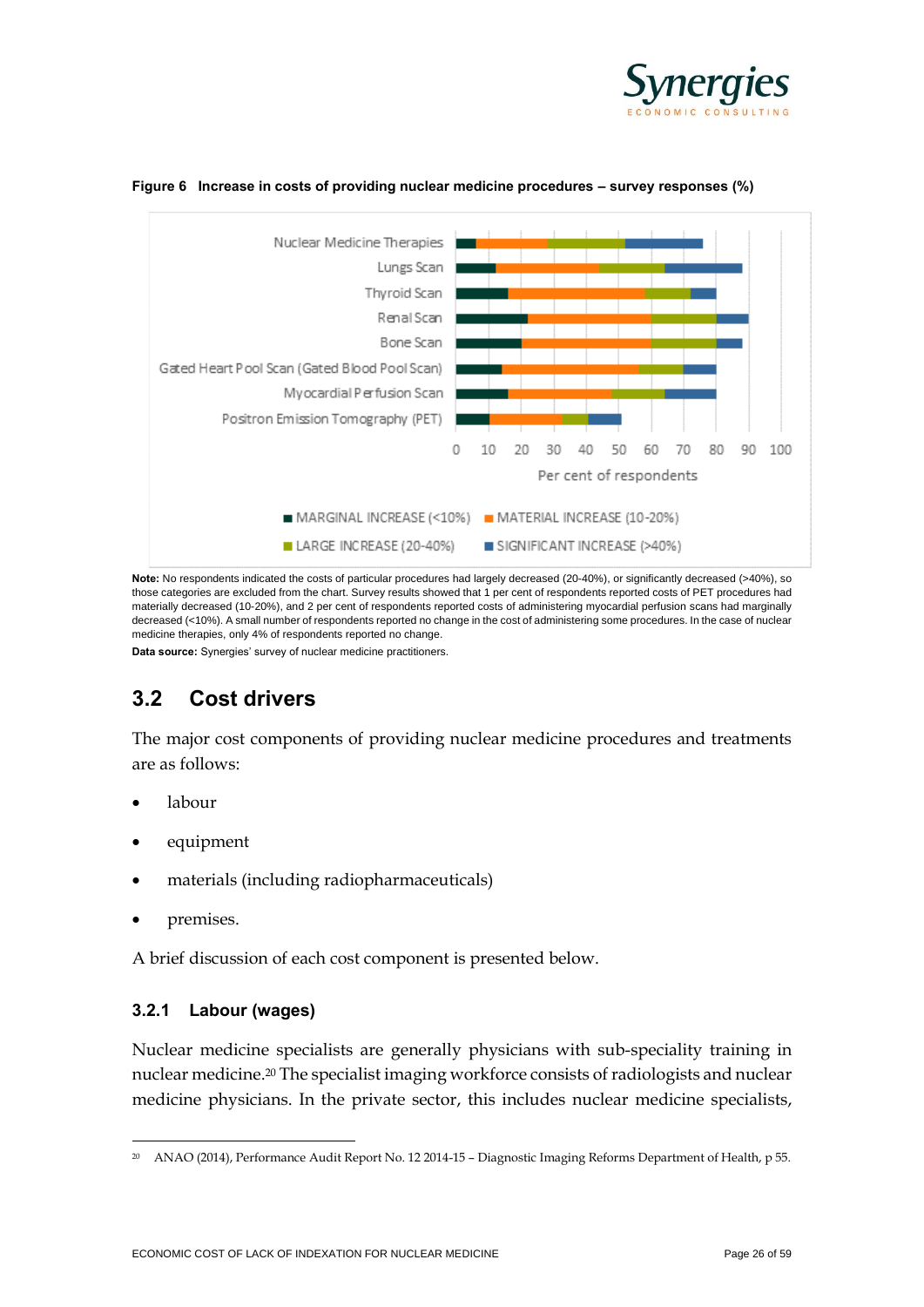

owner operators and private employees. Specialists are supported by clinical and technical staff including a range of nuclear medicine technologists, nurses, medical physicists, radiopharmaceutical scientists, and administrative personnel.<sup>21</sup> As an industry that requires highly skilled employees of high subject matter experts, wages are the industry's largest cost item.<sup>22</sup>

#### **3.2.2 Equipment**

Nuclear medicine services require the use of high-cost capital equipment and technology. Given medical technology continues to evolve rapidly, there is a need for regular investment in new equipment to provide patients with specialised, high quality care and ensure accurate diagnosis.

Molecular imaging equipment is used to deliver nuclear imaging services. <sup>23</sup> Some of the key equipment used is described in Table 3.

| Equipment                                                      | <b>Description</b>                                                                                                                                                                                                                                                                                                                                                                                                                                                                                                                                                                                                                                                                                     |
|----------------------------------------------------------------|--------------------------------------------------------------------------------------------------------------------------------------------------------------------------------------------------------------------------------------------------------------------------------------------------------------------------------------------------------------------------------------------------------------------------------------------------------------------------------------------------------------------------------------------------------------------------------------------------------------------------------------------------------------------------------------------------------|
| Gamma camera                                                   | A generic terminology covering scintillation-based equipment used in conjunction with tracers<br>that emit gamma radiation.                                                                                                                                                                                                                                                                                                                                                                                                                                                                                                                                                                            |
|                                                                | In their most rudimentary form, they provide site-specific, single head 2D planar projection<br>$\bullet$<br>imaging and temporal radiotracer uptake imaging (e.g. for breast, lung pulmonary extrusion,<br>bone studies).                                                                                                                                                                                                                                                                                                                                                                                                                                                                             |
|                                                                | This equipment can be upgraded in a limited way with software to enable a tomographic image<br>$\bullet$<br>to be reconstructed from multiple projections as a single head is rotated around the subject.                                                                                                                                                                                                                                                                                                                                                                                                                                                                                              |
| Single-photon<br>emission<br>computed<br>tomography<br>(SPECT) | Similarly used for site-specific diagnosis with a gamma emitter, but providing superior multiple<br>$\bullet$<br>projection images more rapidly, using two heads orthogonally placed on the same gantry.<br>SPECT images are commonly used in many nuclear medicine studies in conjunction with<br>$\bullet$<br>planar images, e.g. bone scans. The addition of SPECT improves diagnostic accuracy by<br>increasing sensitivity for lesion detection and by providing superior anatomical localisation of<br>abnormalities. Advanced cadmium zinc telluride (CZT) detectors can be manipulated by<br>algorithm to yield three-dimensional data sets, similar to other tomographic techniques (e.g. 3D) |
|                                                                | cardiac perfusion and brain function studies), with less radiation exposure to the patient.<br>SPECT equipment is now almost exclusively sold in Australia as a SPECT/CT configuration,<br>$\bullet$<br>which offers much greater versatility than standalone SPECT.                                                                                                                                                                                                                                                                                                                                                                                                                                   |
| Positron emission<br>tomography<br>(PET)                       | Relies on positron emitting isotopes and coincident gamma photon detection for whole body or<br>brain scanning (especially for diagnosing and staging of cancers as well as other functional<br>disorders, such as dementia, or cardiac conditions).                                                                                                                                                                                                                                                                                                                                                                                                                                                   |
|                                                                | This equipment uses the positron emitter to visualise and measure organ function and<br>$\bullet$<br>metabolism. To optimise diagnostic usefulness, a PET image is superimposed on a CT image<br>so as to overlay the functional information of PET with the anatomical CT image. In addition,<br>CT data is used to improve the quality of the PET image by providing attenuation correction,<br>which increases the sensitivity of this modality.                                                                                                                                                                                                                                                    |
|                                                                | New PET equipment is available now only as a combined PET/CT system (see below).<br>$\bullet$                                                                                                                                                                                                                                                                                                                                                                                                                                                                                                                                                                                                          |

<span id="page-26-0"></span>**Table 3 Molecular imaging equipment used to deliver nuclear imaging services** 

<sup>21</sup> Applied Economics (2010), Costs for diagnostic imaging capital expenditure – final report, July 2010, p ix.

<sup>22</sup> IBIS World (2020) Diagnostic Imaging Services in Australia, February 2020, p 25.

<sup>23</sup> Applied Economics (2010), Costs for diagnostic imaging capital expenditure – final report, July 2010, p 24.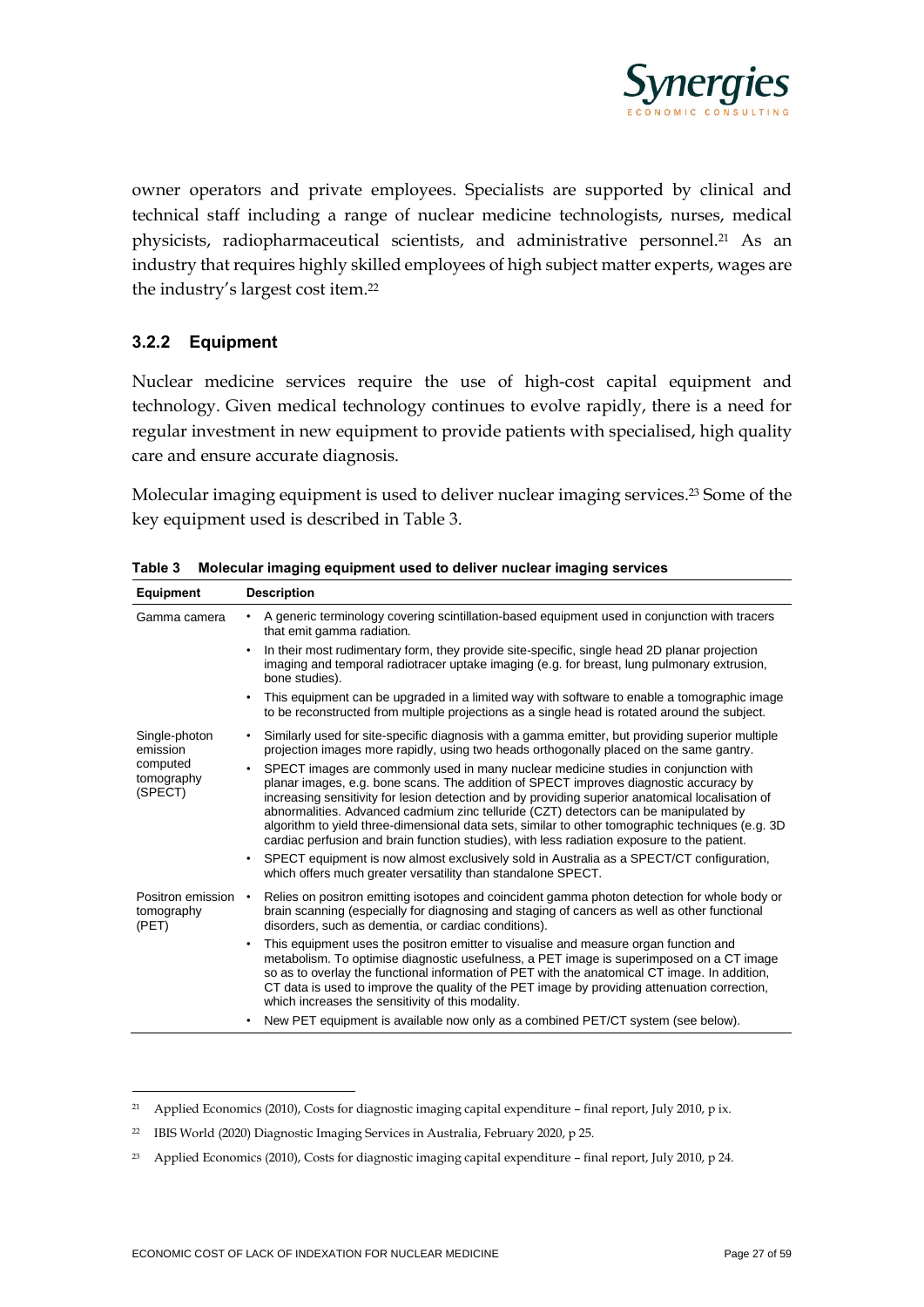

| Equipment | <b>Description</b>                                                                                                               |
|-----------|----------------------------------------------------------------------------------------------------------------------------------|
|           | Newer generation "Time-of-flight" PET systems are now commercially available and improve<br>the spatial resolution of PET images |

**Source:** Synergies.

The 'dual-modality' or 'hybrid' SPECT/CT and PET/CT equipment is commonly used to deliver nuclear medicine services. The most recent technological advances enable utilisation of digital technologies for improved staging of cancer and monitoring of oncology treatments, as well as imaging tools for multiple non-oncology conditions, as mentioned in Box 1. There is also a range of 'soft' equipment such as software and digital storage (e.g. PACS) services. Other diagnostic imaging infrastructure to support this imaging stream include table positioners, operator consoles, and peripheral devices (such as shields from radiation sources).

#### **3.2.3 Radiopharmaceuticals**

Nuclear medicine procedures use a radioactive material called a radiopharmaceutical or radiotracer that is targeted to specific body tissues or diseases. A radiopharmaceutical can be used either for diagnostic or therapeutic purposes. Several different types of radiotracers are used, including technetium-99m, thallium-201, gallium-67, iodine-123, iodine-131, and xenon-133. <sup>24</sup> For PET studies, there are four common radiotracers including fluorine-18, carbon-11, nitrogen-13 and oxygen-15 , <sup>25</sup> with newer radiotracers such as gallium-68, zirconium-89, , iodine-124 and copper-64 emerging on the market.

Radiotracers used in nuclear imaging studies have a relatively short half-life which reduces exposure of human organs to radiation. Larger imaging services can dispense radiopharmaceuticals that have a relatively short half-life (e.g. 6 hours) via a "generator" housed in a specialised shielded laboratory, whereby the generators are replaced regularly (e.g. weekly). Smaller imaging services that do not have their own laboratory have radiopharmaceuticals delivered from commercial suppliers at a higher cost.

Some radiopharmaceuticals have high rates of decay (i.e. shorter half-life), so time and travel distance are critical between production and the radiopharmaceutical being dispensed. This can have a significant impact on the location of the nuclear imaging services being available and the cost of providing services that require these radiopharmaceuticals.

<sup>24</sup> See John Hopkins Medicine, What is nuclear medicine? at https://www.hopkinsmedicine.org/health/treatmenttests-and-therapies/nuclear-medicine

<sup>25</sup> See US National Library of Medicine, PET Radiopharmaceuticals at https://www.ncbi.nlm.nih.gov/pmc/articles/PMC3869596/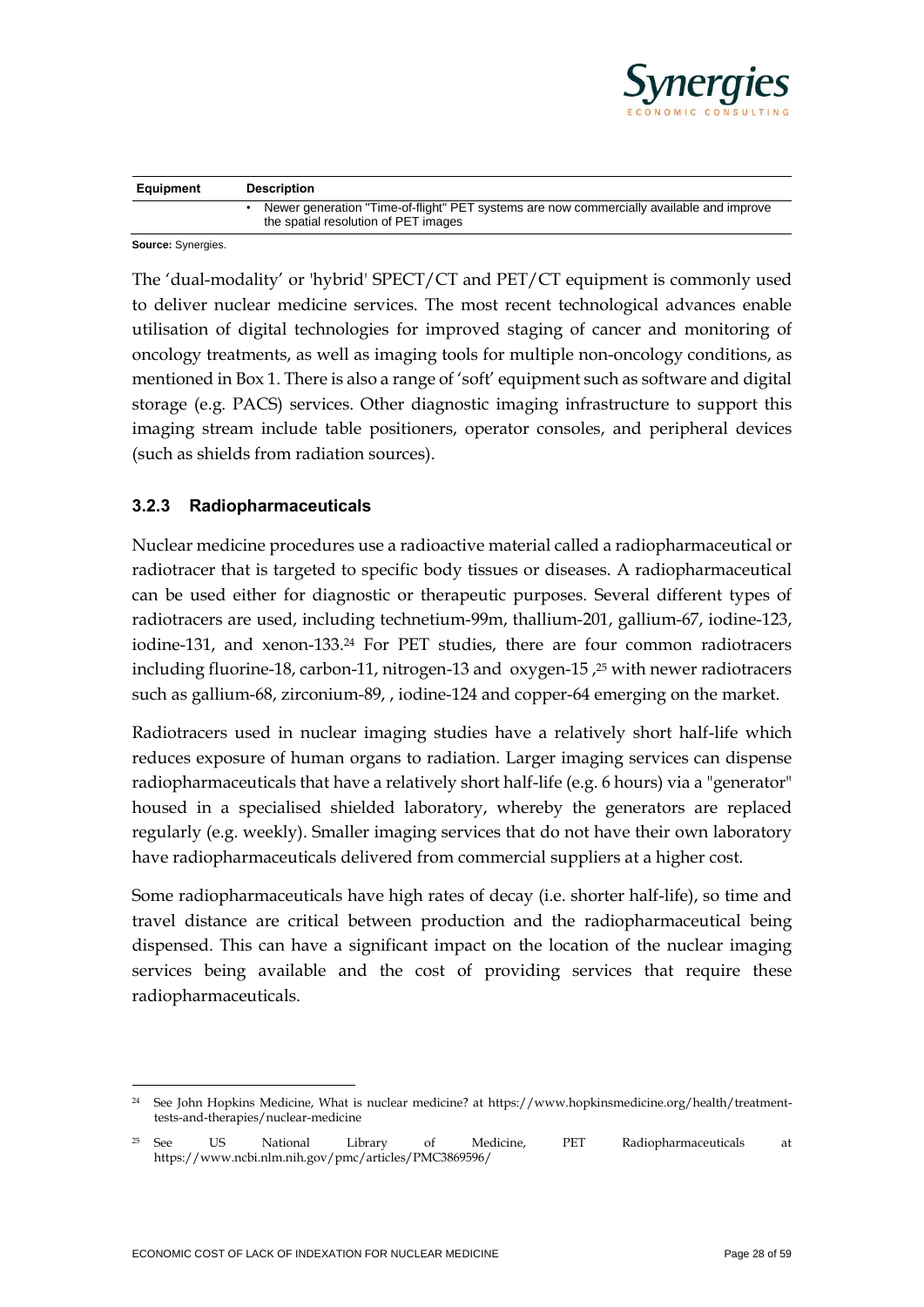

#### **3.2.4 Premises**

Diagnostic imaging is provided from public hospitals, large private corporate networks, independent private networks, and smaller public and private satellite services (which may be in rural and remote settings). In various configurations and locations, all of them may treat some public hospital inpatients, public hospital emergency outpatients, and private patients.<sup>26</sup> It has previously been estimated that 35 to 40 per cent of all imaging services are provided by public hospitals and 60 to 65 per cent by private businesses.<sup>27</sup>

Imaging firms must also adhere to stringent radiation regulations concerning zoning and shielding, ensuring that radiation they use does not affect people outside designated areas.

## **3.3 Trends in key cost components**

While it is beyond the scope of this study to undertake a detailed assessment of the cost of providing nuclear medicine services and estimating the magnitude of the cost increases over the past 22 years, an assessment has been undertaken of the trends in key components of the cost of providing nuclear medicine services, particularly over the past decade.

The 2012 sectoral review of funding for diagnostic imaging services conducted by the Medical Benefits Review Task Group<sup>28</sup> provided the following insights about the scale of cost increases:

- there was significant growth in the number of diagnostic imaging services, with rapid growth occurring for nuclear medicine imaging;
- workforce cost was the largest cost component of diagnostic imaging services (labour capital ratio of 8:1) and this cost was continuing to grow;
- the industry exhibited a low level of revenue volatility as most services are covered by Medicare;
- some patients of diagnostic imaging services were being charged significant copayments, with the average OOP contribution growing across all modalities to meet escalating costs; and

<sup>&</sup>lt;sup>26</sup> Applied Economics (2010), Costs for diagnostic imaging capital expenditure – final report, July 2010, p.60.

<sup>27</sup> Applied Economics (2010), Costs for diagnostic imaging capital expenditure – final report, July 2010, p.16.

<sup>28</sup> Medical Benefits Review Task Group, Diagnostic Imaging Review Team, Department of Health and Ageing (2012), Review of Funding for Diagnostic Imaging Services: Final Report, February 2012.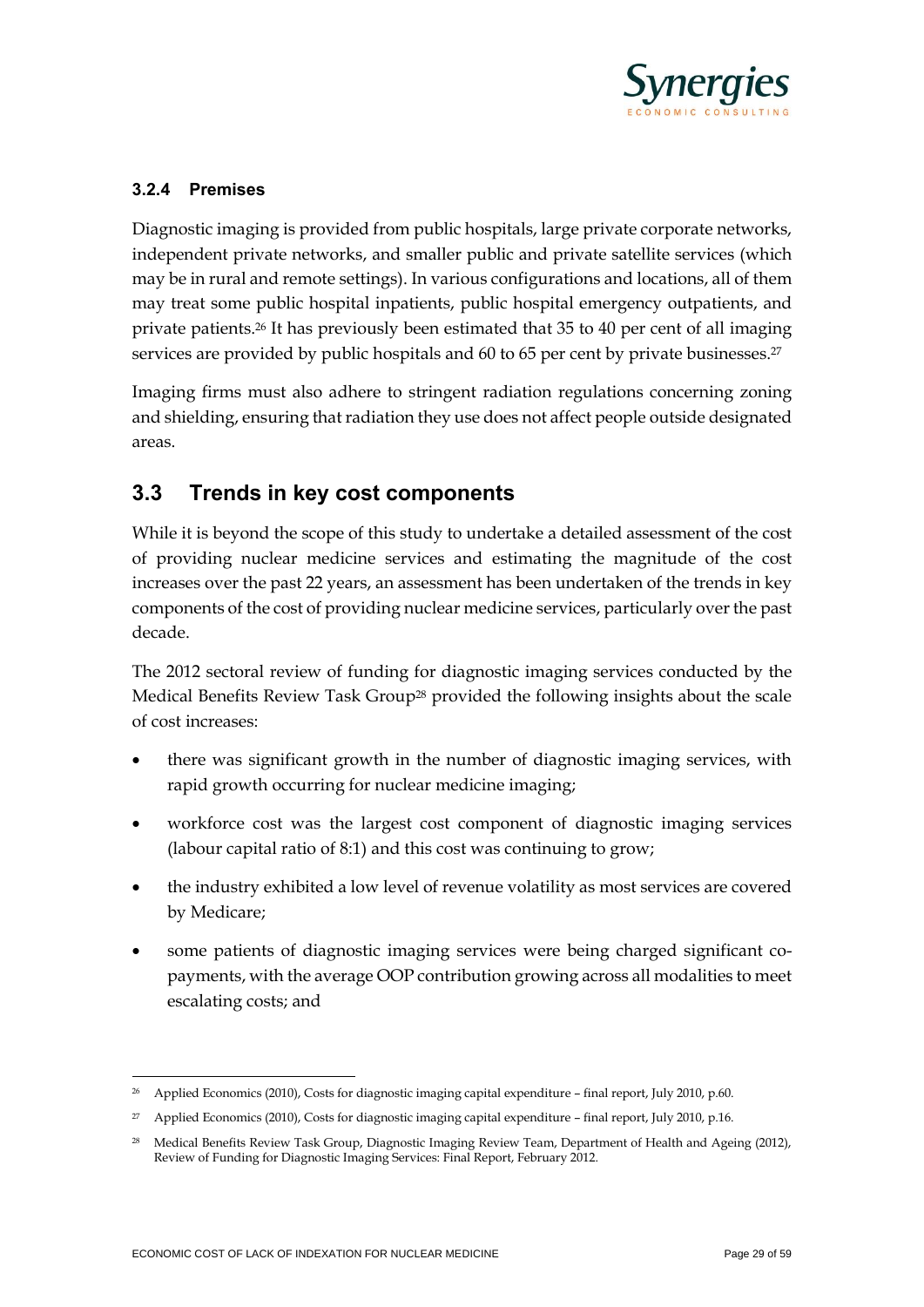

• the [then] non-indexation of diagnostic imaging schedule fees was of significant concern to the sector and the Government made a commitment to monitor schedule fees to ensure that imaging services remained affordable and accessible.

The results of our literature review essentially confirm these key findings continue to prevail in the current market. A breakdown of diagnostic imaging costs for 2020 is presented in Figure 7 below.



<span id="page-29-0"></span>

**Note:** this breakdown relates to diagnostic imaging services across all modalities. **Data source:** IBISWorld (2020), Diagnostic Imaging Services in Australia, February 2020.

The chart shows that labour is the large cost component (52 per cent of industry revenues). Purchases of capital equipment are also significant but they are not the most substantial component (11 per cent).

#### **3.3.1 Labour (wages)**

In terms of the critical role that the supply of labour plays in the delivery of diagnostic imaging services, the IBISWorld 2020 report indicated that wages have risen as a share of industry revenue over the past five years. From 2015 to 2020, wages as a share of revenue has increased from around 48.5 per cent to just under 53 per cent. 29

This is supported by evidence from the survey of nuclear medicine practitioners, with the vast majority (around 80 per cent) of survey respondents reporting an increase in labour costs in the delivery of nuclear medicine imaging services over the past 10 years,

<sup>29</sup> IBISWorld (2020), Diagnostic Imaging Services in Australia, February 2020, p.26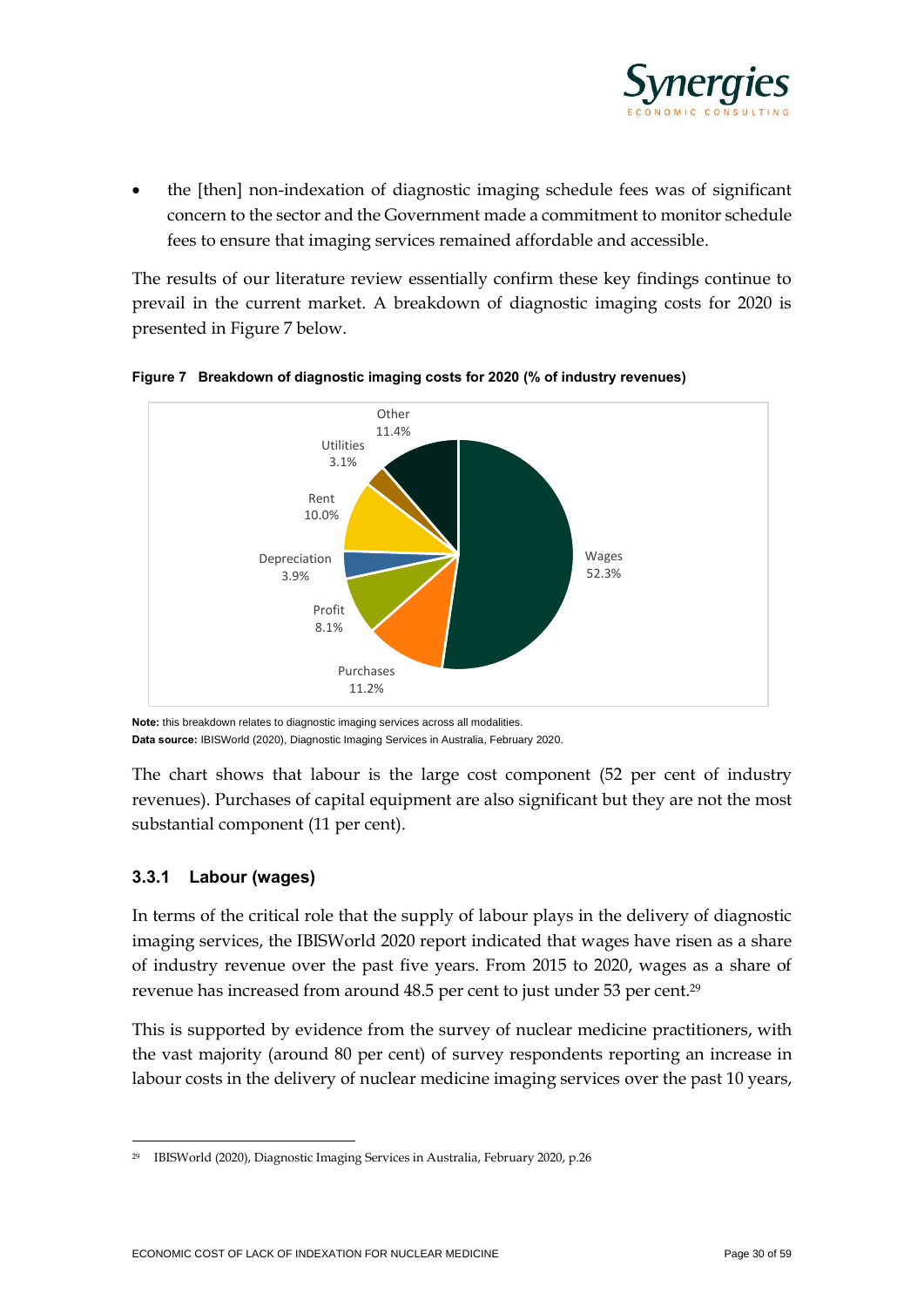

with more than half of the respondents describing the size of the increase as 'material', 'large' or 'significant' (see Figure 8).



<span id="page-30-0"></span>**Figure 8 Changes in labour cost component – survey responses (%)**

**Note:** No respondents indicated labour input costs had marginally decreased (<10%), materially decreased (10-20%), largely decreased (20-40%), so those categories are excluded from the chart. Survey results showed that 2 per cent of respondents reported no change in labour inputs with 18 per cent of respondents reporting a significant decrease (>40%). However, these results could reflect a combination of reduced staffing numbers and rising wages.

**Data source:** Synergies' survey of nuclear medicine practitioners.

#### **3.3.2 Equipment**

Revenue from imaging services provides the main source of funding or leverage for the acquisition of highly specialised equipment. Technological progress has resulted in access to much better equipment, albeit at higher cost.

Based on the IBISWorld 2020 report, the cost of diagnostic imaging equipment had risen as a share of industry revenue over the past five years (from around 10 per cent to 11.2 per cent of revenue in 2020). <sup>30</sup> Depreciation expenses are also significant for industry operators due to the high cost of diagnostic imaging equipment. Diagnostic imaging machines have an effective life of 10 to 15 years, however due to technological advancements can become outdated before the end of their useful life. Service providers are compelled to replace outdated equipment by the Capital Sensitivity initiative which, as of 1 May 2020, removes MBS rebates for scans performed on older equipment.

Results from the survey confirm that the cost of capital and technologies have increased substantially over the last 10 years, as shown in Figure 9 below.

<sup>30</sup> IBISWorld (2020), Diagnostic Imaging Services in Australia, February 2020, p.26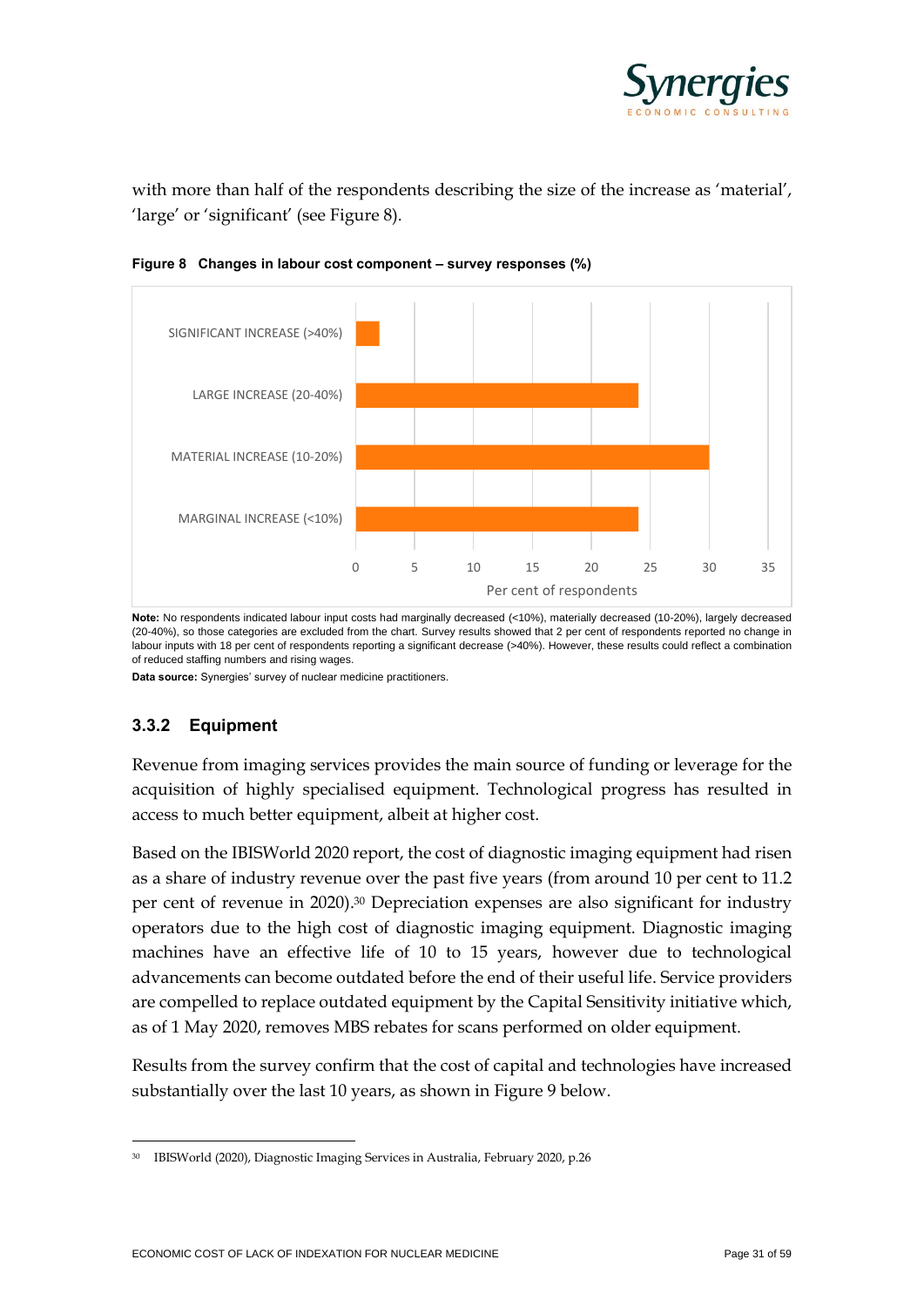



#### <span id="page-31-0"></span>**Figure 9 Increased costs in capital/technologies – survey responses (%)**

**Note:** No respondents indicated capital/technology costs had marginally decreased (<10%), materially decreased (10-20%), largely decreased (20-40%), so those categories are excluded from the chart. Survey results showed that 4 per cent of respondents reported no change in capital inputs with 14 per cent of respondents reporting a significant decrease (>40%). However, these results could reflect a combination of less or older capital equipment and rising equipment costs. **Data source:** Synergies' survey of nuclear medicine practitioners.

The vast majority of respondents (80 per cent) considered capital costs had increased over the past 10 years. As shown in the table above, around 60 per cent of respondents indicated capital costs have increased by over 10 per cent, with almost 30 per cent indicating capital costs have increased by over 20 per cent.

#### **3.3.3 Radiopharmaceuticals**

The cost of nuclear medicine radiopharmaceuticals is high and has long been recognised as a major concern. In 2012, the Department of Health's Review of Medical Benefits recognised that schedule fees for nuclear medicine services do not necessarily recognise the large variation in the cost of radiopharmaceuticals for example, the cost of which can be higher than the schedule fee.<sup>31</sup>

This was again highlighted as an issue in the Medicare Benefits Schedule Review conducted in 2018, in which it was noted that, in respect of therapeutic nuclear medicine items, all items on the MBS remained critically relevant, but the availability and utilisation of those treatments in Australia were significantly affected by pricing issues, with rebates failing to cover the cost of the radiopharmaceuticals.<sup>32</sup>

<sup>31</sup> Medical Benefits Reviews Task Group Diagnostic Imaging Review Team Department of Health and Ageing (2012), Review of Funding for Diagnostic Imaging Service: Final Report, February 2012, p.18

<sup>&</sup>lt;sup>32</sup> Medical Benefits Schedule Review Taskforce (2018), Report from the Diagnostic Imaging Clinical Committee -Nuclear Medicine, p.33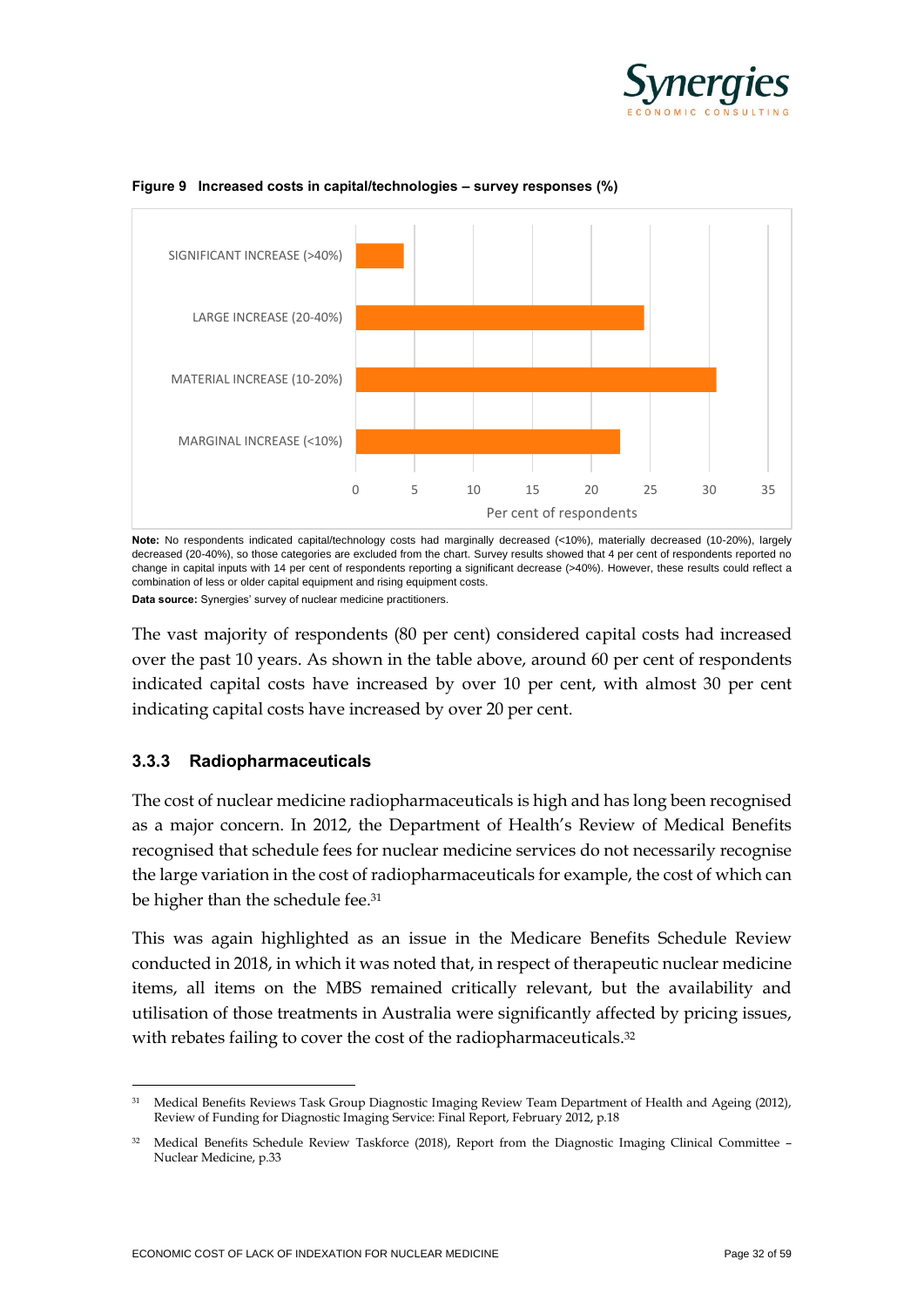

The Committee Report also noted that that radiopharmaceutical pricing around Australia is not fixed, with the price varying according to individually negotiated contracts between suppliers and practices. For that reason, while the Committee noted that it was not possible to quote a 'catalogue price' in relation to radiopharmaceuticals, it did provide an illustrative example of price quoted to a large Australian hospital to indicate the magnitude of the problem. While the data may be somewhat dated (it was correct as at September 2017), it nevertheless highlighted the gap in remuneration that continue to exist. Table 4 sets out the illustrative example detailed in the 2018 Taskforce report.

| Radiopharmaceutical Item No                          |       | <b>MBS Fee (AUD)</b> | Quoted price (AUD) | <b>Notes</b>                                                                               |
|------------------------------------------------------|-------|----------------------|--------------------|--------------------------------------------------------------------------------------------|
| Y-90 citrate<br>(for intracavity)<br>administration) | 16003 | 650.50               | 2,169.00           | 1,100 MBq Can be<br>used for up to 4<br>patients, depending<br>on indication and<br>demand |
| I-131 (thyroid cancer)                               | 16006 | 499.85               | 652.86             | 3.7 GBq                                                                                    |
| I-131 (thyrotoxicosis)                               | 16009 | 341.15               | 313.50             | 600 MBa                                                                                    |
| $P-32$                                               | 16012 | 295.15               | 2.250.00           | 185 MBq                                                                                    |
| Sm-153 lexidronam                                    | 16018 | 2.442.45             | 4,130.06           | 6.0 GBq Typical dose<br>required for 80 kg<br>patient = $3.0 - 4.5$ GBq                    |

<span id="page-32-0"></span>**Table 4 Radiopharmaceutical prices (illustrative example) and MBS fees** 

**Note:** Quoted price was correct at 26/9/17, for delivery to a large Australian metropolitan hospital.

**Source:** Medical Benefits Schedule Review Taskforce (2018), Report from the Diagnostic Imaging Clinical Committee – Nuclear Medicine, p.34.

The responses to the survey provide additional evidence of the escalating cost of chemicals and pharmaceutical products over the last 10 years, as shown in Figure 10.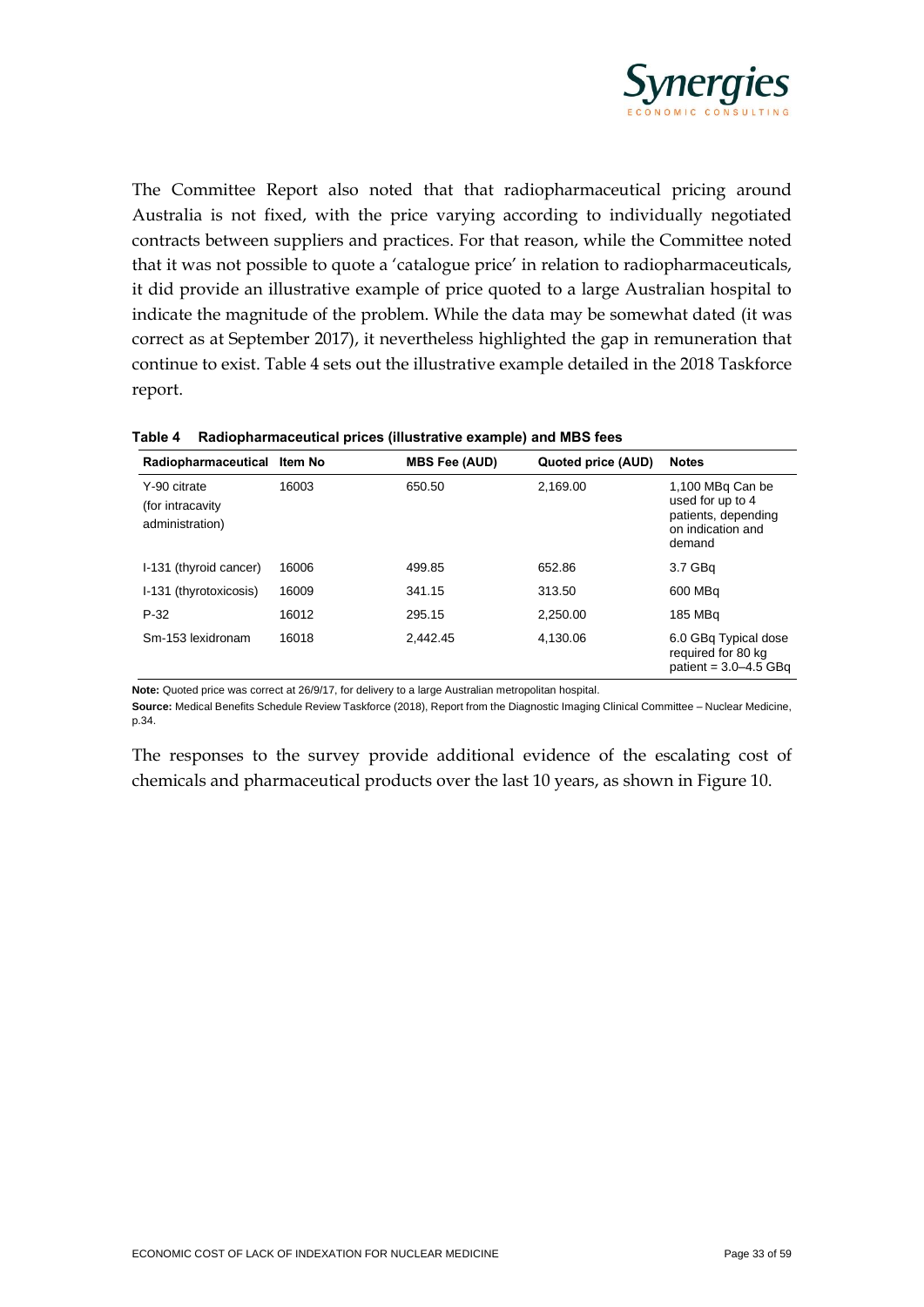



#### <span id="page-33-0"></span>**Figure 10 Increased costs in chemical/pharmaceutical products – survey responses (%)**

**Note:** No respondents indicated chemical/pharmaceutical inputs had marginally decreased (<10%), materially decreased (10-20%), largely decreased (20-40%) or were unchanged, so those categories are excluded from the chart. Survey results showed that 10 per cent of respondents reporting a significant decrease (>40%). However, these results could reflect a combination of fewer chemical/pharmaceuticals being used (if some procedure are no longer performed) and any changes in costs.

**Data source:** Synergies' survey of nuclear medicine practitioners.

The survey results show that 90 per cent of respondents considered chemical/pharmaceutical costs had increased over the past 10 years.

A uniquely Australian issue has been ANSTO. Due to chronic underfunding and shortterm decision making, the local production of many isotopes has ceased, necessitating importation at much higher costs than previously experienced. The lack of adequate market competition has been a factor. The situation has been exacerbated by repeated production failures at ANSTO facilities leading to further impacts on service provision and cost.<sup>33</sup>

#### **3.3.4 Premises**

An IBISWorld 2020 report indicates that rent expenses for diagnostic imaging services are a material cost for the industry, estimated to represent around 10 per cent as a share of industry revenues in 2020 (representing a marginal increase from 9 per cent in 2015). 34 Nuclear medicine practitioners who responded to the survey also noted that rent is a significant factor in rising costs.<sup>35</sup>

<sup>&</sup>lt;sup>33</sup> It is noted that the Commonwealth Government did temporarily intervene on this issue in 2019, announcing temporary measures, including the inclusion of six new nuclear medicine items on the MBS due to mechanism faults at ANSTO. These temporary measures ceased in December 2019.

<sup>34</sup> IBISWorld (2020), Diagnostic Imaging Services in Australia, February 2020, p.27.

<sup>&</sup>lt;sup>35</sup> Based on qualitative response to Synergies' survey to Question 11.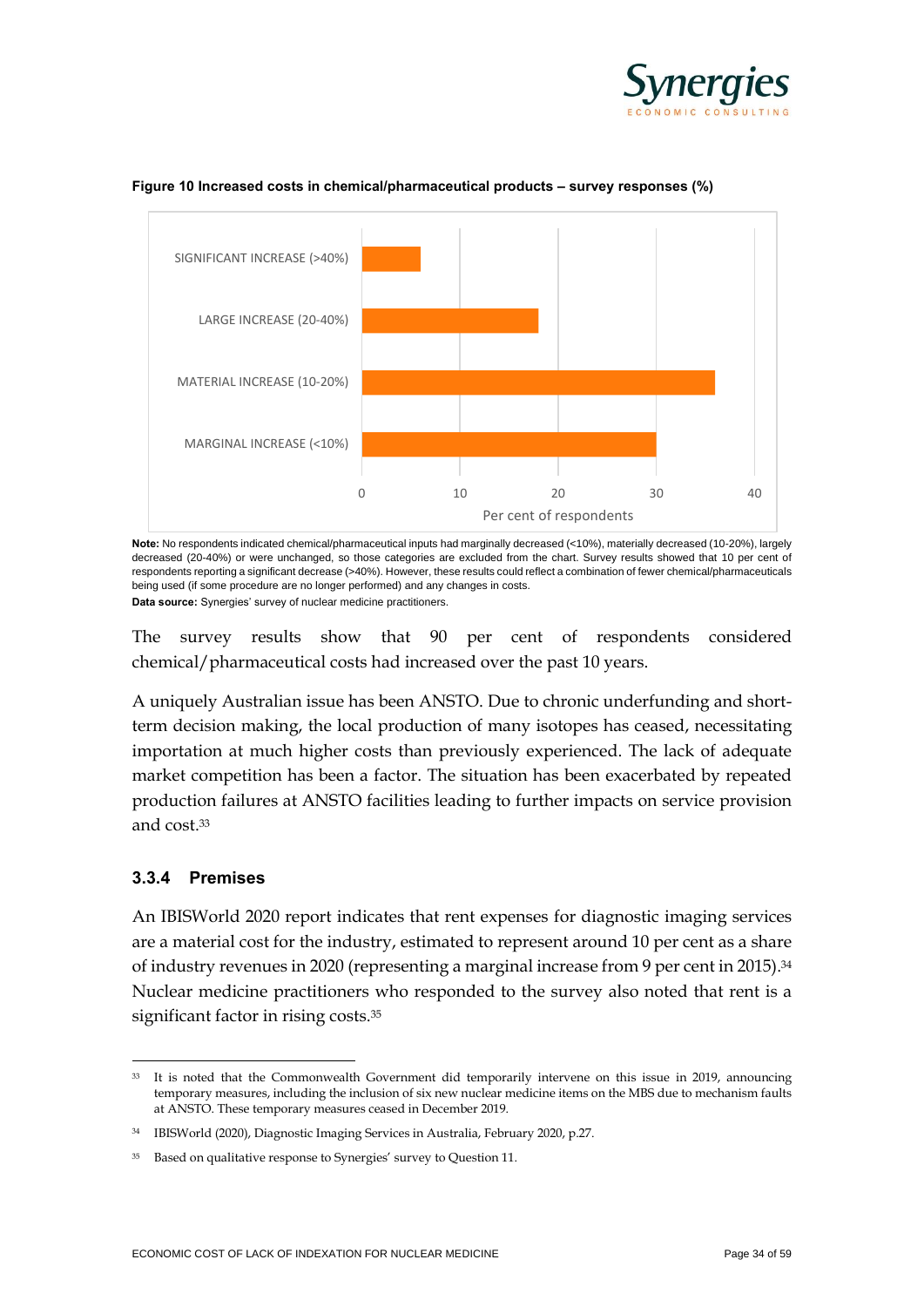

## **3.4 Summary and implications**

Based on research and survey results on the metrics for the key cost components identified above, it is clear that significant cost pressures have increased in the delivery of nuclear medicine imaging services over the past decade.

Cost pressures that were previously identified in 2010, and again in 2012, continue to be reflected in the most recent data available which provide evidence that all major cost drivers of nuclear medicines (labour, capital, chemicals, radiopharmaceuticals, premises) have increased over the past decade. Furthermore, there is no evidence that indicates such cost pressures are likely to dissipate in the foreseeable future.

Rising cost pressures have resulted in a range of consequences for the industry and, most importantly for patients. The impacts are two-fold. Firstly, our survey results indicate that, in the vast majority of cases, patients are increasingly sharing the cost burden, with increases in out-of-pocket expenses as a result of higher fees. Secondly, the nuclear medicine industry has been attempting to absorb the increasing cost however this has been detrimental due to use of older equipment, reduced service provision and reducing scan times which may impact test sensitivity and specificity. Some procedures have been abandoned altogether. Further discussion on the implications of rising costs in the context of the current remuneration model that is based on the current indexation freeze is presented in section 4.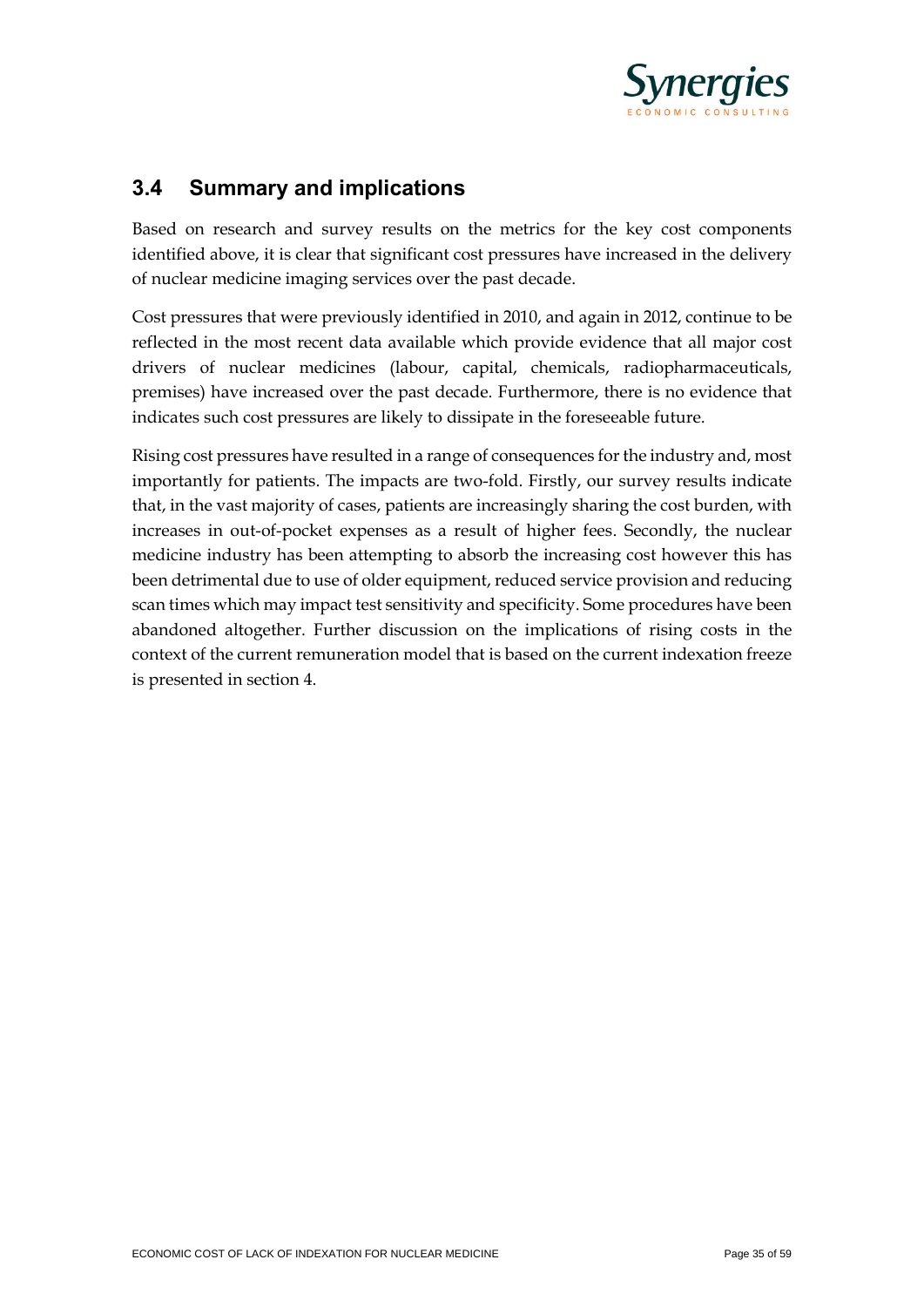

## **4 Impact of insufficient remuneration**

This section assesses the benefits derived from the provision of nuclear medicine procedures and treatments and the adverse impact of the insufficient remuneration of these services under the MBS. This includes assessing adverse impacts on patient health outcomes (due to constrained access to optimal treatments) and the implications for the costs imposed on the healthcare system.

## **4.1 Key benefits of nuclear medicine services**

Firstly, to understand the adverse impacts of the insufficient remuneration of nuclear medicine services, it is important to understand the beneficial impacts in relation to patient health and the efficiency of the healthcare system. The key benefits of nuclear medicine services can be summarised as follows:

- nuclear medicine techniques largely utilise targeted agents that specifically bind to a relevant protein on a specific cell or can be utilised in relevant physiologic/metabolic pathway to shine a light on the location of a tumour or a disruption in normal body function. On a nuclear medicine study, the abnormalities, due to the accumulation of tracer there, literally "light up" so that they stand out from the background as opposed to anatomic studies like CT where we rely on anatomic distortion to suggest an abnormality is present (see Figure 11);
- nuclear medicine procedures can be acquired in a movie like format so that that the function of an organ can be visualised in real time. The digital format of data obtained allows for quantification of disease process and bodily function;
- for many diseases, (e.g. thyroid cancer, gall bladder disease, heart conditions) nuclear medicine procedures provide the most useful diagnostic and functional information – information that is not available by other techniques (e.g. a cardiac SPECT scan can show how blood flows to the heart, whilst a FDG PET scan show levels of metabolic activity in different areas of the brain);
- due to the ability to detect early functional changes, it offers the potential to identify disease at its earliest stage, often before symptoms occur or structural abnormalities become apparent on other tests;
- non-invasive, less expensive and can yield more precise information than many other alternatives for diagnosis such as exploratory surgery; and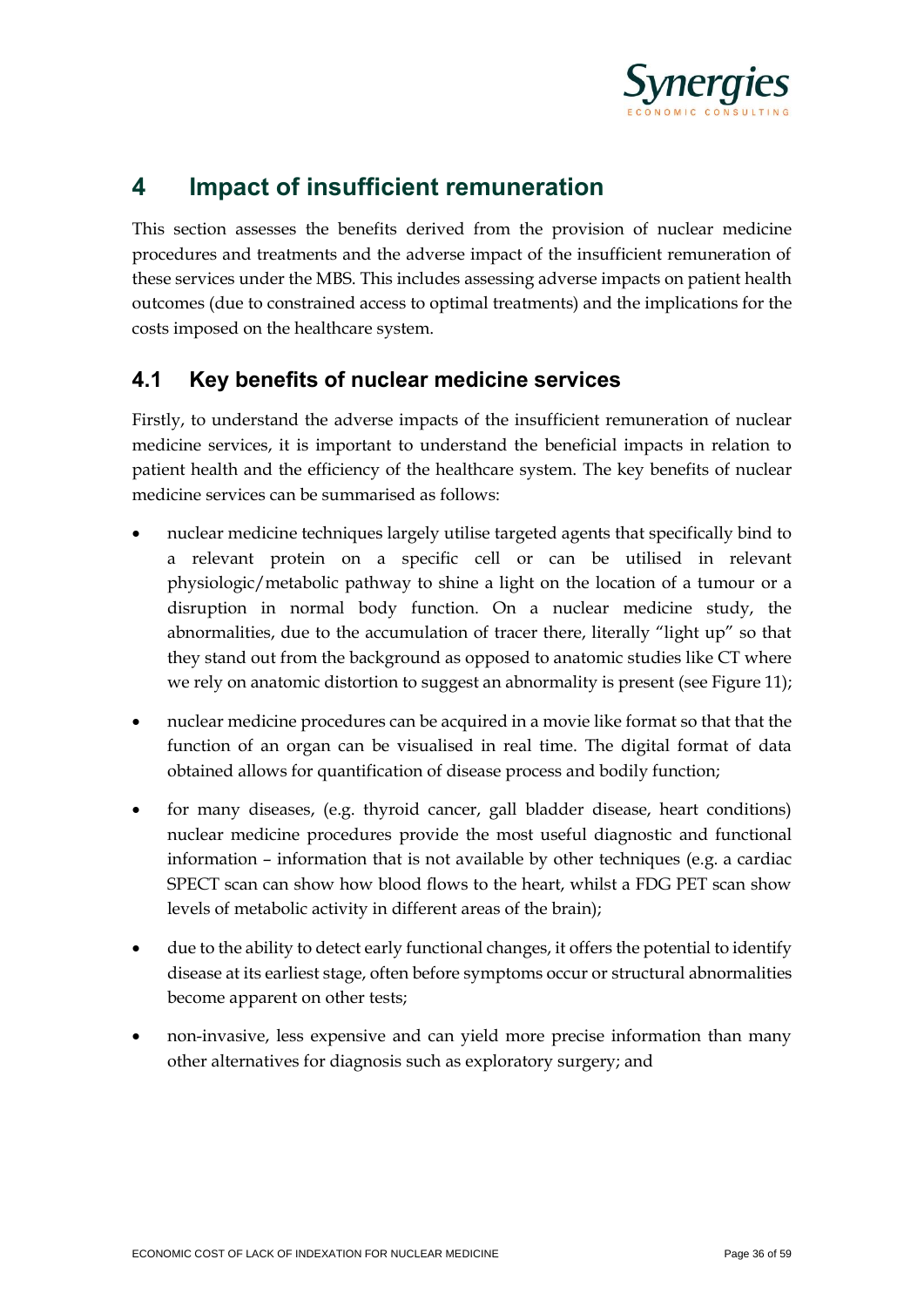

• knowledge of function allows reliable differentiation of benign from malignant lesions, which helps identify the best biopsy location or can eliminate the need for surgical biopsy. 36

#### <span id="page-36-0"></span>**Figure 11 Nuclear medicine scan vs CT scan**



**Note:** Staging PSMA PET/CT scan. On the CT image (top left), nothing seems amiss. However, the PSMA PET image (bottom left) shows two abnormal hot spots in the pelvis. When "fused" with the CT (top right), we can see that these represent two small lymph nodes that contain prostate cancer cells. This finding changes management for the patient by demonstrating that the cancer has already spread beyond the prostate.

**Data source:** Supplied by AANMS.

As noted above, unlike conventional imaging studies that produce primarily structural pictures, nuclear medicine visualises how the body is functioning and what is happening at the cellular and molecular level. 37

Specialists use hybrid PET/CT scans to provide more information about cancer than can be discovered using just one scan alone. CT scans show detailed pictures of the organs and tissues inside the body and a PET scan can find abnormal function and can be more sensitive than other imaging tests.<sup>38</sup> PET scanning is the primary staging modality for

<sup>36</sup> 'General Nuclear Medicine'. RadiologyInfo. DOA: 22 December 2020; See: [https://www.radiologyinfo.org/en/info.cfm?pg=gennuclear.](about:blank)

<sup>37</sup> Society of Nuclear Medicine & Molecular Imaging, Factsheet: What is Nuclear Medicine and Molecular Imaging? at [https://www.snmmi.org/AboutSNMMI/Content.aspx?ItemNumber=5648](about:blank)

<sup>38</sup> Australian Government, Department of Health, Nuclear Medicine and Positron Emission Tomography, at [https://www1.health.gov.au/internet/main/publishing.nsf/Content/pet-nuclear-medicine-imaging](about:blank)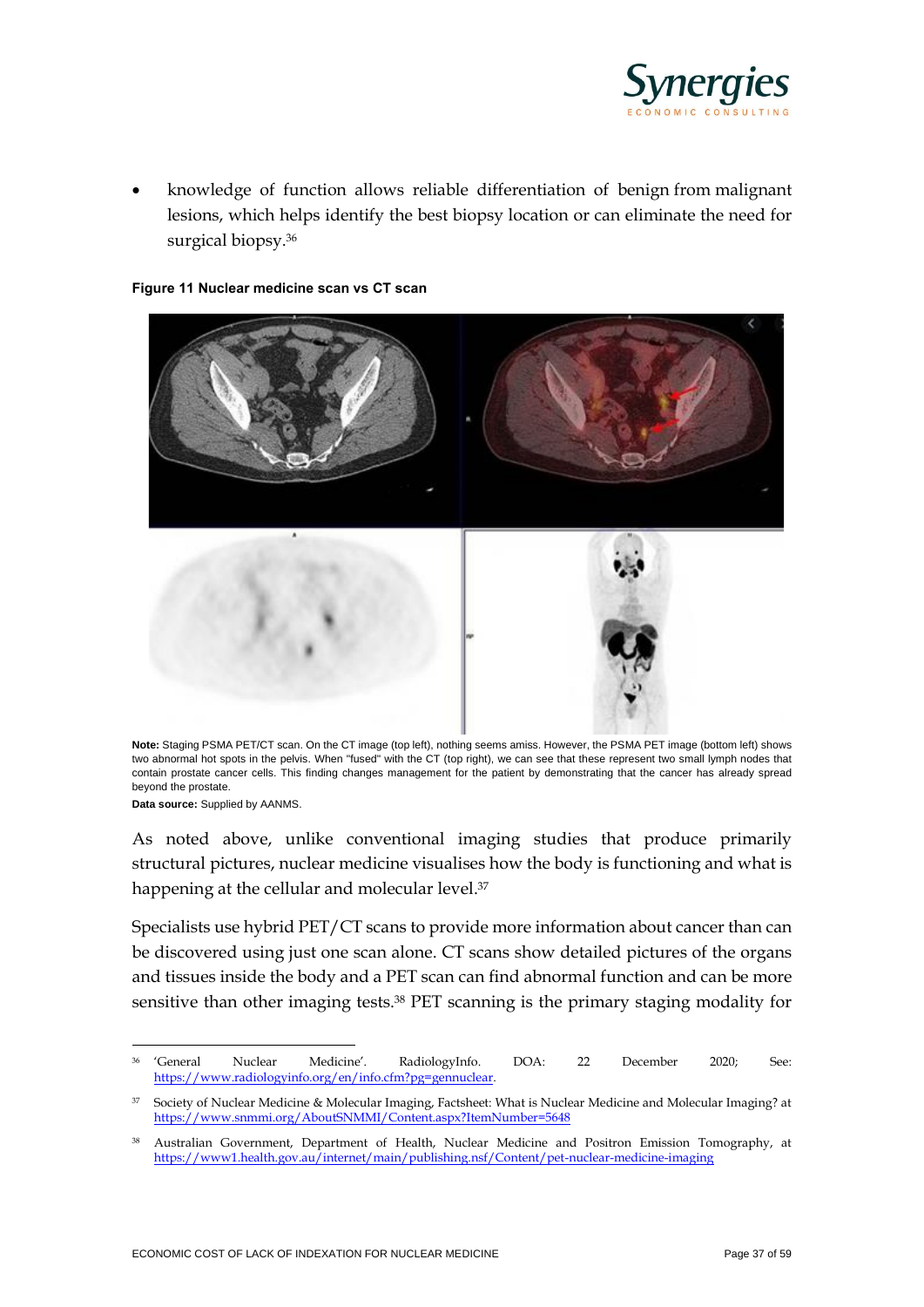

many cancers and has been shown to produce cost savings vs traditional staging modalities-mainly by avoiding futile surgery in patients whose disease spread was not apparent on conventional imaging. 39

For most diseases, there is a strong positive relationship between early and accurate diagnosis and the efficacy of treatment and patient survival rates. Early diagnosis of cancer generally increases the chances for successful treatment by focusing on detecting symptomatic patients as early as possible.<sup>40</sup> The consequences of delayed or inaccessible cancer care are poorer survival, greater treatment morbidity resulting in avoidable deaths and disability and higher costs of care.

Table 5 shows the survival rates of some cancers if detected early or if detected at an advanced stage.

| Cancer                | <b>Early detection</b><br>survival rate | <b>Advanced stage detection</b><br>survival rate | <b>Proportion of cases</b><br>diagnosed in Stage 1 |
|-----------------------|-----------------------------------------|--------------------------------------------------|----------------------------------------------------|
| Bowel cancer          | $>90\%$                                 | 20%                                              | 22%                                                |
| Breast cancer         | $>90\%$                                 | 15%                                              | 43%                                                |
| Lung cancer           | $>80\%$                                 | 15%                                              | 12%                                                |
| Prostate cancer       | 90%                                     | 26%                                              | 36%                                                |
| Head and neck cancers | $>80\%$                                 | 20%                                              | $<$ 30%                                            |
| Thyroid cancers       | 99.5%                                   | 77%                                              | 76.4%                                              |

#### <span id="page-37-0"></span>**Table 5 Early detection and survival rates by cancer type**

**Source:** Bowel Cancer Australia, Movember Foundation, Cancer Research UK, Melanoma Institute Australia.

In addition to improving patient health outcomes, early detection and diagnosis reduces the total costs to the healthcare system incurred in treating cancer, some of which are listed in Table 5.

Cancer is one of the key drivers of the economic cost of disease in Australia.<sup>41</sup> Direct health system costs related to cancer are estimated at \$4.5 billion per annum. <sup>42</sup> This total is expected to continue to grow as Australia's ageing population and lifestyle trends result in continued growth in the incidence of several cancers. The early detection and diagnosis of these conditions is critical to ensuring cost-effective treatment and hence

<sup>39</sup> Pinilla, I., et al (2008). 'Integrated FDG PET/CT: Utility and Applications in Clinical Oncology. Clin Med Oncol.; 2:181-98.

<sup>40</sup> 'Promoting Cancer Early Diagnosis', World Health Organization. DOA: 28 January 2021; See: https://www.who.int/activities/promoting-cancer-earlydiagnosis#:~:text=Early%20diagnosis%20of%20cancer%20focuses,and%20higher%20costs%20of%20care.

<sup>41</sup> AIHW 2016. Australian Burden of Disease Study: impact and causes of illness and death in Australia 2011. See: [https://www.aihw.gov.au/getmedia/d4df9251-c4b6-452f-a877-8370b6124219/19663.pdf.aspx?inline=true](about:blank)

<sup>42</sup> Cancer Council. Facts and figures. See: [https://www.cancer.org.au/about-cancer/what-is-cancer/facts-and](about:blank)[figures.html](about:blank)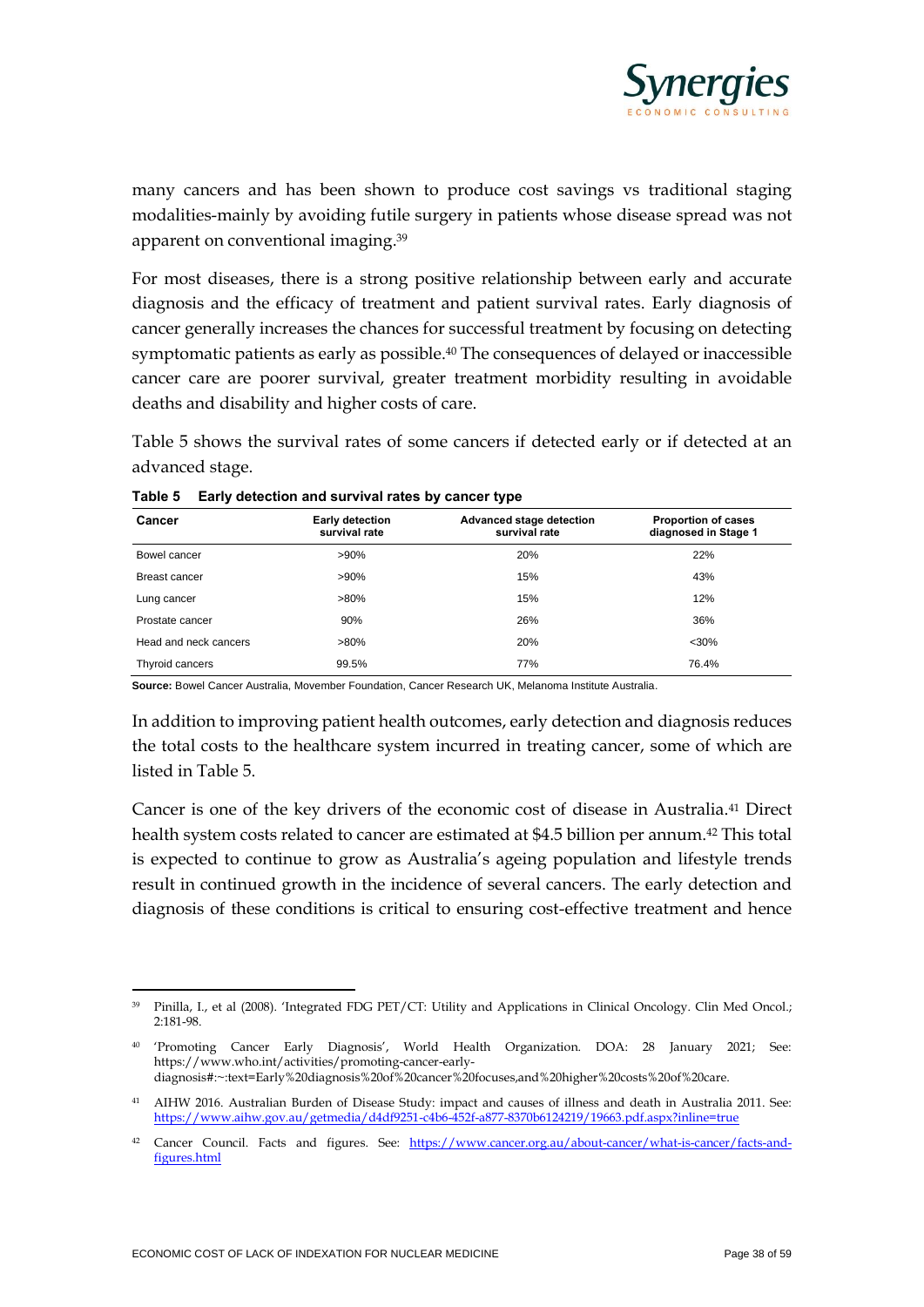

minimising the economic burden of disease, both in terms of patient health outcomes and the costs imposed on the healthcare system.

For example, the average cost of treating an advanced bowel cancer patient is estimated at \$66,000. Alternatively, early detection enables the removal of precancerous bowel tissue at a cost of less than \$2,000.<sup>43</sup> This is significant given around 78% of bowel cancer cases are diagnosed in the advanced stage, which translates to a total cost of approximately \$792 million per annum.<sup>44</sup>

For localised prostate cancer, average treatment costs over a lifetime are around \$26,000. Average treatment cost for advanced cancer is estimated to be around \$45,500 of a lifetime. <sup>45</sup> 64% of prostate cancer cases are diagnosed in advanced stages. It has been estimated that the costs to the healthcare system of treating prostate cancer in Australia is expected to reach \$544 million by 2025. <sup>46</sup> Where early detection and accurate staging can lead to more patients being treatment for localised cancer (rather than treating it when the cancer is at an advanced stage), the savings to the health system are expected to be significant.

Nuclear medicine plays an important role in early detection, particularly in relation to cancer. In fact, there are two key pathways associated with the use of nuclear medicine (1) as a diagnostic tool and (2) as a treatment pathway. For instance:

- *Diagnostic tool* nuclear medicine can find cancer earlier than other diagnostic imaging procedures. For instance: 47
	- bone scans can often find signs of bone cancer earlier than x-rays and CT as they detect the bone changes in cancer at a cellular level;
	- targeted radiopharmaceuticals (e.g. iodine for thyroid or MIBG for pheochromocytoma) can help doctors spot cancer throughout the body without the need for multiple less accurate investigations;

<sup>43</sup> Cancer Council Australia. Pre-budget submission 2012-13. See: [https://www.cancer.org.au/content/pdf/CancerControlPolicy/Submissions/Cancer\\_Council\\_Australia\\_pre](about:blank)[budget\\_submission\\_2012-13\\_bowel\\_cancer%20screening.pdf](about:blank)

<sup>44</sup> In 2014, 15,253 new cases of bowel cancer were diagnosed in Australia. See: [https://www.cancer.org.au/about](about:blank)[cancer/types-of-cancer/bowel-cancer/](about:blank)

<sup>45</sup> Prostate Cancer Foundation of Australia (2016), Economic modelling of healthcare services for prostate cancer, April 2016. Available at http://www.prostate.org.au/media/725545/pcfa-monograph-economic-modelling.pdf

<sup>&</sup>lt;sup>46</sup> In 2014, there were 18,291 new cases of prostate cancer diagnosed in Australia. See: [https://prostate](about:blank)[cancer.canceraustralia.gov.au/statistics](about:blank)

<sup>47</sup> Se[e https://www.webmd.com/cancer/nuclear-medicine-diagnose-treat-cancer#1](about:blank#1)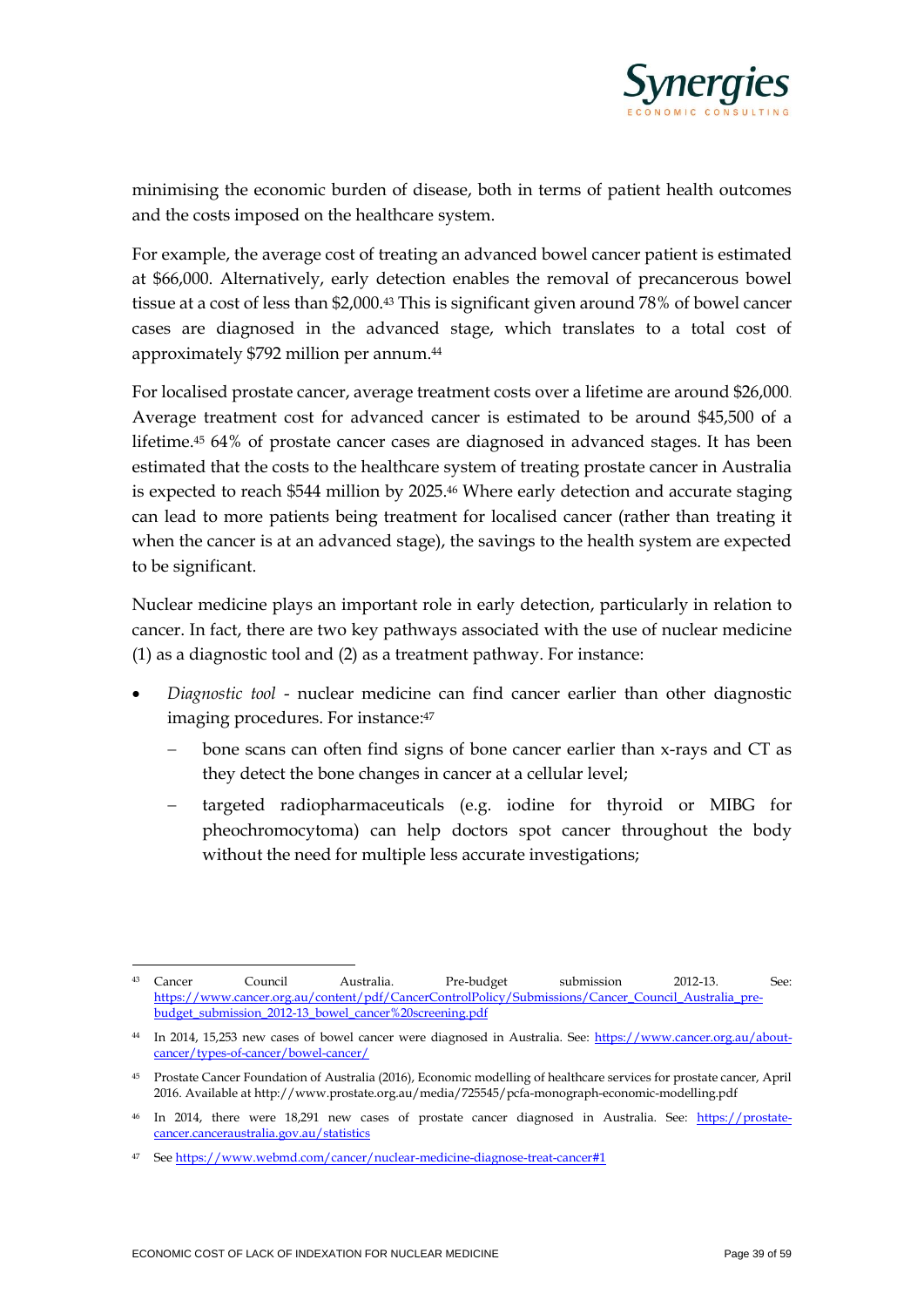

- nuclear medicine scans provide information whether a tumour is malignant or benign by measuring its metabolic rate, in addition to showing if a cancer has metastasized or returned after remission;
- − advanced nuclear imaging procedures make it possible to identify where the cancer cells are, eliminating the need for painful and costly exploratory surgeries to inform treatment, noting that often these surgeries do not provide the information necessary for an accurate diagnosis. 48
- *Treatment pathway tool*
	- nuclear medicine offers doctors another option when developing a treatment plan. Nuclear medicine is often used to provide treatment to patients that suffer from exceptional levels of bony pain that standard medications cannot keep under control. It is also key in the treatment of thyroid cancer and hyperthyroidism in addition to the treatment of various blood disorders. <sup>49</sup> A new and growing component of nuclear medicine is utilising agents that bind to cancer cells and can carry a radioisotope to the cancer cell which then can kill that cell. This very specific treatment has much lower side effects than conventional chemotherapy. Such focused approach to individualised cancer therapy is rapidly expanding and has become known as "personalised medicine".

Further applications of nuclear medicine services can also diagnose other medical conditions which would benefit from early intervention (e.g. myocardial ischaemia from blocked arteries in the heart). The early diagnosis of Alzheimer's disease - which is caused by the deposition of proteins called amyloid and tau in the brain - can be detected by PET scanning, and there is a current investment in the development of drugs to decrease the burden of these proteins, and therefore reducing the tempo of dementia in patients, with resultant long-term reduction in health care costs.

The following section contains two case studies that demonstrate the benefits derived from two general nuclear medicine procedures.

### **4.2 Case studies**

This section presents two case studies focusing on the benefits derived from two key nuclear medicine procedures.

<sup>48</sup> Future of Working, 17 advantages and disadvantages of nuclear medicine, see [https://futureofworking.com/6](about:blank) [advantages-and-disadvantages-of-nuclear-medicine/](about:blank)

<sup>&</sup>lt;sup>49</sup> Future of Working, 17 advantages and disadvantages of nuclear medicine, see [https://futureofworking.com/6](about:blank) [advantages-and-disadvantages-of-nuclear-medicine/](about:blank)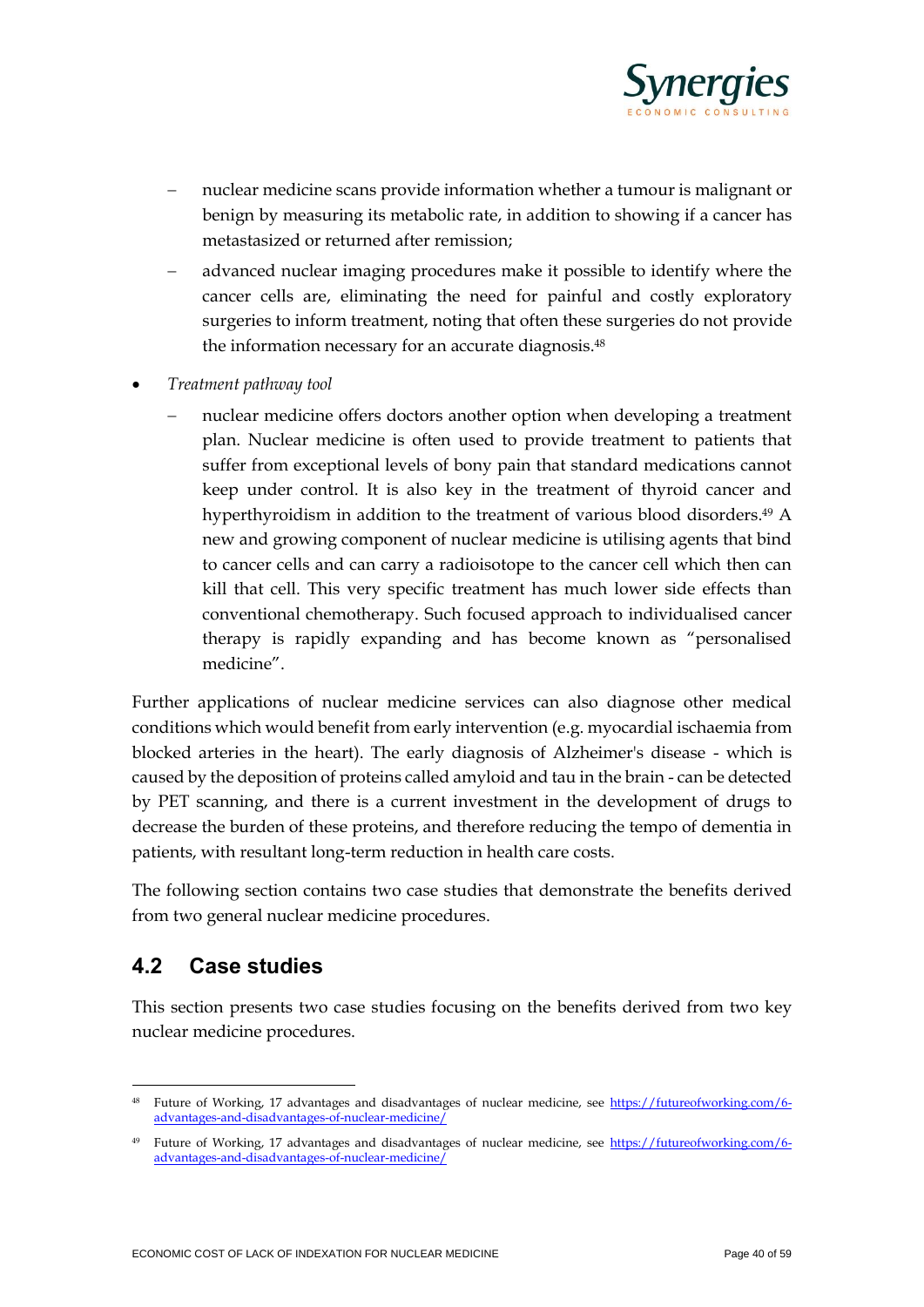

#### **4.2.1 Case Study 1: Iodine Therapy for Thyroid Cancer**

Thyroid cancer was the ninth most diagnosed cancer in Australia in 2016.<sup>50</sup> It is estimated that 3,785 new cases of thyroid cancer were diagnosed in Australia in 2020, which is a 27% increase on the 2,973 new cases diagnosed in 2016.<sup>51</sup> Noting this, the slow growing nature of thyroid cancer and the efficacy of treatment means survival rates are very high (around 97%), provided that the disease is diagnosed and treated early.<sup>52</sup>

Typical treatment begins with surgical resection when the patient presents with presumed localised disease in the thyroid. Depending on the pathology, most patients progress to adjuvant RAI therapy. RAI therapy is an important treatment modality for most thyroid cancers as iodine is taken up through iodine receptors on the thyroid cells.<sup>53</sup>

RAI treatment typically involves administration of RAI in combination with a diagnostic RAI scan to demonstrate iodine uptake in the tumour and the presence of any cancer spread, which would dictate the dosage for the RAI treatment. If the tumour demonstrates no iodine avidity, then chemotherapy or external beam radiotherapy may be appropriate as an alternate therapy, which have greater side effects.

RAI is used in the treatment of the most common thyroid cancers, papillary and follicular. Specifically, RAI is typically administered for two main reasons. Firstly, to destroy any residual normal thyroid tissue (also known as remnant ablation) and secondly to destroy any microscopic sites of cancer that may persist post-surgery (adjuvant or therapeutic).<sup>54</sup> This latter indication is particularly aimed at patients whose tumours have worrisome features, including an aggressive tumour type, invasion into surrounding structures (e.g. blood vessels or lymphatics) or multi-focal cancers.

Additionally, following RAI administration for the cancer, whole body images are taken that allow for the early identification of unsuspected metastases.

<sup>50</sup> Cancer Australia. Available at: https://www.canceraustralia.gov.au/affected-cancer/cancer-types/thyroidcancer/statistics.

<sup>51</sup> Australian Institute of Health and Welfare (2020). Cancer data in Australia. Web Report, 13 November 2020. See: https://www.aihw.gov.au/reports/cancer/cancer-data-in-australia/contents/cancer-summary-data-visualisation

<sup>52</sup> Australian Institute of Health and Welfare (2019) Cancer in Australia, p78.

<sup>53</sup> Spiegel, A. and Libutti, S. (2010) Future Diagnostic and Therapeutic Trends in Endocrine Cancers.

<sup>54</sup> EndocrineWeb, 'Radioactive Iodine for Papillary Thyroid Cancer'. Available at: https://www.endocrineweb.com/conditions/thyroid-cancer/radioactive-iodine-papillary-thyroidcancer#:~:text=Radioactive%20iodine%20therapy%2C%20which%20your,that%20may%20remain%20after%20surg ery.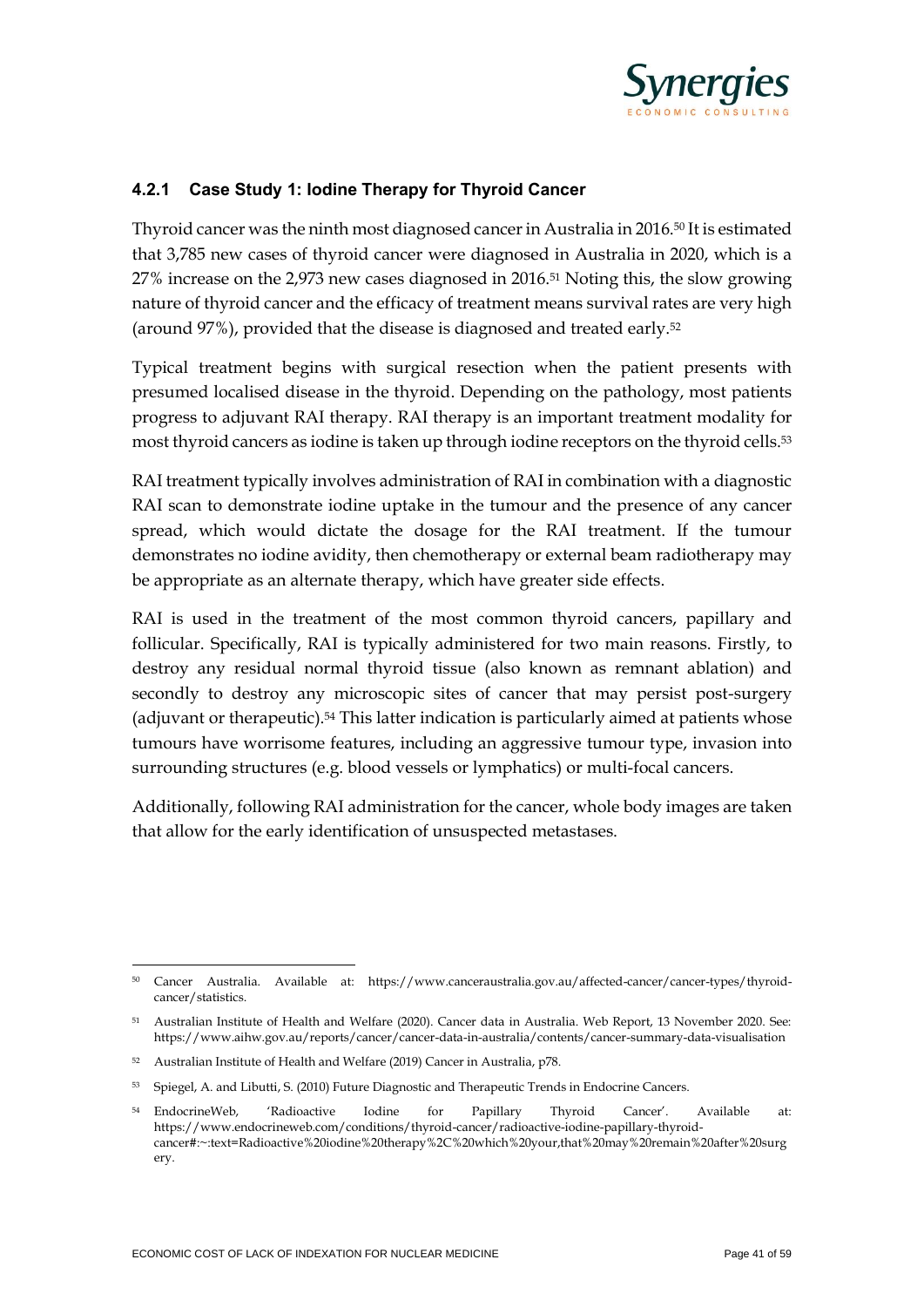

#### *Diagnostic and treatment pathways*

The figure below sets out the diagnostic and treatment pathways for papillary and follicular thyroid cancer with and without RAI therapy.

<span id="page-41-0"></span>



**Source:** Synergies and AANMS.

As shown in the above figure, following the surgical removal of thyroid cancer, histopathology is performed to inform and guide subsequent therapy. The majority of patients will proceed to low or high dose RAI therapy.

Alternatively, when RAI treatment is not available to be used post-surgery in higher risk patients, there will be a greater risk of recurrence. In addition, thyroglobulin use as a tumour market will become less reliable, as residual thyroid tissue with continue to produce thyroglobulin. If subsequent RAI scanning is not available, patients will require sequential thyroglobulin assessment, leading to further imaging tests such as a CT, PET, MRI or bone scans if thyroglobulin levels are rising, or if there are other reasons to suspect metastatic disease, such as pain. These tests are far inferior to iodine scanning in terms of sensitivity and specificity. Due to the lower sensitivity of other tests for recurrence, treatment may be delayed significantly. Due to lower test specificity, there can be further delays before treatment can be initiated while recurrence is confirmed by pathology or treatments may be used inappropriately.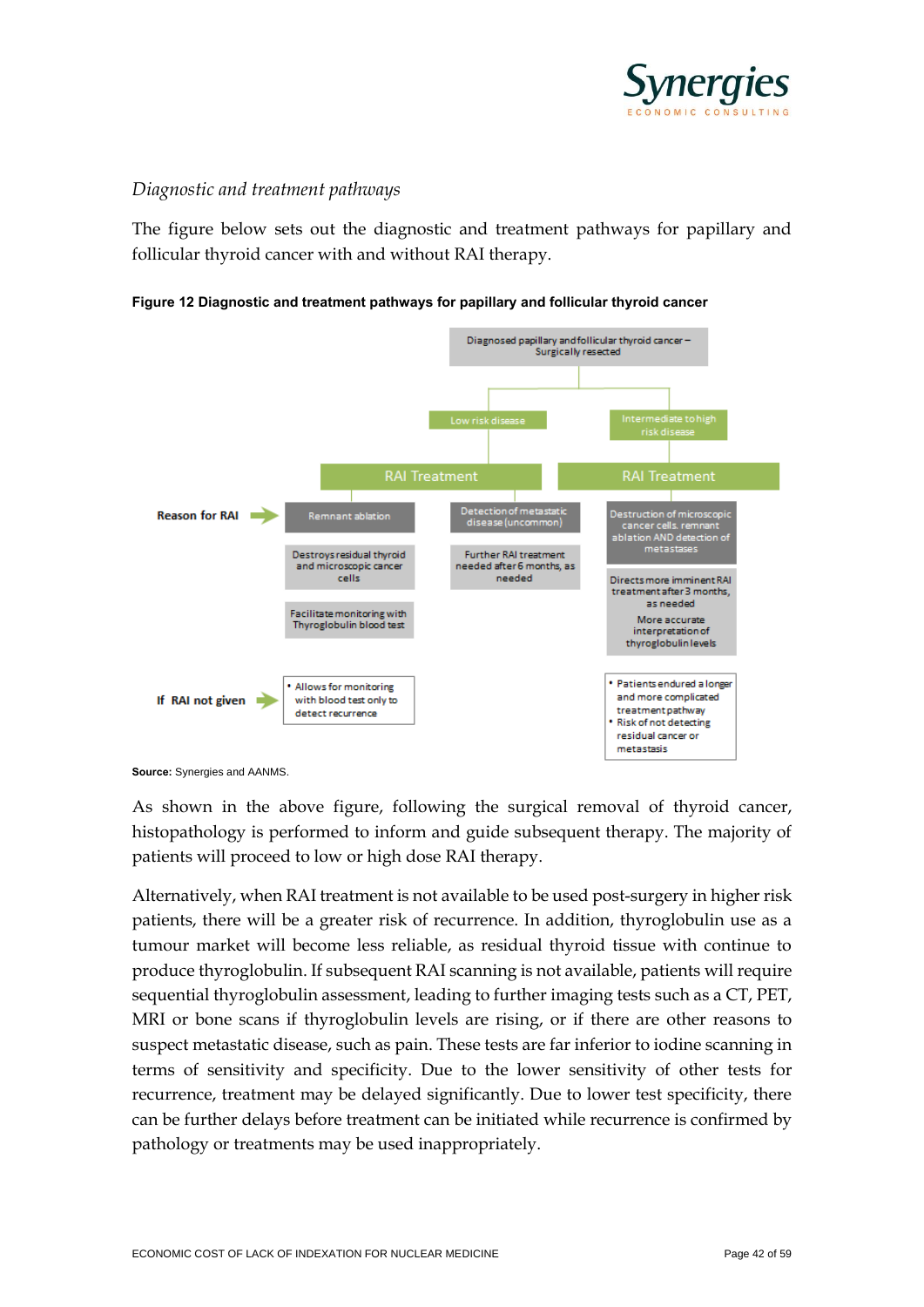

Screening with CT scans is also problematic as contrast contains non-radioactive iodine. If tumour is evident, then the iodine given with the CT scan will block uptake of RAI, delaying treatment for around 12 weeks until the iodine is excreted. If the patient has specific sites of pain, a better targeted scan could be performed. For example, a bone scan can be used to identify bone metastases though it will not show soft tissue lesions.

#### *Benefits of RAI therapy for diagnosis and treatment*

The fundamental benefit of RAI treatment is its effectiveness, safety, and efficiency. After surgery, the patient will usually have a small amount of normal thyroid cells remaining (thyroid remnant) in their neck. This is because it is difficult to safely remove the entire thyroid without damaging nearby structures, such as nerves. Therefore, there may be some thyroglobulin produced by these cells circulating in the blood.

As noted above, RAI treatment for remnant ablation (residual, presumably benign, thyroid tissue) destroys any residual normal thyroid tissue. As such, there are no normal cells remaining to contribute to thyroglobulin production. Hence, if thyroglobulin is detected in a patient's blood, the physician knows that it must be produced by residual or recurrent thyroid cancer and can administer further treatment immediately.

Alternatively, in the absence of RAI treatment being administered, residual normal thyroid tissue will remain, and hence testing that reveals high levels of thyroglobulin will not be reliable. As discussed above, this will lead to reliance on inferior scanning tests (i.e. CT scans) and significant delays in patient treatment (in the event that the thyroglobulin is being produced by cancer cells).

In addition, RAI ablation of the thyroid remnant includes whole body imaging which can reveal unsuspected metastatic disease. Several studies (refer Box 3 below) have demonstrated that, in many cases, small metastases were not apparent with chest radiographs or CT scans but were apparent with RAI scans, allowing more expedient treatment and optimal management. Finally, ablation of residual tissue allows for clearer pictures on subsequent scans of the patient's neck.

Most thyroid cancer cells share the same ability as normal thyroid cells to take up iodine from the bloodstream. These are referred to as 'iodine-avid'. Patients whose cancer cells do this benefit from RAI treatment as I-131 destroys the microscopic residual thyroid cancer cells. It simultaneously treats thyroid cancer that has spread to lymph nodes or other areas of the body (metastatic disease).

Several studies have examined the benefits associated with the use of RAI, particularly for patients with larger, more aggressive tumour types or residual tumour after surgery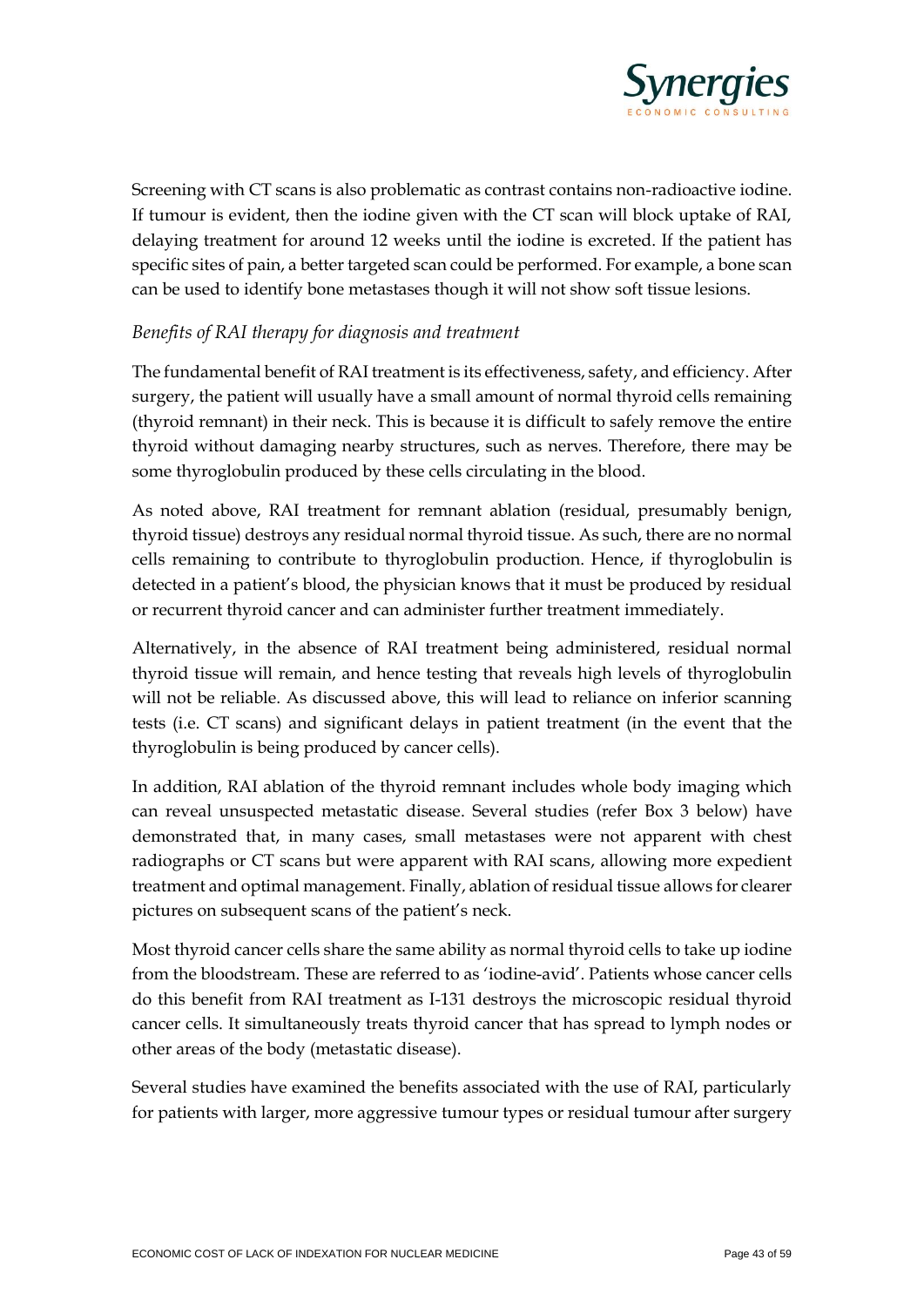

which have shown to derive a survival benefit with RAI.<sup>55</sup> Key findings are summarised in the box below.

#### **Box 2 Benefits of iodine therapy for thyroid cancers**

#### **The Treatment of Differentiated Thyroid Cancer in Children: Emphasis on Surgical Approach and Radioactive Iodine Therapy (2011)**

RAI was observed to kill thyroid tumour cells more than 70 years ago and since then, RAI has gained an increasing foothold in differentiated thyroid cancer (DTC) treatment because numerous reports show improved outcomes when RAI is properly applied.<sup>56</sup> Of particular importance leading to increased use of RAI in DTC were the studies of Mazzaferri and Young showing a very favourable impact of on DTC recurrence and survival in a large cohort of patients. Based on available evidence from studies of adults, the following key conclusions were found:

- RAI treatment leads to a reduced risk of recurrence and mortality in patients with DTC with postsurgical residual disease
- RAI benefit is clearly demonstrated in adult patients with stage III and IV disease (but not in stage I)
- RAI treatment of remnant tissue results in lower rates of DTC recurrence and metastasis.

This paper also reflected on the findings of several reports on DTC in children and finds that when properly applied, surgery and adjuvant radioactive iodine (RAI) therapy can minimise recurrence risks. It also found that collectively, studies show that DTC recurrence risk can be reduced by 1) performing total thyroidectomy vs. lobectomy: 2) performing compartment lymph node dissection vs. selective or no lymph node dissection; and 3) administering RAI. Key observations of the benefits of RAI in children included:

- Most young patients have well-differentiated tumour types, few have bone metastasis, and most tumours respond well to RAI therapy.
- Regarding paediatric DTC, for children present with distant metastatic disease (most commonly to the lungs), in more than 50 per cent of these cases lung tumours are micrometastases that are not apparent with chest radiographs or computerised tomography (CT) scans but are apparent with RAI scans.
- Rates of thyroid bed recurrence were 20 per cent at 10 year in the children not treated with RAI vs. 1 per cent when RAI was given. Rates of lymph node recurrence were 15 per cent at 10 year in the children not treated with RAI vs 4 per cent when RAI was given.
- The lack of adjuvant RAI was the greatest predictor of recurrent disease after the presence of distant metastasis at presentation.

**The treatment of thyroid carcinoma with radioactive iodine (1978)**

Several fundamental features and benefits of RAI were summarised in this study,<sup>57</sup> including:

- RAI is easily administered orally and usually only one therapy course is needed.
- Even small thyroid cancer metastases not detected by ultrasound or chest radiographs will concentrate iodine selectively in a high target-to-nontarget ratio.
- The iodine in the metastasis irradiates the metastasis from the inside out, relatively selectively.

<sup>55</sup> Kim, C and Mandel S. (2018) Radioactive iodine (I-131) Therapy for Thyroid Cancer, 25 October 2018. Available at: https://www.oncolink.org/cancers/thyroid/treatments/radioactive-iodine-i-131-therapy-for-thyroid-cancer

<sup>56</sup> Rivkees, S. et al (2011) The Treatment of Differentiated Thyroid Cancer in Children: Emphasis on Surgical Approach and Radioactive Iodine Therapy

<sup>57</sup> Beierwaltes, W. H. (1978). The treatment of thyroid carcinoma with radioactive iodine.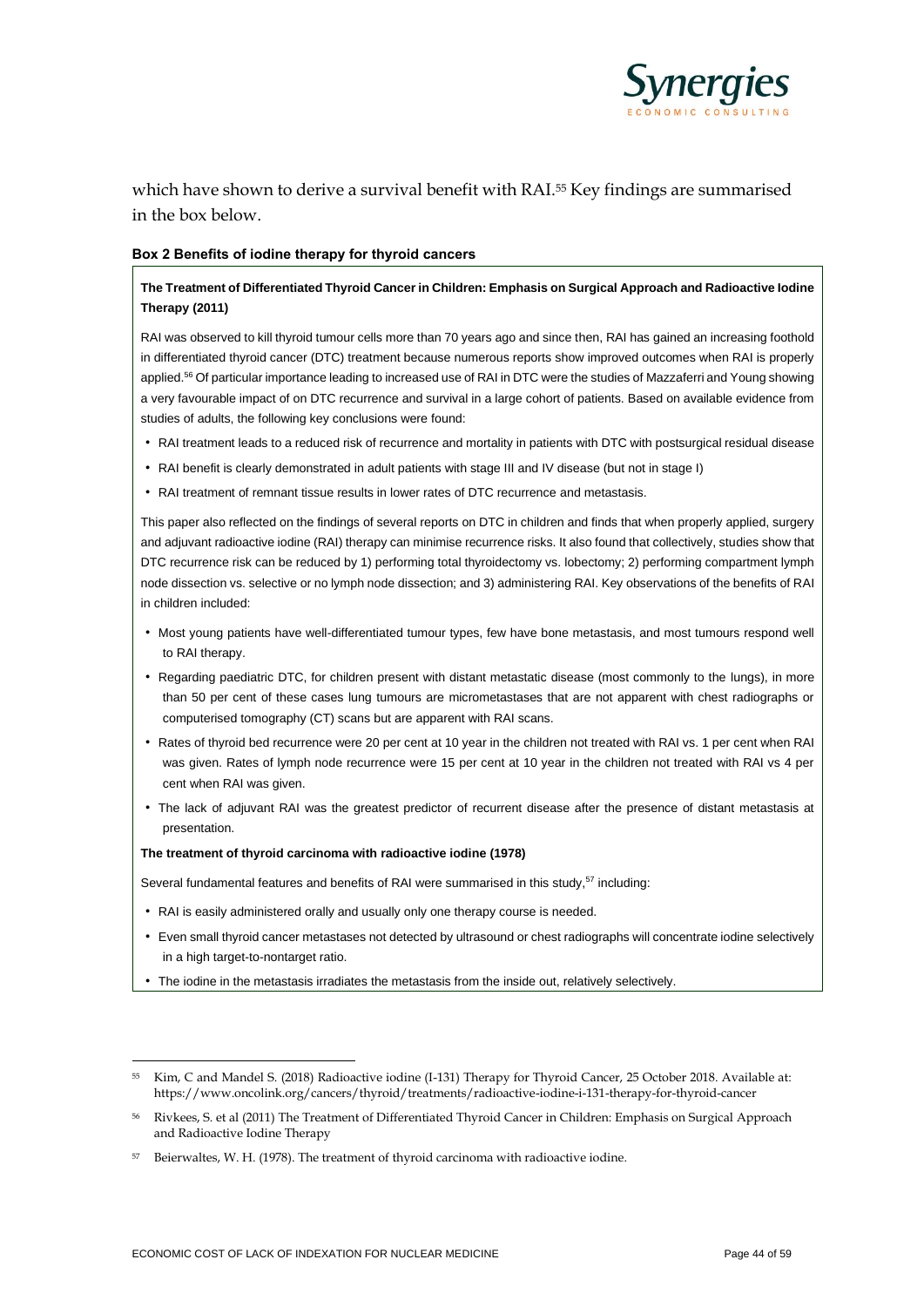

- The ionising radiation produced by the 609-keV-rays may be greater than from conventional x-rays but it is confined to a smaller area because the radiation penetrates only a few millimetres in tissue.
- About 85 per cent of the nontarget iodine is excreted in the urine within 1 to 3 days.

#### **Is chest x-ray or high-resolution computed tomography scan of the chest sufficient investigation to detect pulmonary metastasis in pediatric differentiated thyroid cancer? (2004)**

Bal et al. demonstrated RAI efficacy for pulmonary metastases in children and adults. After an average 3.3 courses of iodine and mean duration of 33.2 months of follow-up, pulmonary lesions disappeared in 14 patients (70%), and Tg levels became undetectable. The majority of paediatric patients with DTC were also observed to have x-ray and CT-negative pulmonary metastasis. However, these metastases were iodine avid and were detectable and treatable with RAI.

#### **Pulmonary metastases in differentiated thyroid cancer: efficacy of radioiodine therapy and prognostic factors (2015)**

This study analysed data from a large cohort of patients with pulmonary metastases from differentiated thyroid cancer (DTC) to assess the effect of radioiodine therapy and investigate the prognostic factors of survival for patients with pulmonary metastasis secondary to DTC. Among patients demonstrating 131I-avid pulmonary metastases, 156 cases (60.9%) showed a significant decrease in serum Tg levels after 131I therapy and 138 cases (60.3%) showed a reduction in pulmonary metastases on follow-up CT. A complete cure, however, was achieved in just 62 cases (24.2%).<sup>58</sup>

#### **Use of Radioactive Iodine for Thyroid Cancer (2011)**

Previous cohort studies have shown improved survival and reduced tumour recurrence when iodine-avid, advanced-stage, well-differentiated thyroid cancer is treated with radioactive iodine. There is little controversy concerning the value of radioactive iodine for these patients. In contrast, for very low-risk disease, in which prognosis is typically excellent, treatment with radioactive iodine is of uncertain benefit.

As described above, RAI therapy enables the immediate identification and treatment of residual thyroid cancer cells. This minimises the length of the treatment process for thyroid cancer patients in addition to minimising the potential for the severity of patient's condition increasing due to delays in the administering of treatment.

Compared to alternative treatment pathways for thyroid cancer, RAI treatment is superior both in terms of delivering timely and effective treatment to optimise patient health outcomes and in terms of the overall efficiency in treating thyroid cancer patients. In addition, it has a very low side effect profile without loss of hair, skin changes or potentially significant complications such as infections and other life-threatening conditions resulting from chemotherapy or external beam radiotherapy.

#### *Consequences of lack of indexation*

Despite the significant benefits to patient health outcomes and the efficiency of the healthcare system as detailed above, the MBS items related to the provision of RAI therapy to treat thyroid cancer has not been indexed and has remain unchanged since

<sup>58</sup> Song, H., et al (2015). Pulmonary metastases in differentiated thyroid cancer: efficacy of radioiodine therapy and prognostic factors.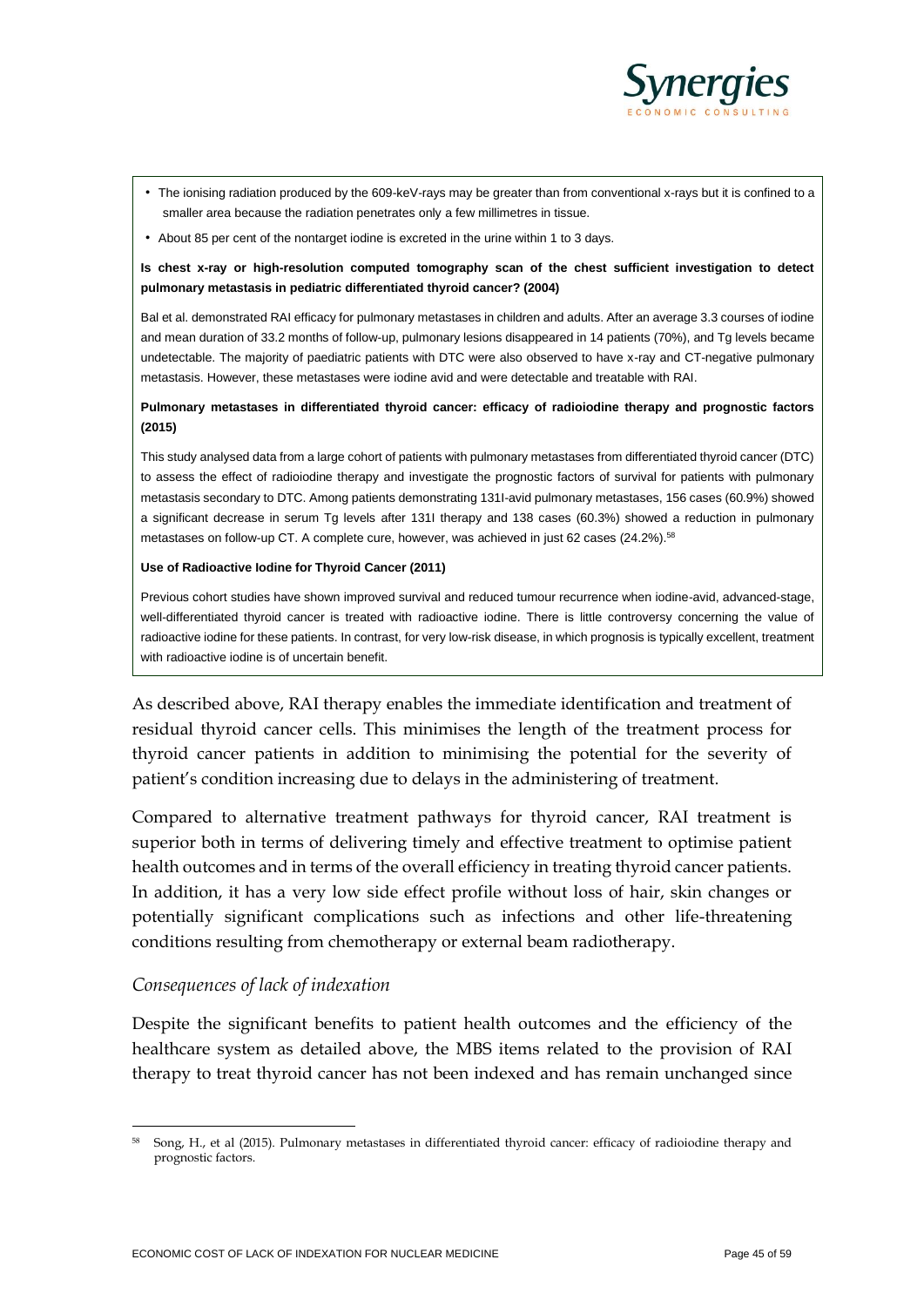

1998. This is despite all four of the major components of the cost of providing this treatment – labour, capital equipment, pharmaceuticals, and premises costs – growing significantly over this period, as detailed in section 3.

To date, practitioners have responded to this trend by absorbing the cost increases to the extent possible, with some practitioners increasing OOP payments for patients and, in some cases, restricting or no longer providing RAI therapy to thyroid cancer patients. The continued lack of indexation will result in these pressures exacerbating, leading to further increases in OOP costs and an increasing number of practitioners limiting patient numbers or no longer being able to viably provide this treatment. This will in turn result in either delays to treatment or thyroid cancer patients being diverted to alternative diagnostic and treatment pathways, leading to prolonged therapy periods with suboptimal therapeutic protocols associated with worse side effect profiles and additional costs to the healthcare system.

As such, the continuation of the benefits of treating patients with thyroid cancer with RAI therapy is contingent upon the indexation of the MBS items applicable to the provision of RAI therapy to better remunerate nuclear medicine practitioners for the cost of providing this treatment. The magnitude of these benefits is only expected to increase in the future with the increasing incidence of thyroid cancer.

#### **4.2.2 Case study 2: The use of V/Q scan for diagnosing pulmonary embolism**

This case study investigates the use and benefits of ventilation perfusion  $(V/Q)$  scans in the diagnosis of pulmonary embolism (PE), compared to other common diagnostic methods, specifically computed tomography pulmonary angiography (CTPA).

Australia experiences approximately 17,000 new cases of venous thromboembolism annually, with PE accounting for 40 per cent of cases  $(6,800 \text{ cases})$ .<sup>59</sup> In 2015, it was estimated that 340 deaths were attributable to PE. <sup>60</sup> Untreated PE have a mortality rate of as high as 30%. When diagnosed appropriately, this can be reduced substantially (to 8% or less). Hence, appropriate diagnosis and treatment can reduce mortality by 73%.

PE is a blockage in the pulmonary arteries, which supply blood to the lungs, caused by one or more blood clots. A blood clot can form in the veins of the legs, pelvis, abdomen or in the heart.<sup>61</sup> The clot can then dislodge from where it first forms and travel in the blood stream to lodge in one of the pulmonary arteries. A major PE can be fatal, while a

Ausmed. Available at: https://www.ausmed.com.au/cpd/articles/pulmonary-embolism

<sup>60</sup> Doherty, S. (2017). Pulmonary embolism: An update. *Australian Family Physician*, 46 (11), p 816-820.

<sup>61</sup> Health Direct, Pulmonary embolism. Available at: https://www.healthdirect.gov.au/pulmonary-embolism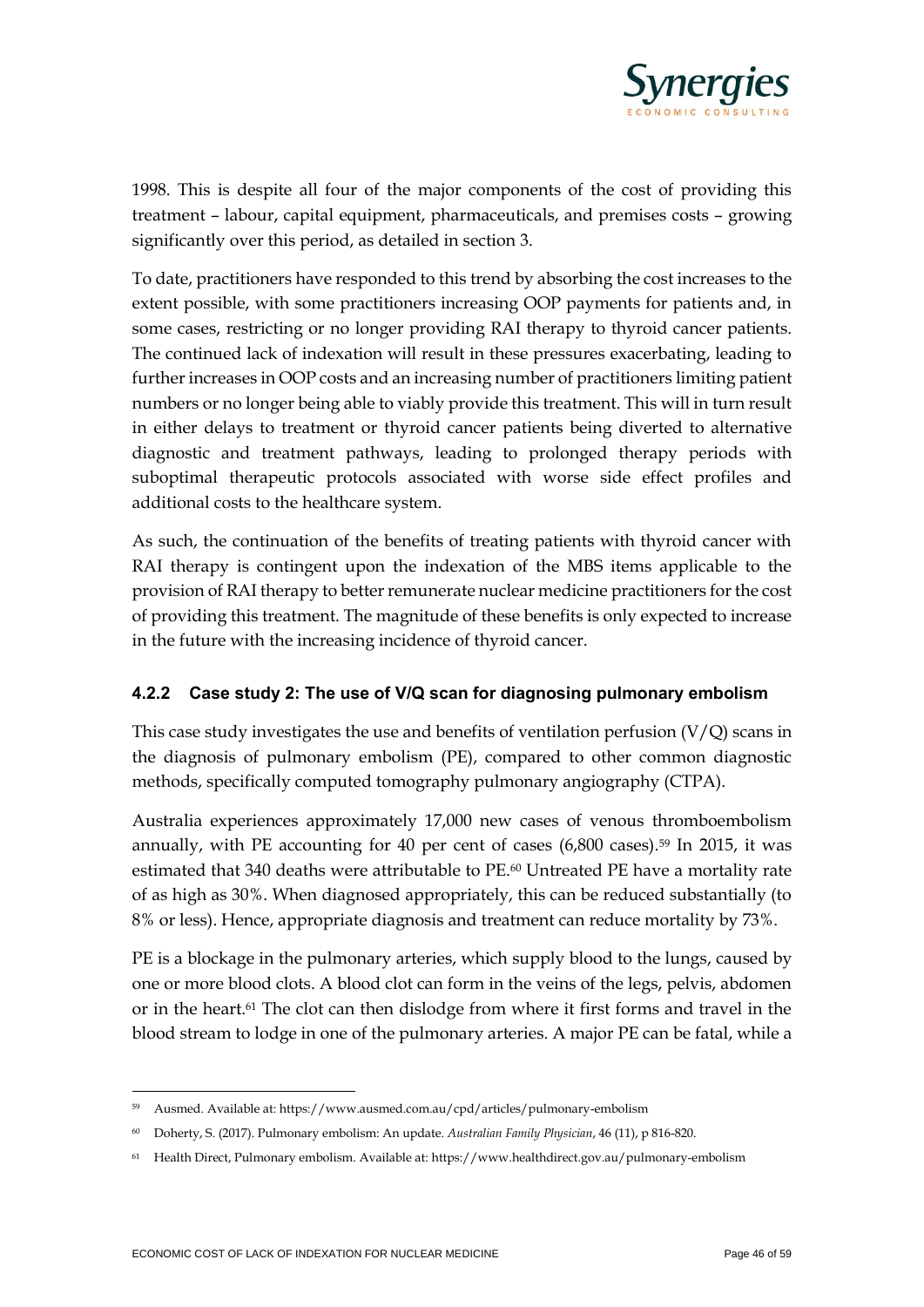

minor PE can be treated (i.e. with the use of anticoagulants, or in some cases, with surgery) if caught early.<sup>62</sup>

#### *Diagnostic pathways*

<span id="page-46-0"></span>The figure below sets out the diagnostic and treatment pathways for PE.



**Figure 13 Diagnostic and treatment pathways for treatment of PE** 

**Source:** Synergies.

Typically, to determine if a patient has acute PE, they will first undergo a risk assessment to determine low, intermediate, or high pre-test probability (PTP). If high PTP, the patient will receive an immediate referral for treatment or imaging. If low or intermediate PTP, the patient will usually take a blood test (D-dimer test). If positive, the patient then undergoes imaging for diagnosis.

As treatment of PE can be associated with potentially significant side effects, a definitive diagnosis is ideally required prior to starting therapy. The most common imaging

<sup>62</sup> Healthline, Pumlonary Embolism. Available at https://www.healthline.com/health/pulmonary-embolus#followup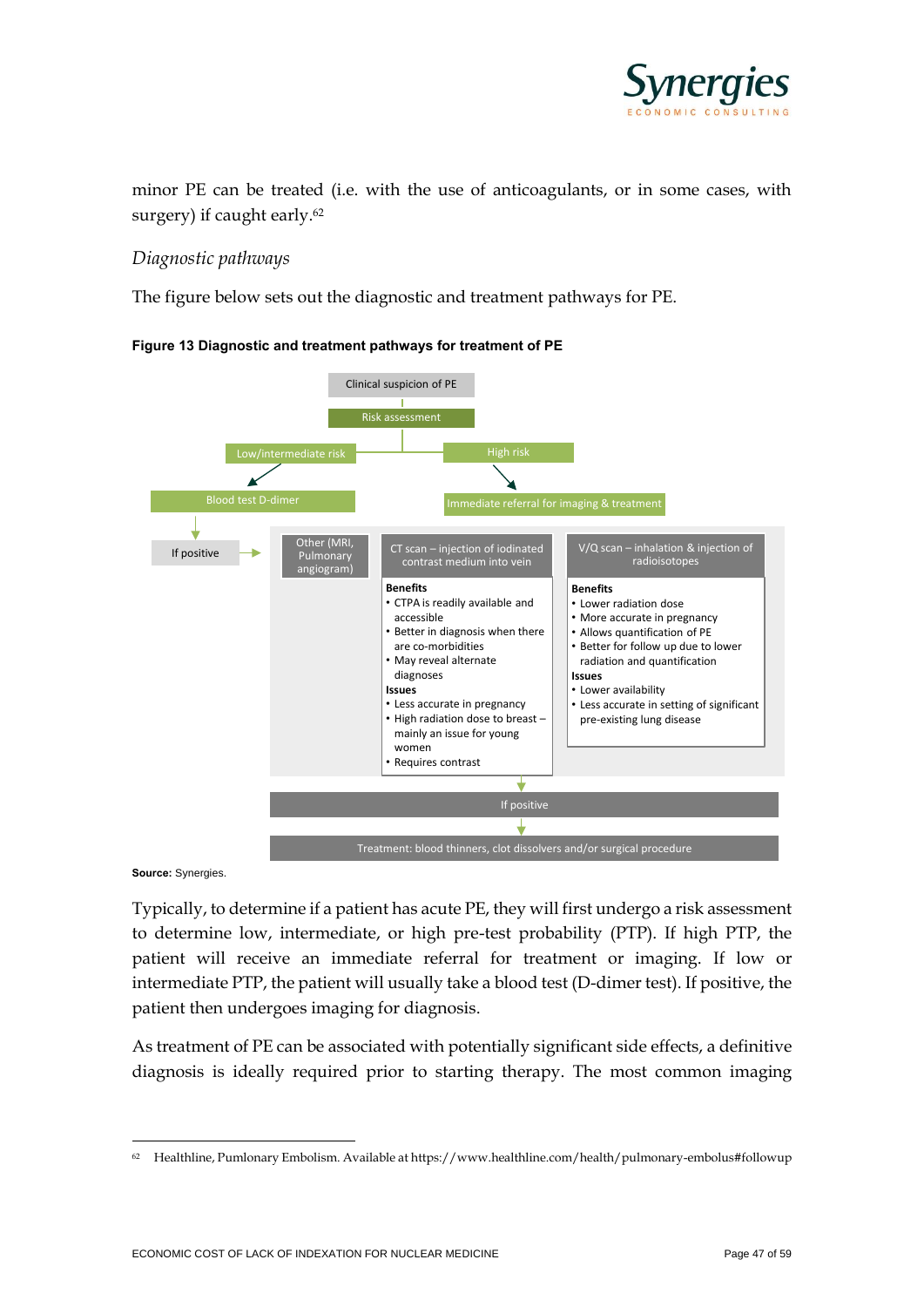

modalities to assess for PE are CTPA and V/Q scan. <sup>63</sup> In addition to the blood test, a chest radiograph will usually be performed prior to imaging to show other diagnoses that may be the cause of the PE symptoms, e.g. pneumothorax, pneumonia or larger lung cancers.

While chest x-ray remains useful in determining alternative diagnoses, definitive diagnosis requires other imaging. CTPA involves a CT scan with injection of iodinated contrast medium into a peripheral vein and is performed in the radiology/diagnostic imaging department. A V/Q scan involves inhalation and intravenous injection of radioisotopes. No specific preparation is required, with the test taking approximately 30 minutes and is usually well tolerated.<sup>64</sup>

CTPA is the most commonly used modality, largely due to its wide availability and ability to demonstrate alternative causes of symptoms. CTPA is preferred in patients with underlying lung disease. However, CTPA is contraindicated in some patients, particularly those with contrast allergy and impaired kidney function.

Meanwhile, V/Q scanning is the modality of choice for pregnant women, patients with kidney failure and iodine contrast allergies, and younger patients. In Australia, V/Q with single photon emission computed tomography (SPECT) is used, meaning the patient is usually imaged with a 3-dimensional technique from which multiple reconstruction planes can be produced, similar to CT.<sup>65</sup>

If diagnostic testing confirms the existence of PE, the patient is immediately referred for treatment. Treatment of PE is aimed at keeping the blood clot from getting bigger and preventing new clots from forming. Immediate treatment is essential to prevent serious complications or death. Typical treatment includes medications such as blood thinners and clot dissolvers, or surgical procedures such as clot removal or vein filter. As treatment of PE can be associated with potentially significant side effects, a definitive diagnosis is required using diagnostic imaging prior to starting therapy.

#### *Benefits of V/Q relative to alternative diagnostic methods*

The key benefits and advantages of  $V/Q$  for diagnosis of PE are:

The only other relevant test is a pulmonary angiogram, however this is now rarely performed for the diagnosis of PE. An ultrasound of the leg to demonstrate clots I the leg veins may also be performed. This can be helpful where other imaging may be delayed or difficult to access.

<sup>64</sup> Australian Family Physician (2013) Pulmonary embolism: assessment and imaging Volume 42, No.9, September 2013 Pages 628-632.

<sup>65</sup> Australian Family Physician (2013) Pulmonary embolism: assessment and imaging Volume 42, No.9, September 2013 Pages 628-632. .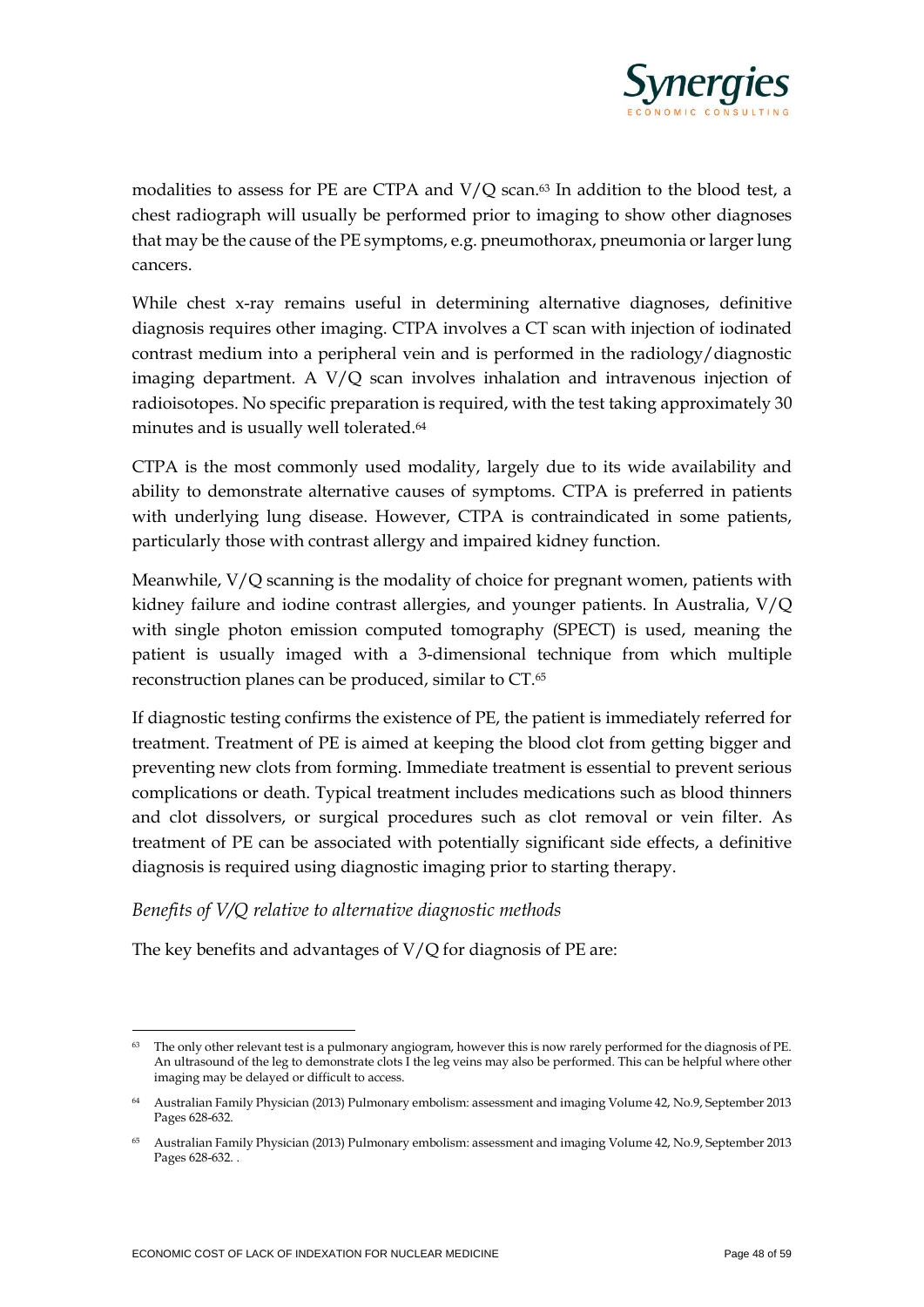

- there are no absolute contraindications (being where an event or substance causes a life-threatening situation) and it is extremely safe;
- it is the optimal imaging modality for young patients, as it presents the lowest radiation risk and in pregnancy where it is more accurate and uses less radiation;
- it allows for quantification which is useful particularly for follow up;
- as the lower radiation technique, it is more suitable for repeated imaging; and
- it can be safely used in patients with kidney disease and contrast allergies where CTPA has a small risk of reactions. 63

V/Q scans have a high diagnostic sensitivity, allowing both for accurate identification and quantification of PE,<sup>66</sup> which is valuable for informing decision making regarding the appropriate treatment pathway for patients.**<sup>67</sup>**

As noted above, V/Q scanning is the preferred diagnostic test in patients with suspected PE who are either pregnant or young. V/Q scans perform best when the lungs are otherwise normal. This is most often the case in young people. There is a lower radiation burden associated with V/Q scans relative to CTPA.<sup>68</sup> While the risks of diagnostic radiation are largely minimal, breast tissue in young women is particularly radiosensitive and likely even more so during pregnancy. The radiation dose to the breast and subsequent maternal risk for breast cancer is significantly higher for CTPA69.70

Pregnancy is a special case. Not only are there the aforementioned radiation concerns, but CTPA performs less well in pregnant patients due to alterations in normal blood flow secondary to pregnancy. There are a number of articles demonstrating this and V/Q is the preferred imaging modality in pregnant patients as recommended by many international societies.<sup>71</sup>

The final key benefit of V/Q scans compared to CTPA is more efficient patient follow up. When performing follow up to assess clot resolution, V/Q scan offers the potential

<sup>66</sup> V/Q scanning allows for identification of segmental and subsegmental perfusion defects typical of PE, particularly in the middle lobe and ligula.

<sup>67</sup> Waxman, A., et al (2017) Appropriate Use Criteria for Ventilation–Perfusion Imaging in Pulmonary Embolism. Available at: http://s3.amazonaws.com/rdcms-snmmi/files/production/public/Quality/jnm191437\_v7.pdf

<sup>68</sup> The breast and lung are in the direct path of the radiation beam.

<sup>&</sup>lt;sup>69</sup> Noting that radiation risk to the fetus is low and comparable between the two scans (V/Q and CTPA).

<sup>70</sup> Doherty, S. (2017) Pulmonary embolism: An update. Volume 46, No.11, November 2017, pages 816-820. Available at: https://www.racgp.org.au/afp/2017/november/pulmonary-embolism/

<sup>71</sup> See for example, Cahill AG Obstet Gynecol. 2009 Jul:114 (1):124-9, also Gruning T BJR June 2016:89(1062).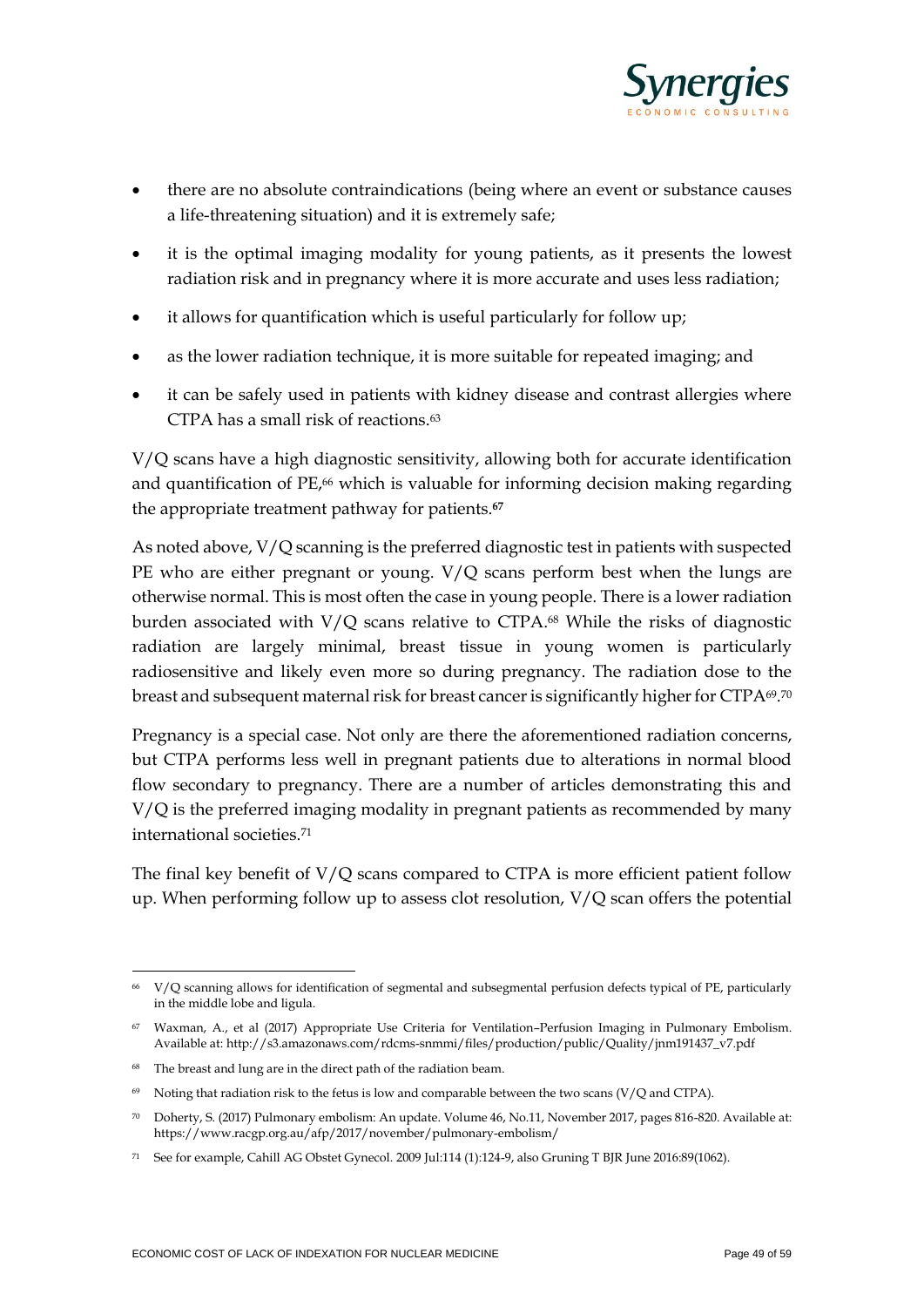

for quantification of residual clot burden as well as being the test with lower radiation exposure.

The box below provides findings from several studies reviewing the use of V/Q and comparing V/Q against CTPA.

#### **Box 3 Studies investigating the use and advantages of V/Q**

#### *Appropriate Use Criteria for Ventilation–Perfusion Imaging in Pulmonary Embolism: Summary and Excerpts (2017)<sup>72</sup>*

V/Q lung scintigraphy has long been used as a sensitive and useful tool to detect the presence of PE. CTPA was introduced in the mid-1990s, and subsequently this technology demonstrated the ability to detect peripheral or subsegmental PE. CT scans are more commonly available (essentially 24/7), as compared with nuclear medicine studies. In addition, CTPA diagnostic algorithms are simpler and able to depict pulmonary, pleural, mediastinal, and chest wall lesions that may cause symptoms like those of PE though the true benefit of this has been disputed as most of the relevant findings are easily identified with CXR and on V/Q SPECT/CT.<sup>73</sup> With these attributes, CTPA has become the most common procedure for the diagnosis of PE. On the other hand, CTPA may be contraindicated in some patients, such as those with intravenous radiographic contrast reactions or renal failure. Therefore, in many patients, V/Q scintigraphy may be warranted as the primary imaging procedure when PE is suspected.

The detail of CTPA has raised concerns about the overdiagnosis and overtreatment of small, clinically insignificant PEs and the frequent reporting of new incidental findings that require further work-up. A third and even greater concern is the patient's CTPA radiation exposure, particularly to the radiosensitive breast tissue of young women.

PE imaging is best evaluated based on outcomes rather than accuracy. In a prospective study comparing V/Q and CTPA, Anderson et al. showed that the outcomes (based on a 3-month follow-up of negative cases) were similar (similar falsenegative rate, less than/equal to 1%) despite the fact that more PEs were detected with CTPA than with V/Q scans. Similar outcome data have also been described in a large retrospective analysis.

#### *Education Modules for Appropriate Imaging Referrals: Suspected Pulmonary Embolism (2015)<sup>74</sup>*

The strengths of V/Q scan relative to CTPA were identified as follows:

- Significantly lower radiation dose when compared to CTPA
- More sensitive in diagnosing peripheral pulmonary embolus.
- Less prone to suboptimal image quality due to either poor contrast opacification of pulmonary vessels or respiratory motion artefact as might be seen in up to 6% of all CTPA studies.
- Safe to be performed in the following patients in whom CTPA is relatively or absolutely contraindicated: i) Iodinated contrast hypersensitivity; ii) Patients with severe renal impairment; (iii) Premenopausal women, in whom the radiosensitive breast tissues will receive only a very small fraction of breast radiation when compared to CTPA; (iv) pregnancy (the foetal dose for CTPA and V/Q is extremely small and comparable but the breast dose from V/Q is much lower).

<sup>72</sup> Waxman, A., et al (2017) Appropriate Use Criteria for Ventilation–Perfusion Imaging in Pulmonary Embolism. Available at: http://s3.amazonaws.com/rdcms-snmmi/files/production/public/Quality/jnm191437\_v7.pdf

<sup>73</sup> Sheen, Jean-Ju (2018). Performance of Low-Dose Perfusion Scintigraphy and CT Pulmonary Angiography Angiography for Pulmonary Embolism in Pregnancy. CHEST, Volume 153 (10), pp 152-60.

<sup>74</sup> Goergen S, Tran H, Jong I, Zallman M. Suspected Pulmonary Embolism. Education Modules for Appropriate Imaging Referrals: Royal Australian and New Zealand College of Radiologists; 2015.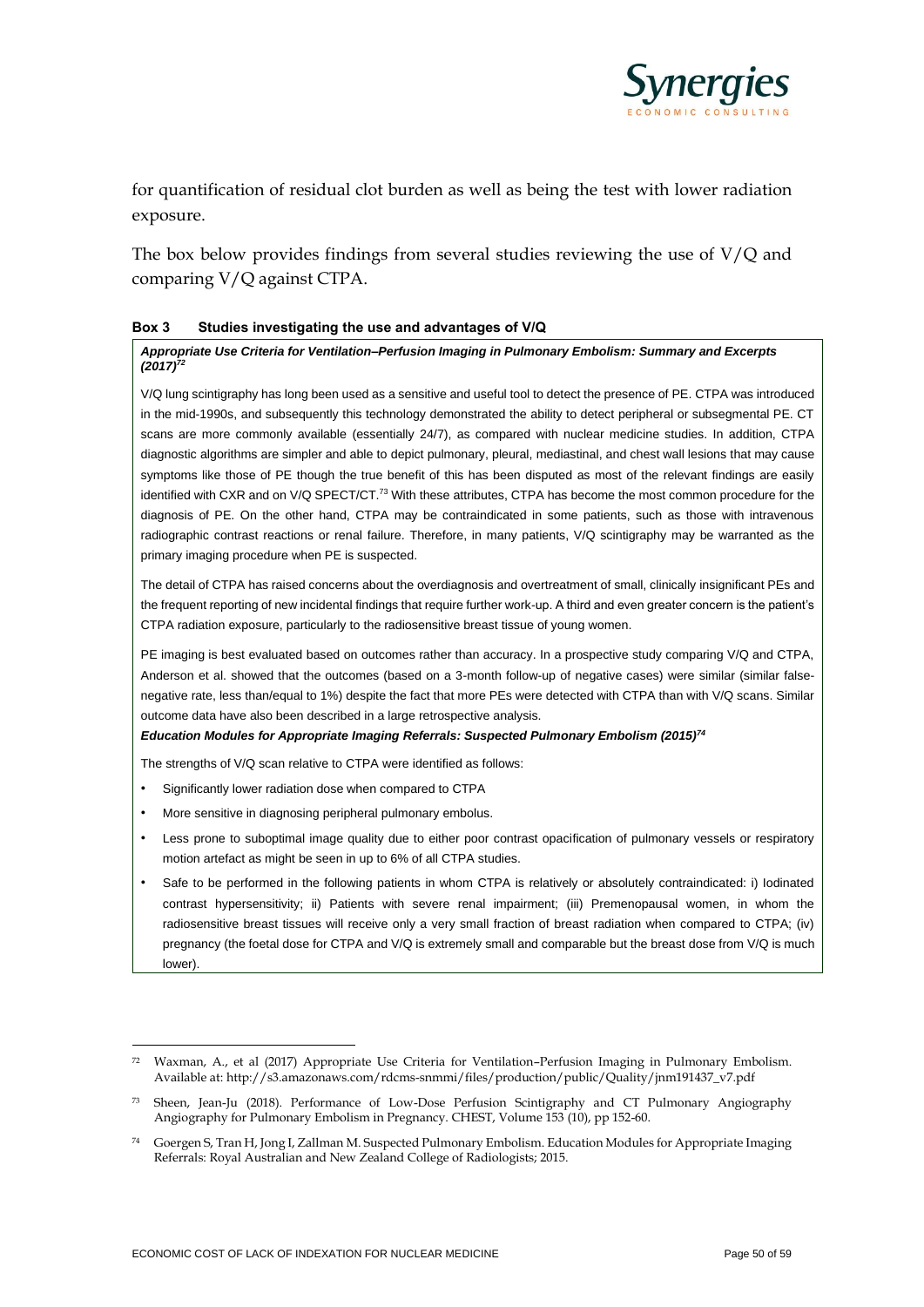

#### *V/Q Scanning Using SPECT and SPECT/CT (2013)<sup>75</sup>*

V/Q SPECT has higher sensitivity, specificity, and accuracy than planar imaging and a lower indeterminate rate. SPECT allows for new ways to display and analyse data, such as parametric V/Q ratio images. Compared with CTPA, SPECT has higher sensitivity, a lower radiation dose, fewer technically suboptimal studies, and no contrast-related complications. Any nuclear medicine department equipped with a modern hybrid scanner can now perform combined V/Q SPECT with CT (using low-dose protocols) to further enhance diagnostic accuracy. V/Q SPECT (with or without CT) has application in other pulmonary conditions and in research. In comparing V/Q SPECT to CTPA, studies have shown CTPA show less than desirable sensitivity, suboptimal accuracy and image quality affected technical artefacts.

Overall, relatively few studies have directly compared SPECT V/Q and CTPA. Reinartz et al. showed that SPECT was more sensitive (97% vs. 86%) but less specific (91% vs. 98%) than 4-slice CTPA (14). Miles et al., in a study of 100 patients using 16-slice CTPA, also found the accuracy of each to be comparable. They noted that SPECT had fewer contraindications, a lower patient radiation dose, and fewer nondiagnostic findings (50). In a study of 81 patients, Gutte et al. found that V/Q SPECT had a higher sensitivity (97% compared with 68%) but a lower specificity (88% compared with 100%) than CTPA (16-slice) (18).

These head-to-head studies consistently demonstrate that V/Q SPECT has a higher sensitivity, that CTPA has a higher specificity, and that the overall accuracy of each modality is comparable. With each modality having its strengths and weaknesses (Table 2), the test selected for any individual patient should take into account patient factors (including age, sex, renal function, diabetes, and the presence of coexisting lung disease) and institutional factors (e.g., availability and local expertise).

The benefits to the health system of ensuring timely access to V/Q studies mainly centre on two aspects. Firstly, the higher accuracy in pregnant patients will reduce additional investigations being done to clarify a non-diagnostic CTPA result.

Secondly, the use of the lower radiation procedure in young women is the most prudent course. Studies on breast cancer induction are limited as one cannot ask patients to volunteer to have their breast irradiated so we can measure the outcome. However, indirect evidence from other reasons for exposure (scoliosis patient imaging, Hiroshima data and patients treated with radiation for other reasons like chest or neck cancers) suggest that there is a real benefit to minimising radiation to these patients. The cost of any secondary cancer to the patient as well as the health system is significant and much higher than the cost of prevention by using the lower radiation test.

#### *Consequences of the lack of indexation*

This case study demonstrates the importance of  $V/Q$  scans for providing a safe means of diagnosing PE in pregnant women and patients with kidney failure and contrast allergy and the potential benefits of  $V/Q$  scans in avoiding the need for additional scans. Despite these benefits, the capacity for the healthcare system to provide V/Q scans to these patients is being eroded by rising costs and the absence of indexation of the MBS item for V/Q scans since 1998.

<sup>75</sup> Roach, P., Schembri, G., Bailey, D. (2013) V/Q Scanning Using SPECT and SPECT/CT, Journal of Nuclear Medicine September 1, 2013 vol. 54 no. 9 1588-1596.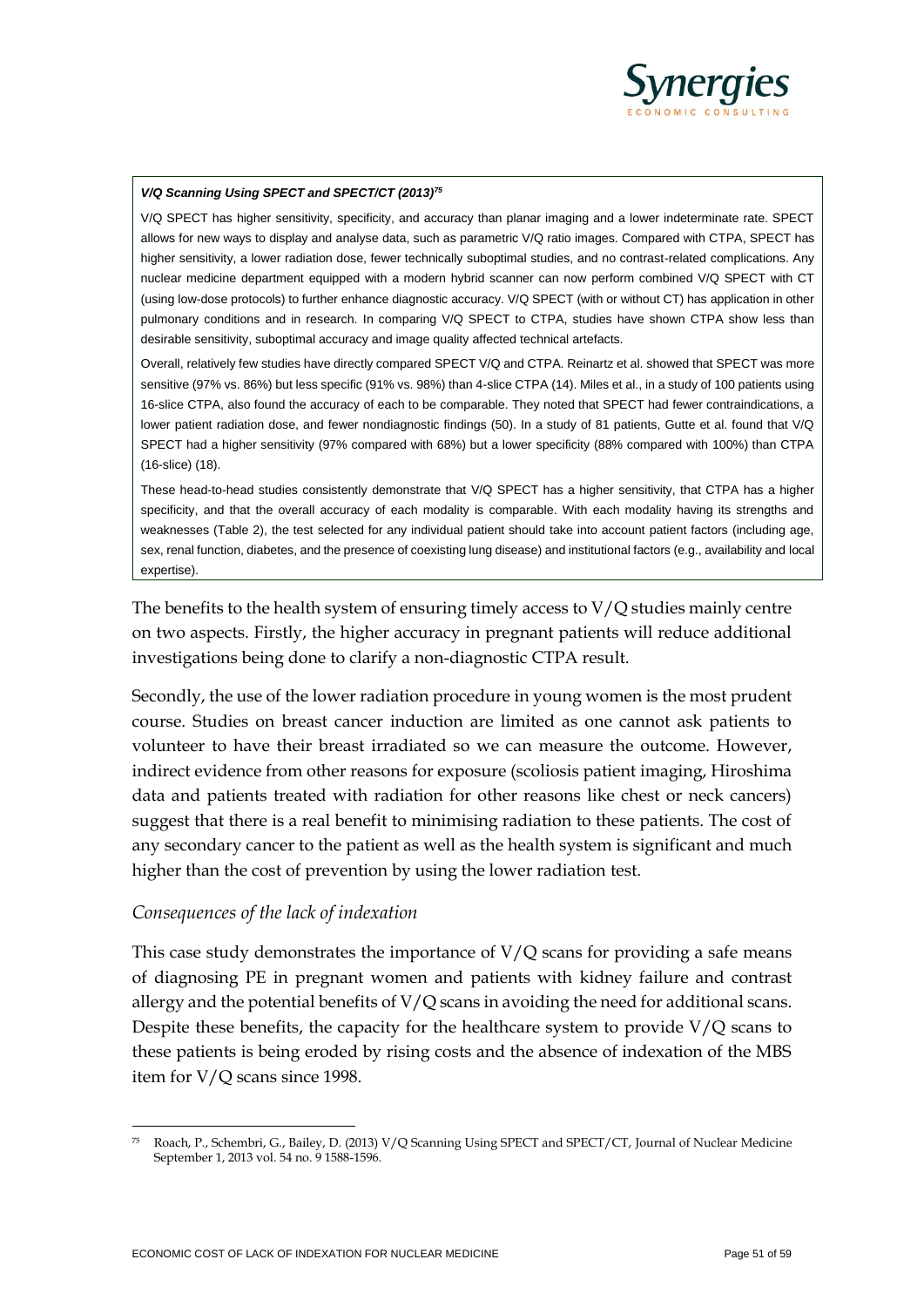

The failure to apply indexation to better remunerate practitioners for the cost of providing V/Q scans will further reduce the availability of this diagnostic test and hence place the benefits derived from V/Q scans at risk.

Already many referrers turn to the more readily available CTPA study arguing that delays in diagnosis offset the small breast cancer risks. This is particularly true after hours.

## **4.3 Implications of insufficient remuneration of nuclear medicine services**

As demonstrated in section 3, the cost of providing nuclear medicine services has grown significantly over the past decade. Despite this, no indexation has been applied to the MBS items for these services since 1998. This section discusses the implications of the insufficient remuneration of nuclear medicine services, both in terms of the availability of these services and on outcomes for patients and the efficiency of the healthcare system.

#### **4.3.1 Reduced availability of nuclear medicine services**

As costs continue to increase, this lack of indexation will result in nuclear medicine practitioners reducing their scope of services, as the revenue derived from providing some services is not sufficient to cover the total costs of service provision.

When asked how they have responded to increasing costs of providing nuclear medicine services, 59 per cent of respondents indicated they had responded by ceasing to provide some nuclear medicine procedures. Furthermore, 22 per cent indicated they had responded by closing sites, while significant proportions of respondents indicated they had reduced the quantity of nuclear medicine services provided over the past 10 years. For example, 70 per cent of respondents have reduced their provision of myocardial perfusion scans (heart scans), while almost 50 per cent have reduced provision of bone scans and over 40 per cent for lung scans. <sup>76</sup> While some of these reductions may be due to other factors, poor renumeration makes a test less competitive than potentially less efficacious alternatives. These procedures play an important role in the early and accurate detection of several key cancers and chronic conditions, the importance of which is discussed in section 4.1.

<sup>76</sup> Noting that in addition to the increasing cost of these scans (and lack of indexation of the relevant MBS items), this is also likely attributable to an increase in the use of other tests.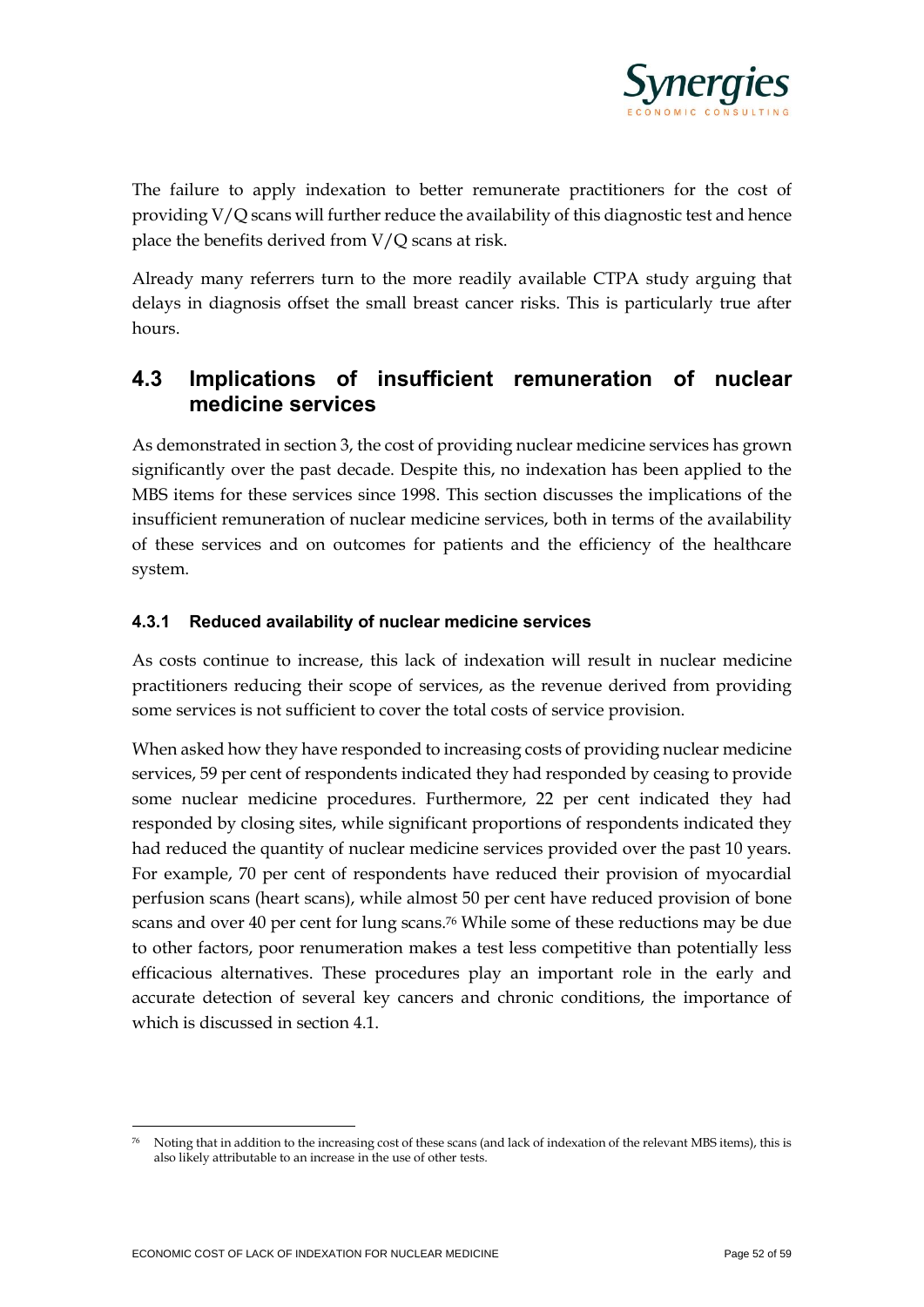

Failure to apply indexation to MBS items relating to nuclear medicine procedures will result in further reductions in the availability of these services as continued cost increases eventually result in the provision of these services no longer being viable.

For some conditions, the adverse impacts of the reduced availability of nuclear medicine procedures may be relatively minimal, as there may be other procedures for which the MBS items do enable practitioners to cover the full cost of service provision, that are equally as effective in diagnosing and treating the relevant cancers and chronic conditions. For example, gated heart pool scans can be replaced by echocardiography which can give similar results (though less reproducible and technically not possible in some patients).

In other cases, given the chronic nature of the conditions that nuclear medicine procedures are typically used to diagnose and/or treat, patients in need of these services will be able to access them through the public health system. However, this will lead to increased pressure on the public system, potentially resulting in delays to individuals receiving the appropriate treatment and/or the system incurring additional costs in treatment patients with chronic conditions.

Reduced access to nuclear medicine services may be particularly significant in rural and remote areas where access to alternative procedures or to the public hospital system may be limited.

For some conditions, however, nuclear medicine procedures are clearly the most effective means of diagnosing and/or treating certain conditions. While in most cases there are alternative procedures that can be used as substitutes for these procedures, they are less precise and less effective and hence lead to inferior patient health outcomes and often additional costs being imposed on the healthcare system.

#### **4.3.2 Reduced accuracy of diagnosis**

As discussed above, early and accurate diagnosis is critical to optimising patient health outcomes and reducing the economic cost of cancer and other chronic conditions. A range of nuclear medicine procedures play a key role in ensuring the early and accurate diagnosis and monitoring of many cancers and chronic conditions, including:

- PET scans
- bone scans
- thyroid scans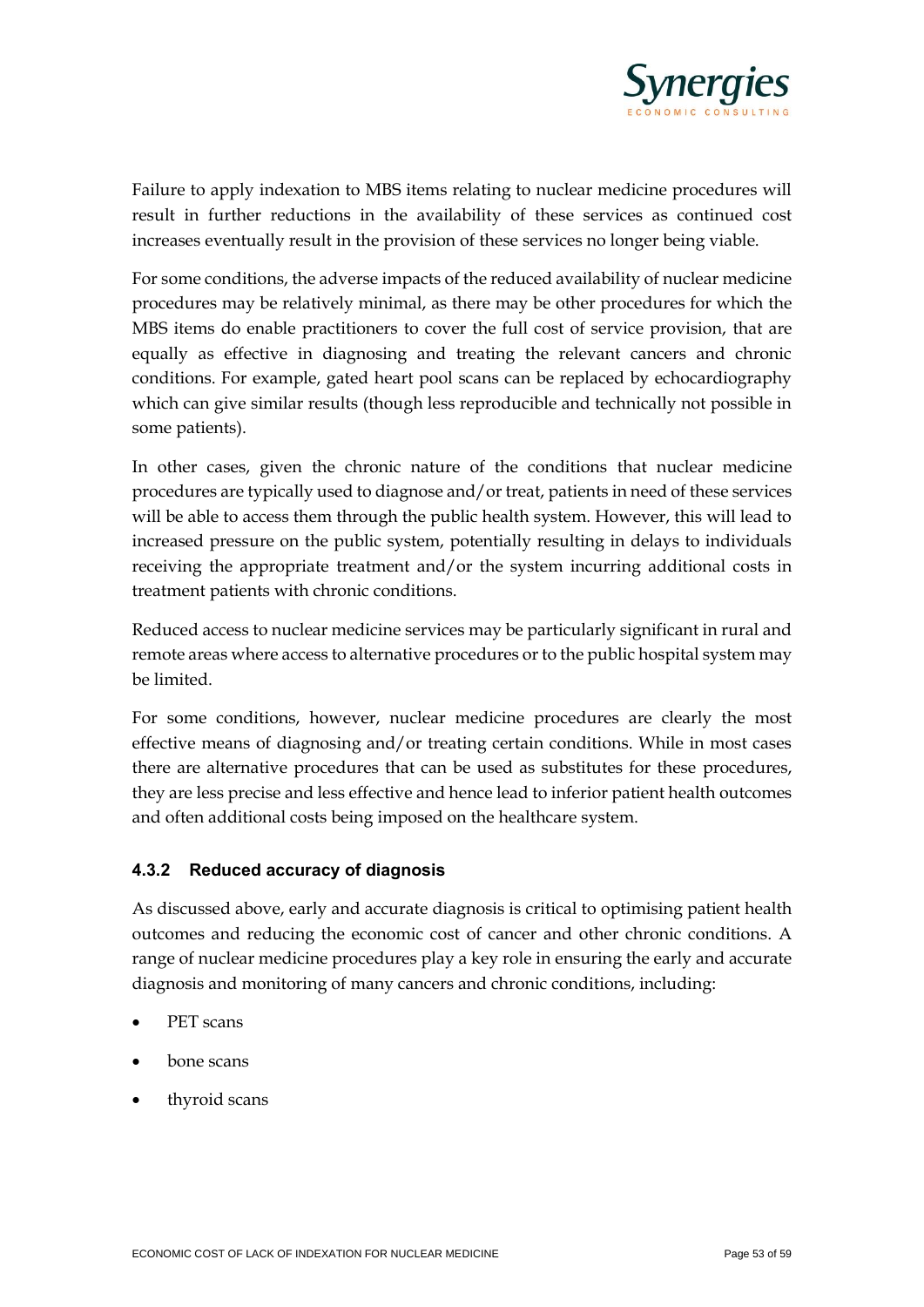

• cardiac scans.<sup>77</sup>

The reduced availability of these nuclear medicine procedures will place an increased reliance on other procedures to diagnose and manage these cancers and conditions. However, in many cases, such as thyroid cancer, these alternative procedures will not be capable of producing a diagnosis to the same accuracy as the nuclear medicine procedure. As such, these procedures will not inform treatment decisions with the same level of accuracy as the nuclear medicine test, resulting in high healthcare costs, delay in care, patient morbidity/mortality, and unnecessary radiation burden.

For example, PET scans are widely used to examine patients with lymphoma after initial treatment, to determine the extent to which the masses in the lymph nodes still contain active cancer cells. While regular CT scans can be used as an alternative to PET scans, the structural changes seen on the CT inevitably lag in their rate of resolution compared to the functional or metabolically active component of the mass which can be evaluated by PET scans. CT alone will therefore result in delay to the detection of the treatment response, increased radiation burden and increased costs associated with the need for repeat testing or potentially unnecessary treatment. In addition, unlike anatomical imaging such as CT, PET can demonstrate early failure of treatment and enable doctors to change to a more successful therapy much earlier in the treatment pathway. This is also the case for the many other cancers, including the diagnosis and treatment of thyroid cancer, which is examined more closely in section 4.2.1.

Potential reduced accuracy in the diagnosis of cancers and chronic diseases resulting from reduced availability of nuclear medicine imaging increases the risk of misdiagnosis or provides less precise diagnosis resulting in the patient receiving sub-optimal or unnecessary treatment. In addition to inferior patient health outcomes (being the worsening of the cancer or chronic condition or being subjected to unnecessary treatment), this can lead to inefficient outcomes for the healthcare system (e.g. costs of repeat testing, provision of multiple treatments and costs of delayed diagnosis or treatment). Specific examples of these adverse impacts are also investigated in the case studies in section 4.2.

In summary, the failure to apply indexation to the MBS items for nuclear medicine services is distorting decision-making in terms of the most effective diagnostic tests for a range of cancers and chronic conditions, hence adversely impacting patient health outcomes and the efficiency of the healthcare system.

 $77$  American Cancer Society, Nuclear Medicine Scans for Cancer, see: [https://www.cancer.org/treatment/understanding-your-diagnosis/tests/nuclear-medicine-scans-for-cancer.html](about:blank)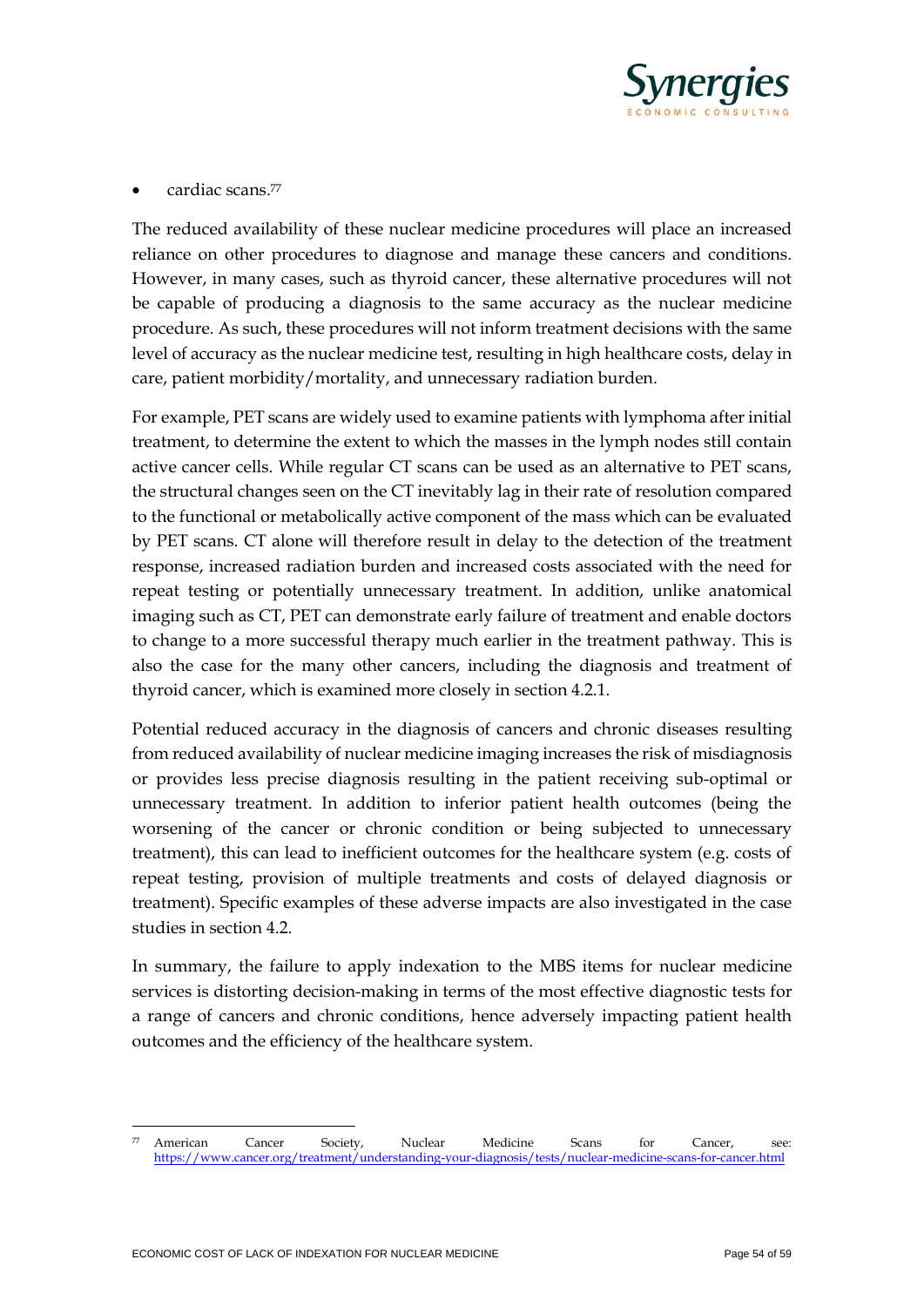

#### **4.3.3 Increased strain on the public healthcare system**

While the number of practitioners able to provide nuclear medicine services will continue to decline in the absence of indexation being applied, demand for those services that play a critical role in the diagnosis and treatment of cancers and chronic conditions will continue to increase.

This will impose increased strain on the public healthcare system, as demand for nuclear medicine procedures to be undertaken at hospitals and public health facilities continues to grow. In addition to consuming critical resources in public hospitals, this will require additional funding for investment in nuclear medicine equipment in the public system. The waiting time and for these services will also increase, resulting in delays in appropriate patient diagnosis and management.

#### **4.3.4 Increased out of pocket costs for patients**

In the absence of the MBS items providing sufficient remuneration to enable nuclear medicine practitioners to recover the full cost of service provision, practitioners that do not cease to provide nuclear medicine services will seek to maintain viability by increasing the payment required from patients. That is, patients seeking access to these services will be required to pay higher out-of-pocket costs.

This will increasingly result in nuclear medicine services becoming cost prohibitive to patients. Where nuclear medicine diagnostic testing is substantially superior to other testing and patients are unable to access services due to the OOP costs, there is increased risk of both adverse health outcomes, as discussed above, and those patients suffering financial hardship.

The survey of nuclear medicine practitioners asked respondents how they had responded to the increasing costs of providing nuclear medicine services. The results from this question are detailed in the figure below.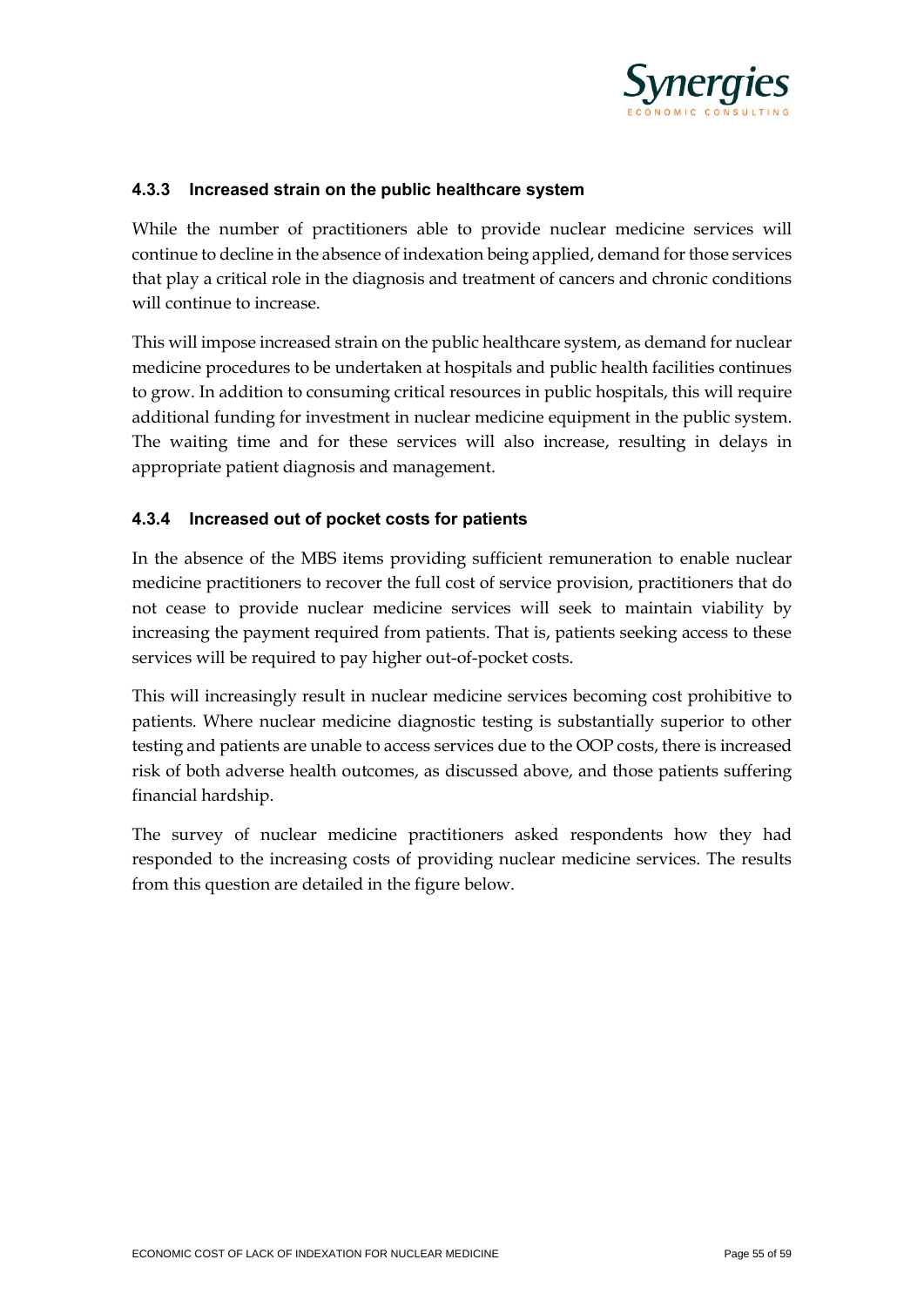



#### <span id="page-55-0"></span>**Figure 14 Responses to cost increases by nuclear medicine practitioners**

As shown in the figure above, while the most common response has been for practitioners to absorb the cost increases, a significant proportion (35 per cent) of practitioners have also increased OOP costs for patients to meet the increasing costs of service provision. Other common responses have included ceasing to provide various nuclear medicine procedures, reducing investment on research and development and new procedures, and reducing expenditure on professional development.

As the cost of providing nuclear medicine services continues to increase (see section 3), OOP costs for patients requiring nuclear medicine procedures will continue to increase (in the absence of indexation being applied to MBS items for nuclear medicine services), as practitioners will need to derive additional revenue from patients for provision of these services to remain viable. Increasingly, practitioners will be unable to absorb cost increases, which will result in a greater proportion of practitioners increasing OOP costs for patients.<sup>78</sup>

This impact is particularly pronounced in regional and rural areas, where access to nuclear medicine services through the public health system is lower than in urbanised areas, and hence where patients are more likely to have to pay large OOP costs to access nuclear medicine procedures.

**Source:** Synergies' survey of nuclear medicine practitioners.

It is also likely that a greater proportion of practitioners will also respond by further reducing the range of nuclear medicine services they provide and further reducing their level of investment in research and development, new procedures, new capital equipment and machinery, professional development, etc.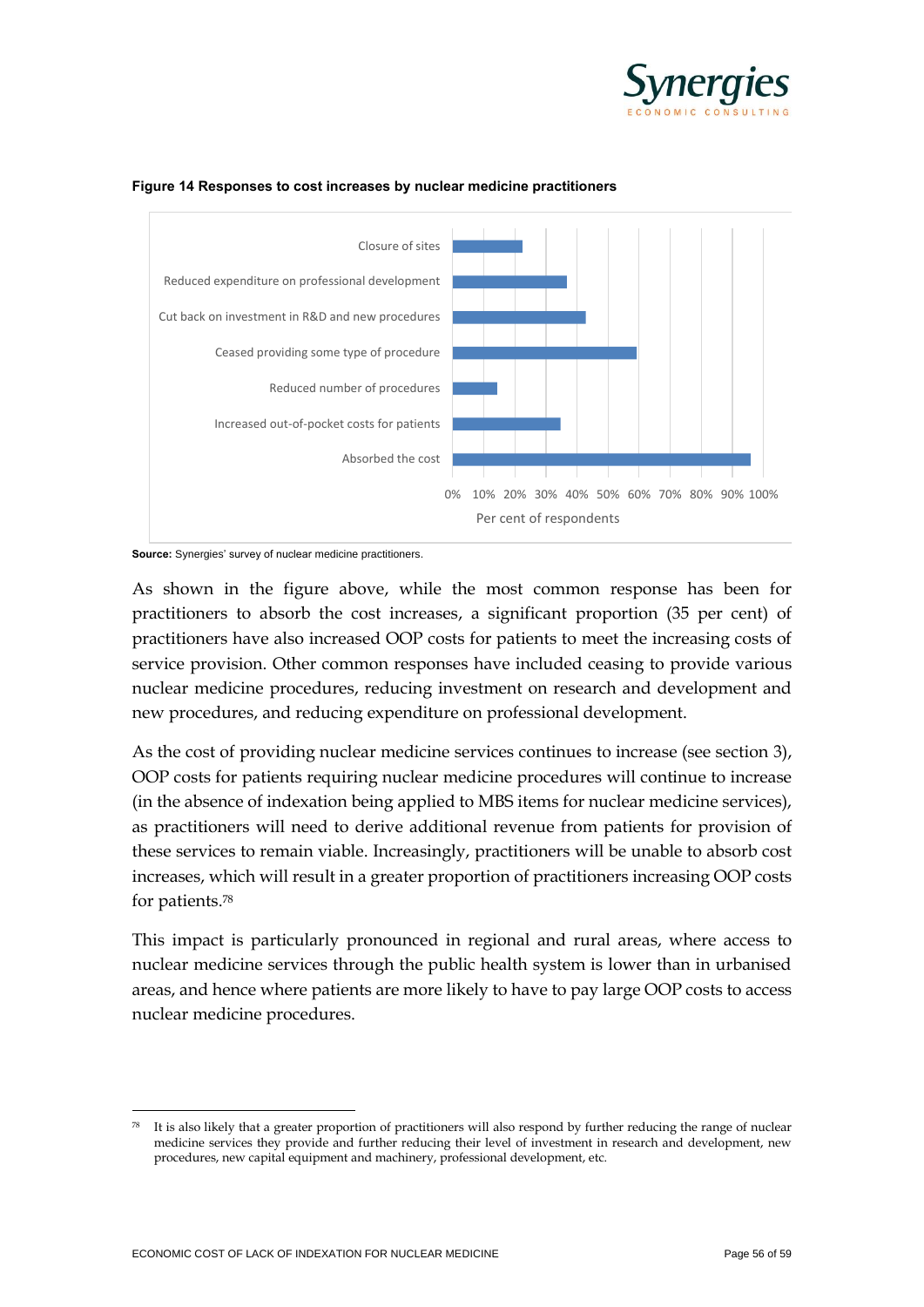

### **4.4 Longer term consequences**

#### **4.4.1 Reduced investment and availability of best practice technologies**

Failure to ensure the sufficient remuneration of a service results in an inefficient constraint being imposed on capital investment. In the case of nuclear medicine practitioners, the inadequacy of the MBS items to sufficiently remunerate practitioners for the cost of providing nuclear medicine procedures will result in:

- practitioners will use equipment and technology for longer than is optimal (i.e. beyond its useful life);
- practitioners will invest in inferior (cheaper) equipment and technology (as opposed to best practice equipment and technologies); and
- when existing equipment and technology reaches the end of its useful life, practitioners may cease to provide services rather than invest in new equipment and technology, such as advances in image processing and artificial intelligence algorithms. This risk is exacerbated by the Capital Sensitivity initiative which ceases MBS reimbursements for old equipment.

These expected outcomes are supported by the results from the survey of nuclear medicine practitioners (with 64 responses). As noted above, 96 per cent of survey respondents indicated that their practice had absorbed cost increases in recent years. When asked how the practice had absorbed these costs, 72 per cent responded that they had kept equipment for longer.

In addition to reducing the availability of nuclear medicine services over the long term, the dampening effect of the insufficient remuneration of nuclear medicine services on capital investment will also increase the risk of patients receiving sub-optimal treatment as a result of the use of outdated equipment and technology, for example causing a delayed in diagnosis of a of tumour or tumour recurrence leading to delayed treatment or continuance of ineffective therapy.

#### **4.4.2 Loss of skills and capabilities over time**

Lastly, the insufficient remuneration of nuclear medicine services also has adverse implications for workforce attraction and retention in the nuclear medicine field, which will ultimately lead to a further reduction in the availability and quality of these services. The survey of nuclear medicine practitioners revealed that 37 per cent of respondents have responded to increasing costs by reducing expenditure on professional development. As discussed above in relation to the cessation of procedures and increases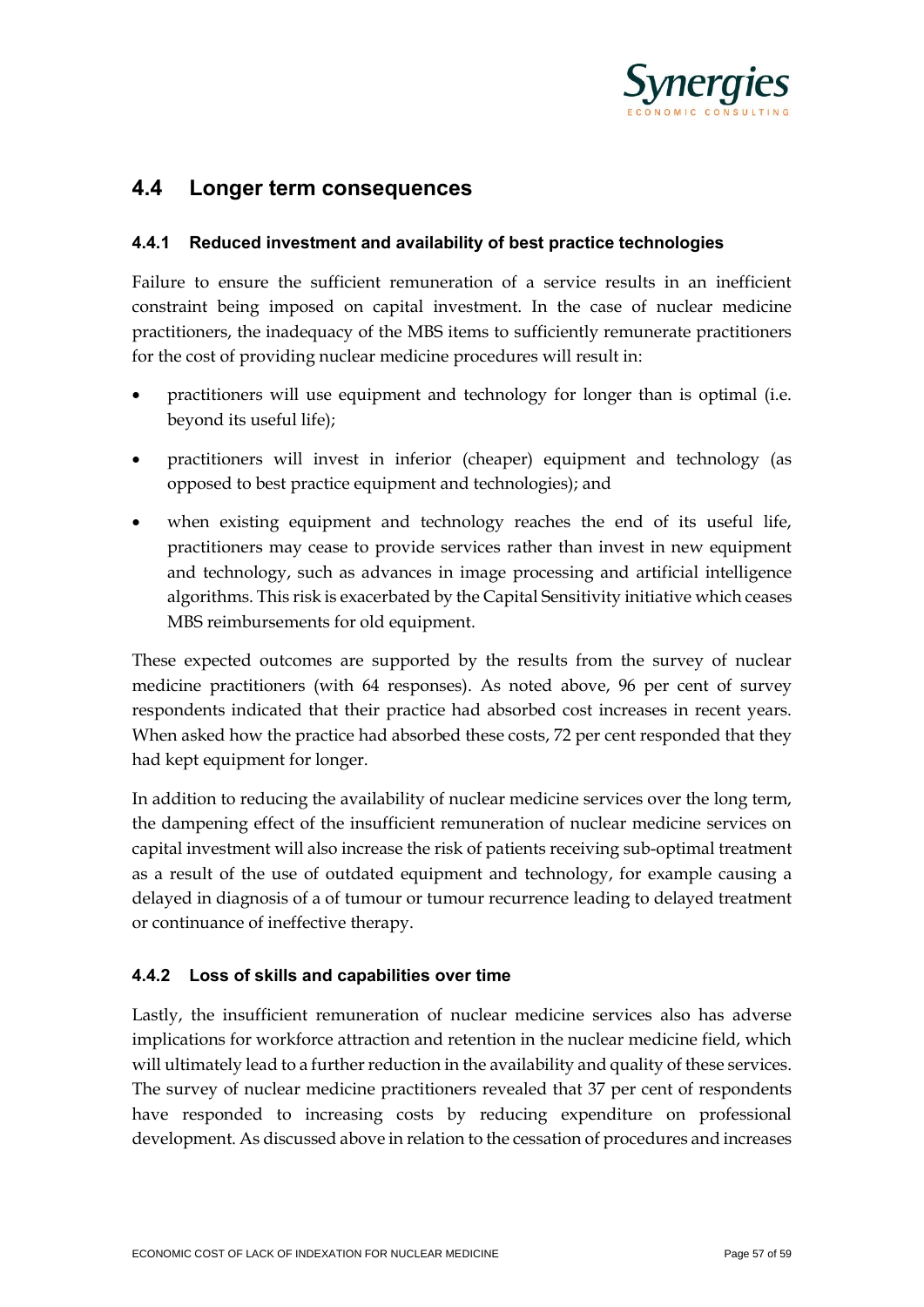

in OOP contributions, this proportion will increase as nuclear medicine practitioners' capacity to absorb cost increases becomes increasingly constrained.

Nuclear medicine is a small but vital service which can provide unique access to imaging and therapeutic options. If the remuneration for the specialty falls relative to other specialities, the ability to recruit and retain specialists in the field is undermined. Long term, this will lead to either a contraction of services to a few centres or simply the loss of these unique services. The patients who otherwise would have had a nuclear medicine test or therapy will therefore have no choice but to be provided with the next best alternatives available, not always optimal.

Similar trends can be observed in relation to research and development and innovation. Continued cost pressures and the insufficient remuneration of nuclear medicine services means the funds available for research and development and investment in new procedures will be reduced. Around 43 per cent of survey respondents indicated that their practice had reduced expenditure on research and development and new procedures in response to increasing costs.

Constraints on professional development and expenditure on research and development will have adverse consequences for the availability and level of service in the nuclear medicine discipline, to the detriment of patients and the healthcare system, over the long term.